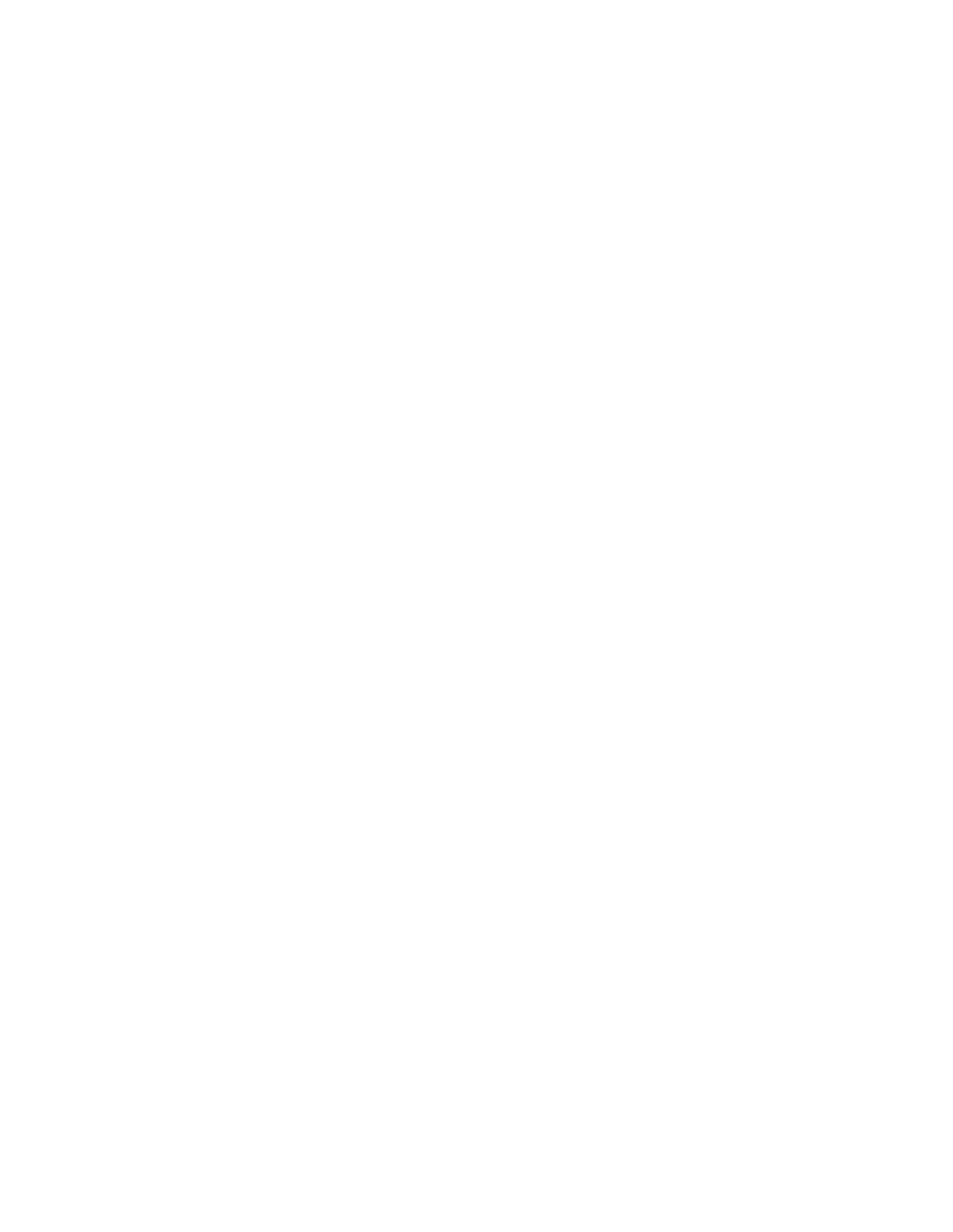# **SIDNEY ISD**

# **2021–2022 Employee Handbook**

If you have difficulty accessing the information in this document because of a disability, please email ddrummond@sidney.esc14.net

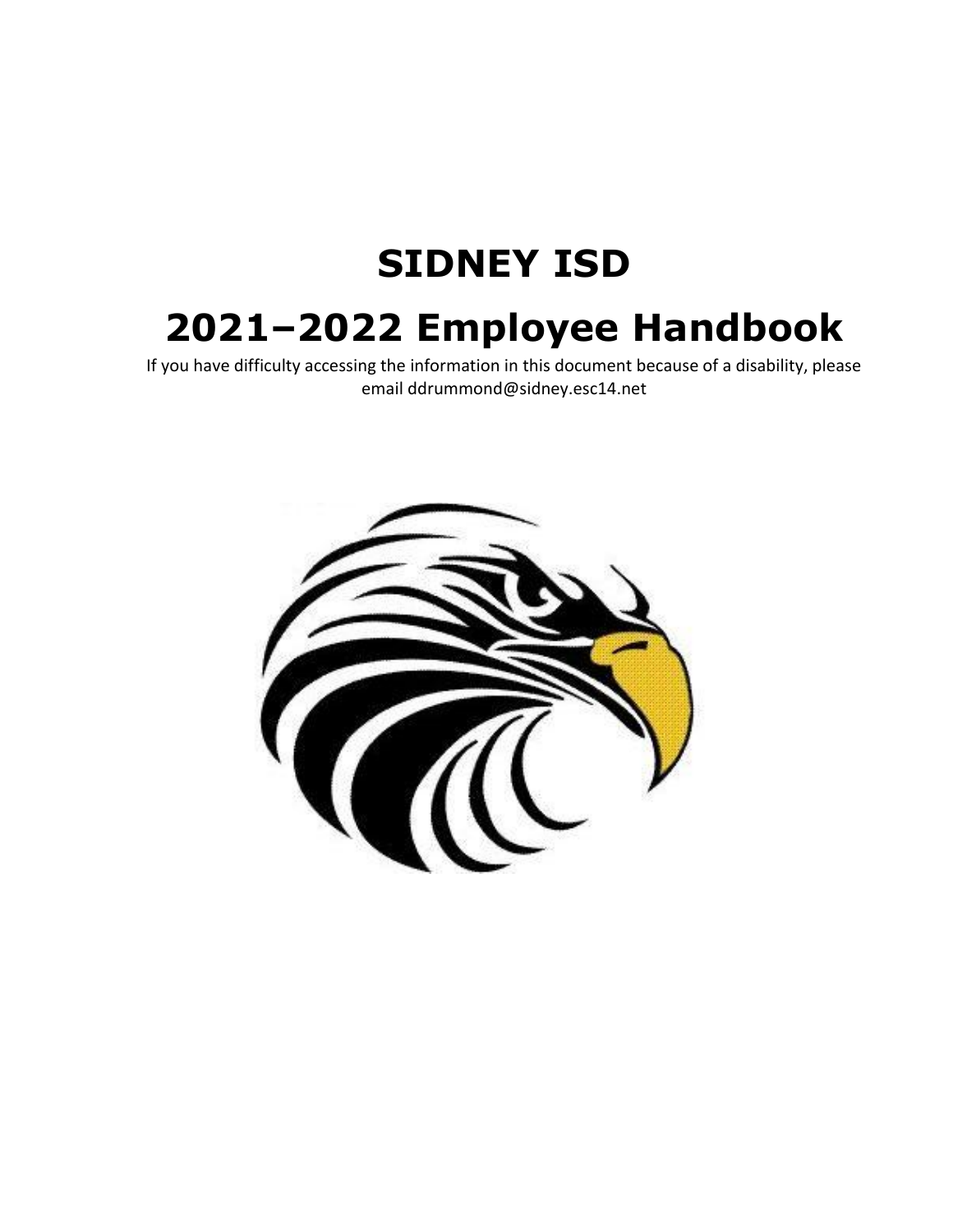# **Table of Contents**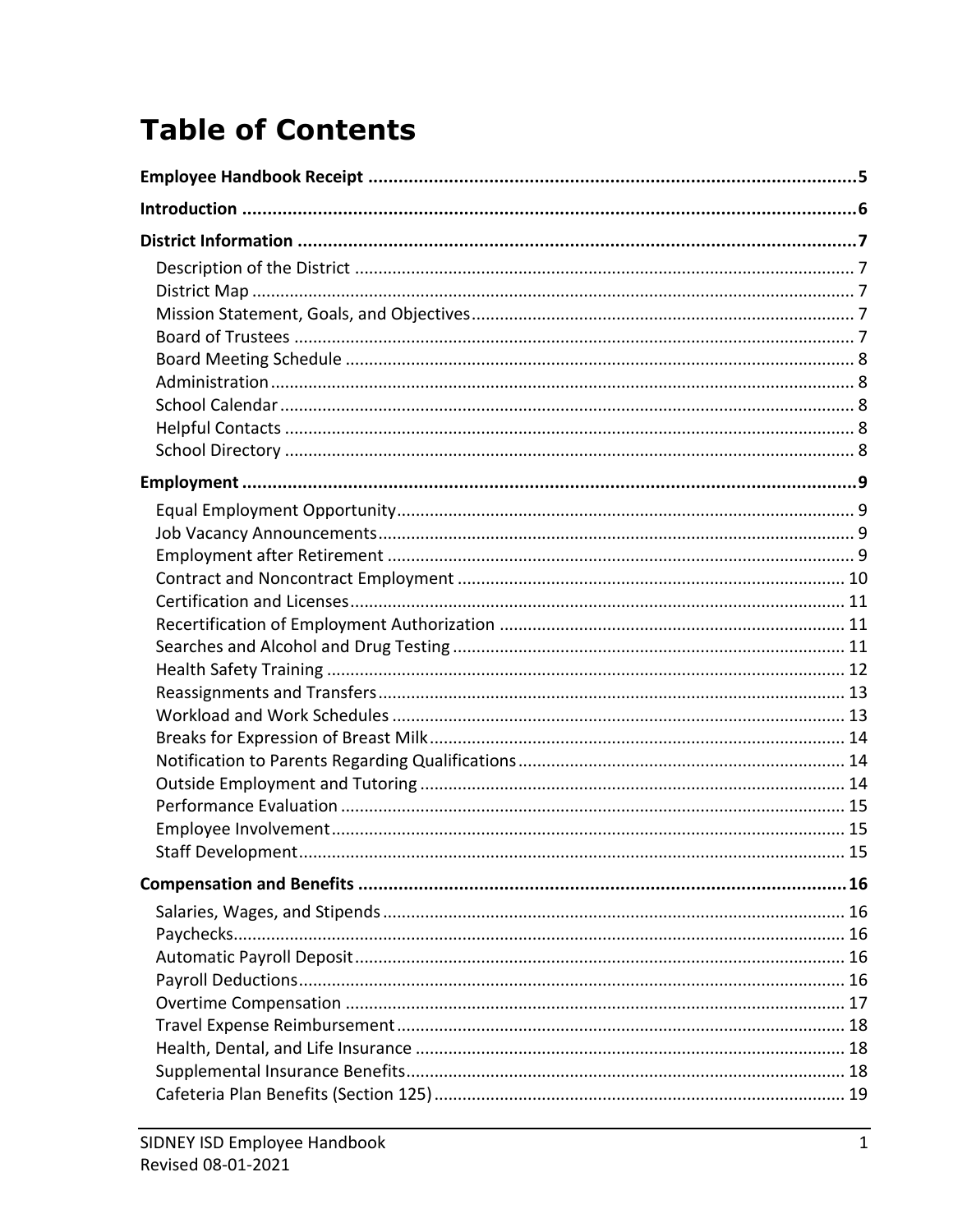| Local Procedures for Implementing Family and Medical Leave Provisions  26 |  |
|---------------------------------------------------------------------------|--|
|                                                                           |  |
|                                                                           |  |
|                                                                           |  |
|                                                                           |  |
|                                                                           |  |
|                                                                           |  |
|                                                                           |  |
|                                                                           |  |
|                                                                           |  |
|                                                                           |  |
|                                                                           |  |
|                                                                           |  |
|                                                                           |  |
|                                                                           |  |
|                                                                           |  |
|                                                                           |  |
|                                                                           |  |
|                                                                           |  |
|                                                                           |  |
|                                                                           |  |
|                                                                           |  |
|                                                                           |  |
|                                                                           |  |
|                                                                           |  |
| Electronic Communications between Employees, Students, and Parents  42    |  |
|                                                                           |  |
|                                                                           |  |
|                                                                           |  |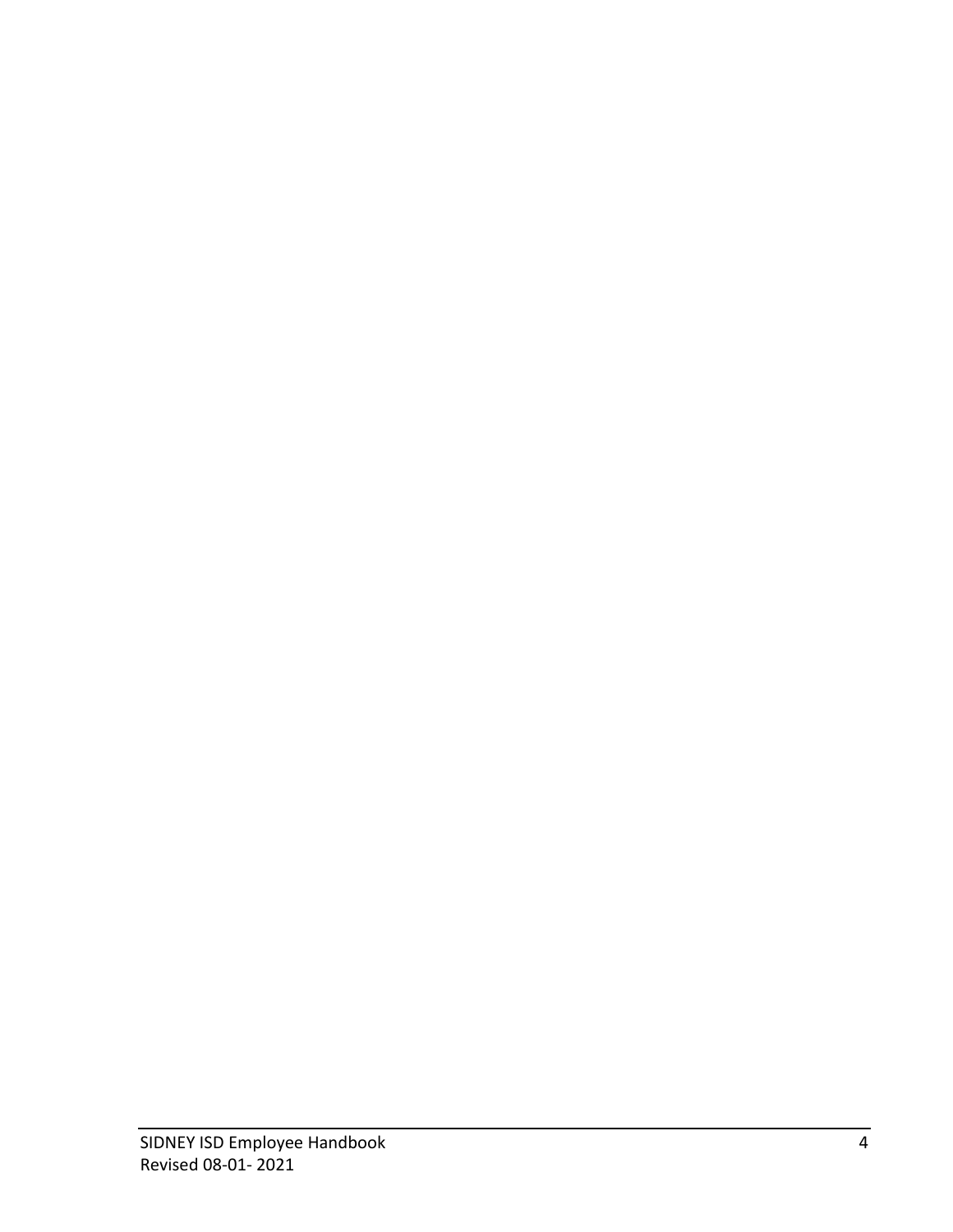# **Employee Handbook Receipt**

I hereby acknowledge receipt of a copy of the SIDNEY ISD Employee Handbook. I agree to read the handbook and abide by the standards, policies, and procedures defined or referenced in this document.

The information in this handbook is subject to change. I understand that changes in district policies may supersede, modify, or render obsolete the information summarized in this document. As the district provides updated policy information, I accept responsibility for reading and abiding by the changes.

I understand that no modifications to contractual relationships or alterations of at-will employment relationships are intended by this handbook.

I understand that I have an obligation to inform my administration in personal information such as phone number, address, etc. I also accept responsibility for contacting administration if I have questions or concerns or need further explanation.

SIDNEY ISDSIDNEY ISD\_\_ SIDNEY ISD\_\_\_\_\_\_\_\_\_\_ Signature Date

Please sign and date this receipt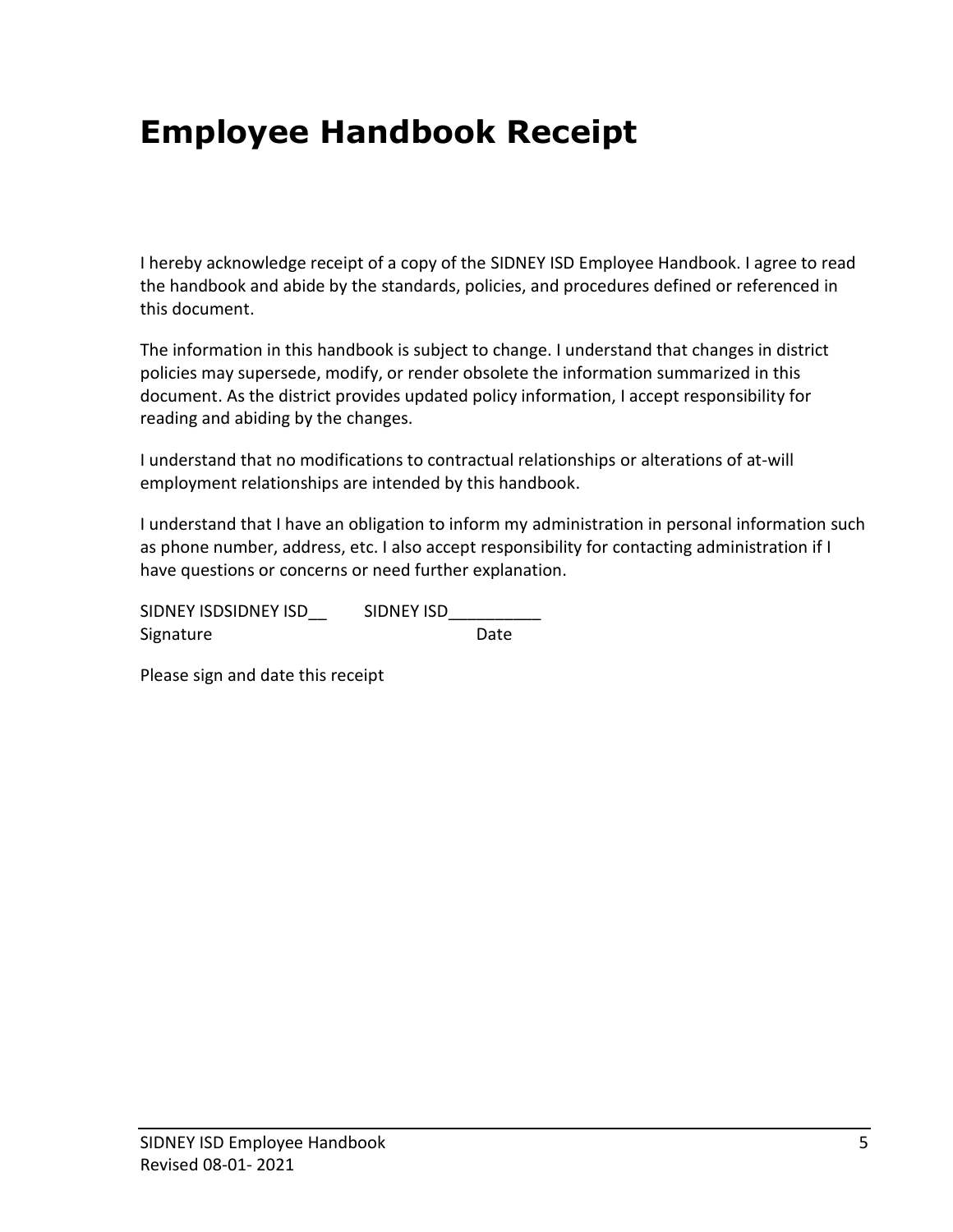# **Introduction**

The purpose of this handbook is to provide information that will help with questions and pave the way for a successful year. Not all district policies and procedures are included. Those that are, have been summarized. Suggestions for additions and improvements to this handbook are welcome and may be sent to Superintendent James Rucker—jrucker@sidney.esc14.net

This handbook is neither a contract nor a substitute for the official district policy manual. Nor is it intended to alter the at-will status of noncontract employees in any way. Rather, it is a guide to and a brief explanation of district policies and procedures related to employment. These policies and procedures can change at any time; these changes shall supersede any handbook provisions that are not compatible with the change. For more information, employees may refer to the policy codes that are associated with handbook topics, confer with their supervisor, or call the appropriate district office. District policies can be accessed online at https://www.sidney.esc14.net/page/SidneyEmployeeInfo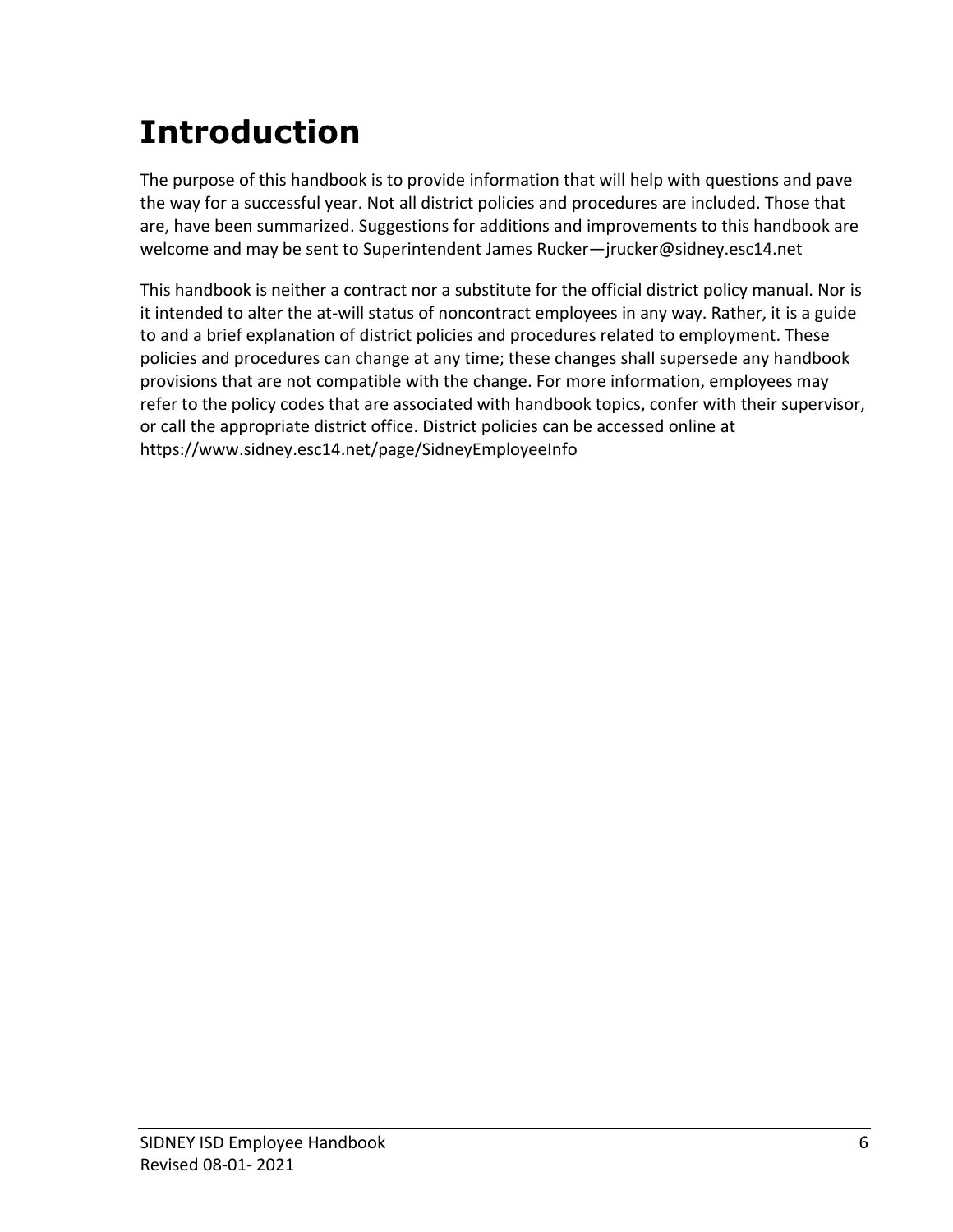# **District Information**

### **Mission Statement, Goals, and Objectives**

Our missions at SISD is to provide a high quality education for all students within a safe and secure learning environment in order to prepare students for a lifetime of learning and developing necessary skills through vigorous instruction that challenges each student to become successful and responsible global citizens.

### **Board of Trustees**

*Policies BA, BB series, BD series, and BE series*

Texas law grants the board of trustees the power to govern and oversee the management of the district's schools. The board is the policy-making body within the district and has overall responsibility for the curriculum, school taxes, annual budget, employment of the superintendent and other professional staff, and facilities. The board has complete and final control over school matters within limits established by state and federal laws and regulations.

The board of trustees is elected by the citizens of the district to represent the community's commitment to a strong educational program for the district's children. Board members are elected on the first Saturday in May or the first Tuesday after the first Monday in November and serve year terms. Board members serve without compensation, must be qualified voters, and must reside in the district.

Current board members include:

- Christy Holland
- Scotty Vineyard
- Brad Carriger
- Rachel Miller
- Molly Odgers
- Doug Caffey
- Paul Lindeque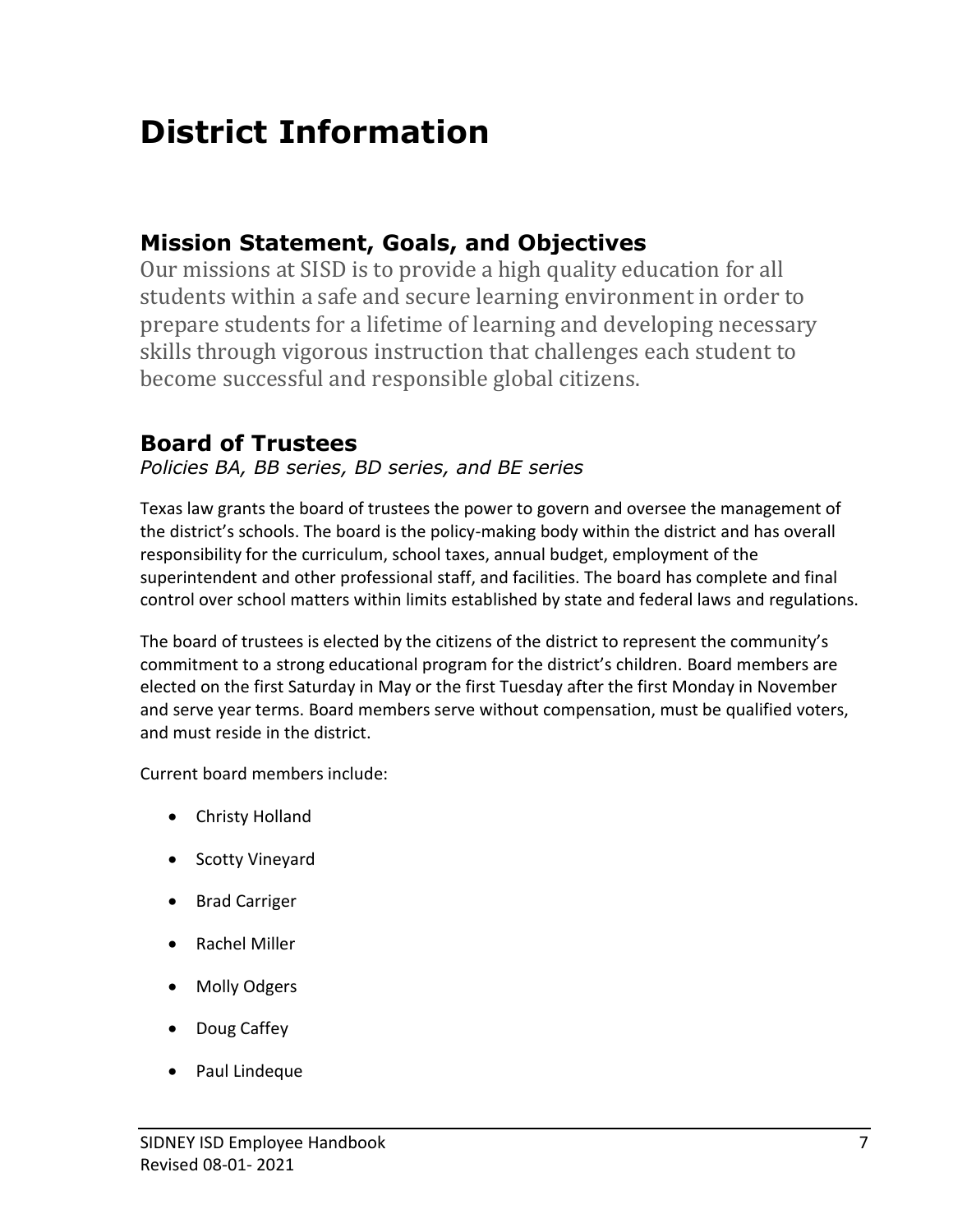The board usually meets monthly on the first Monday at 7:00. In the event that large attendance is anticipated, the board may meet at the Sidney Auditorium Special meetings may be called when necessary. A written notice of regular and special meetings will be posted on the district website and on campus at least 72 hours before the scheduled meeting time. The written notice will show the date, time, place, and subjects of each meeting. In emergencies, a meeting may be held with a one-hour notice.

All meetings are open to the public. In certain circumstances, Texas law permits the board to go into a closed session from which the public and others are excluded. Closed session may occur for such things as discussing prospective gifts or donations, real-property acquisition, certain personnel matters including employee complaints, security matters, student discipline, or consulting with attorneys regarding pending litigation.

**School Directory of Faculty and Staff** can be found at https://www.sidney.esc14.net/page/staff\_directory

### **Administration:**

Superintendent--- James Rucker

Principal-------------Deanna Drummond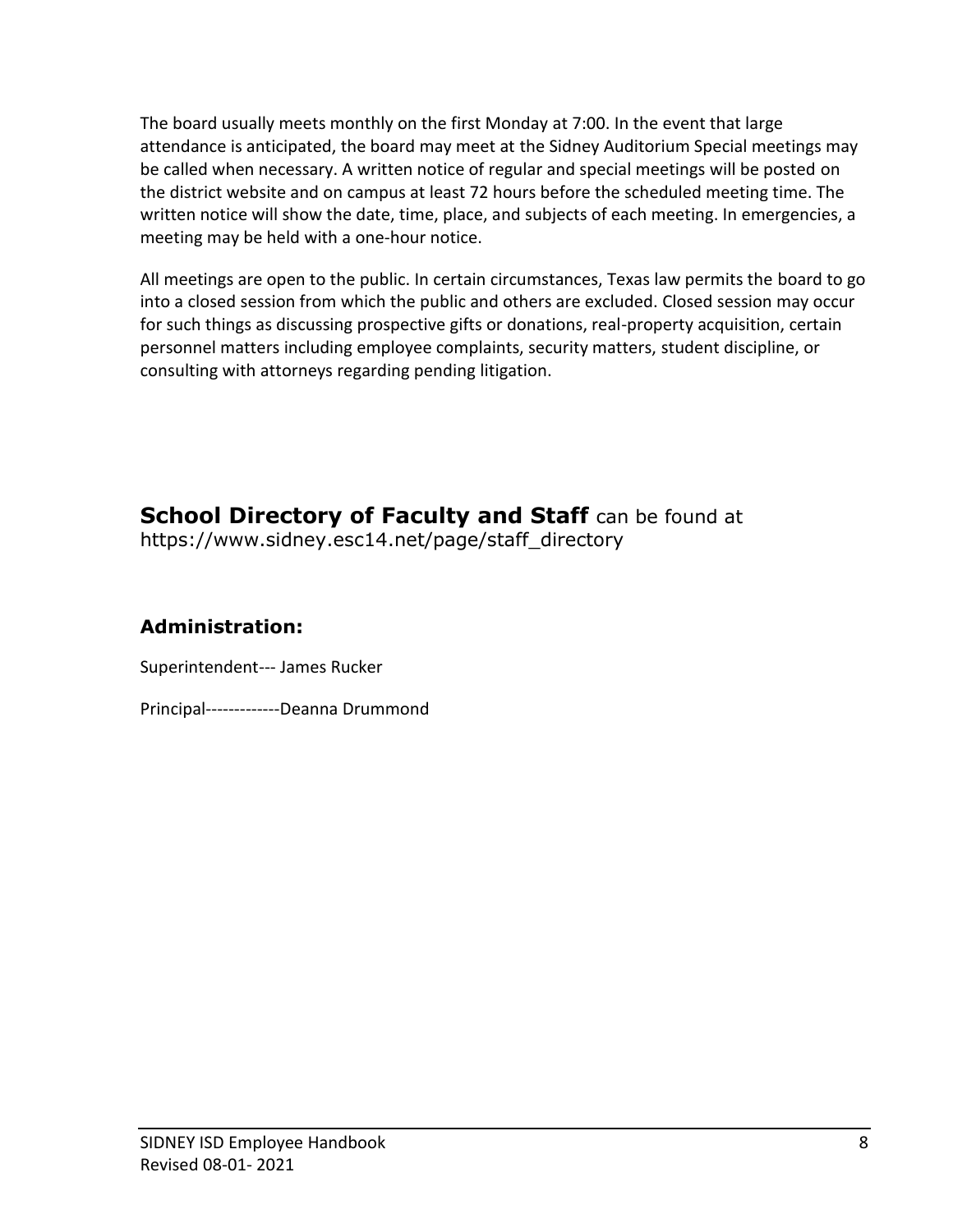# **Employment**

### **Equal Employment Opportunity**

*Policies DAA, DIA*

In its efforts to promote nondiscrimination and as required by law SIDNEY ISD does not discriminate against any employee or applicant for employment because of race, color, religion, sex (including pregnancy, sexual orientation, or gender identity), national origin, age, disability, military status, genetic information, or on any other basis prohibited by law. Additionally, the district does not discriminate against an employee or applicant who acts to oppose such discrimination or participates in the investigation of a complaint related to a discriminatory employment practice. Employment decisions will be made on the basis of each applicant's job qualifications, experience, and abilities.

In accordance with Title IX, the district does not discriminate on the basis of sex and is required not to discriminate on the basis of sex in its educational programs or activities. The requirement not to discriminate extends to employment. Inquiries about the application of Title IX may be referred to the district's Title IX coordinator, to the Assistant Secretary for Civil Rights of the Department of Education, or both.

The district designates and authorizes the following employee as the Title IX coordinator for employees to address concerns or inquiries regarding discrimination based on sex, including sexual harassment: *Waylon Salinas, [wsalinas@sidney.esc14.net,](mailto:wsalinas@sidney.esc14.net) 2548425500 ext 118* Reports can be made at any time and by any person, including during non-business hours, by mail, email, or phone. During district business hours, reports may also be made in person.

The district designates and authorizes the following employee as the ADA/Section 504 coordinator for employees for concerns regarding discrimination on the basis of a disability: *James Rucker, [jrucker@sidney.esc14.net,](mailto:jrucker@sidney.esc14.net) 2548425500 ext 116*

Questions or concerns relating to discrimination for any other reason should be directed to the Superintendent.

### **Job Vacancy Announcements**

*Policy DC*

Announcements of job vacancies by position and location are posted on a regular basis to the district's website.

### **Employment after Retirement**

*Policy DC*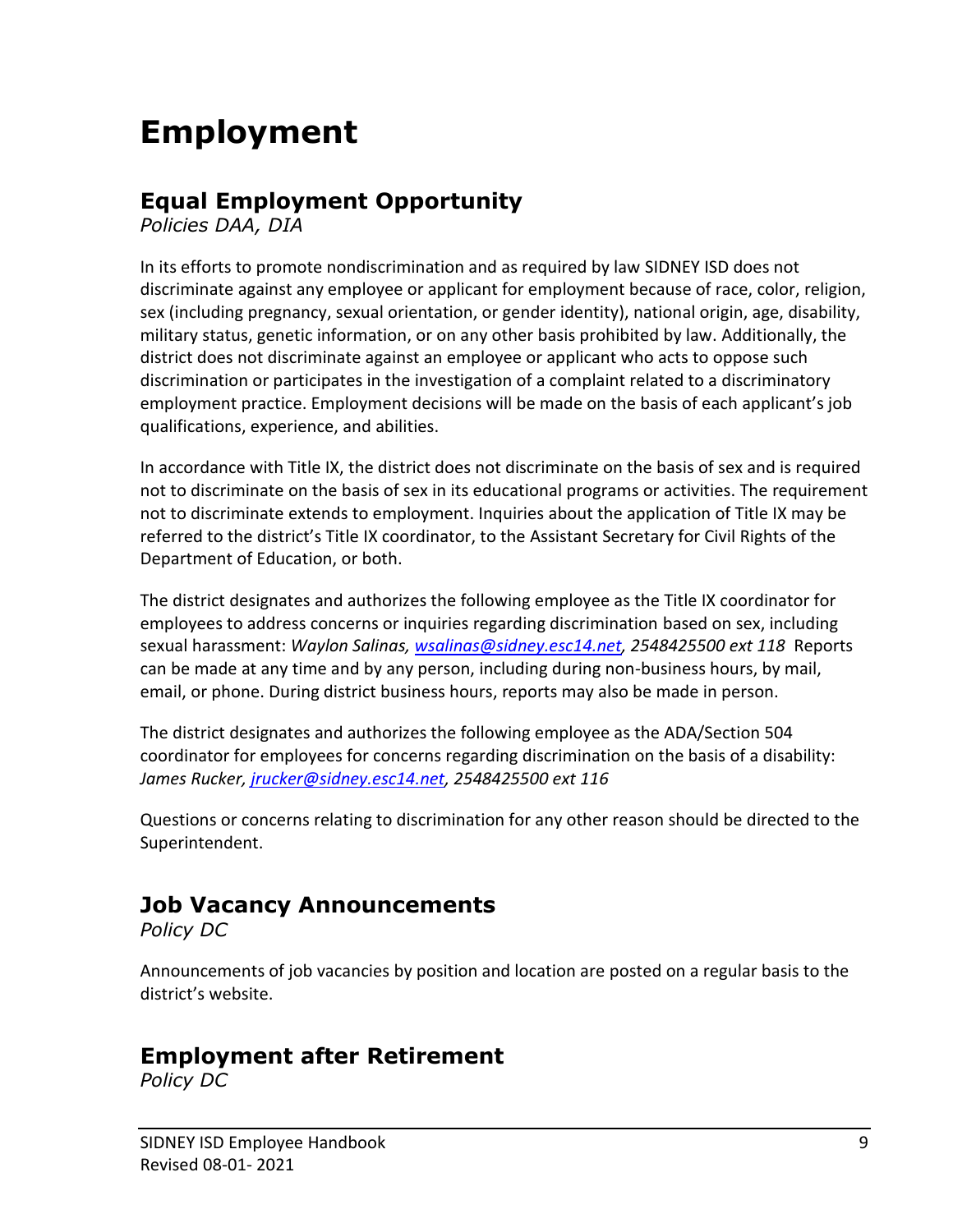Individuals receiving retirement benefits from the Teacher Retirement System (TRS) may be employed under certain circumstances on a full- or part-time basis without affecting their benefits, according to TRS rules and state law. Detailed information about employment after retirement is available in the TRS publication *Employment after Retirement*. Employees can contact TRS for additional information by calling 800-223-8778 or 512-542-6400. Information is also available on the TRS Website (www.trs.texas.gov).

# **Contract and Noncontract Employment**

*Policy DC series*

State law requires the district to employ all full-time professional employees in positions requiring a certificate from the State Board for Educator Certification (SBEC) and nurses under probationary, term, or continuing contracts. Employees in all other positions are employed atwill or by a contract that is not subject to the procedures for nonrenewal or termination under Chapter 21 of the Texas Education Code. The paragraphs that follow provide a general description of the employment arrangements used by the district.

**Probationary Contracts.** Nurses and full-time professional employees new to the district and employed in positions requiring SBEC certification must receive a probationary contract during their first year of employment. Former employees who are hired after a two-year lapse in district employment or employees who move to a position requiring a new class of certification may also be employed by probationary contract. Probationary contracts are one-year contracts. The probationary period for those who have been employed as a teacher in public education for at least five of the eight years preceding employment with the district may not exceed one school year.

For those with less experience, the probationary period will be three school years (i.e., three one-year contracts) with an optional fourth school year if the board determines it is doubtful whether a term or continuing contract should be given.

**Term Contracts.** Full-time professionals employed in positions requiring certification and nurses will be employed by term contracts after they have successfully completed the probationary period. The terms and conditions of employment are detailed in the contract and employment policies. All employees will receive a copy of their contract. Employment policies can be accessed online or copies will be provided upon request.

**Noncertified Professional and Administrative Employees.** Employees in professional and administrative positions that do not require SBEC certification (such as noninstructional administrators) are not employed by contract. Employment is not for any specified term and may be terminated at any time by either the employee or the district.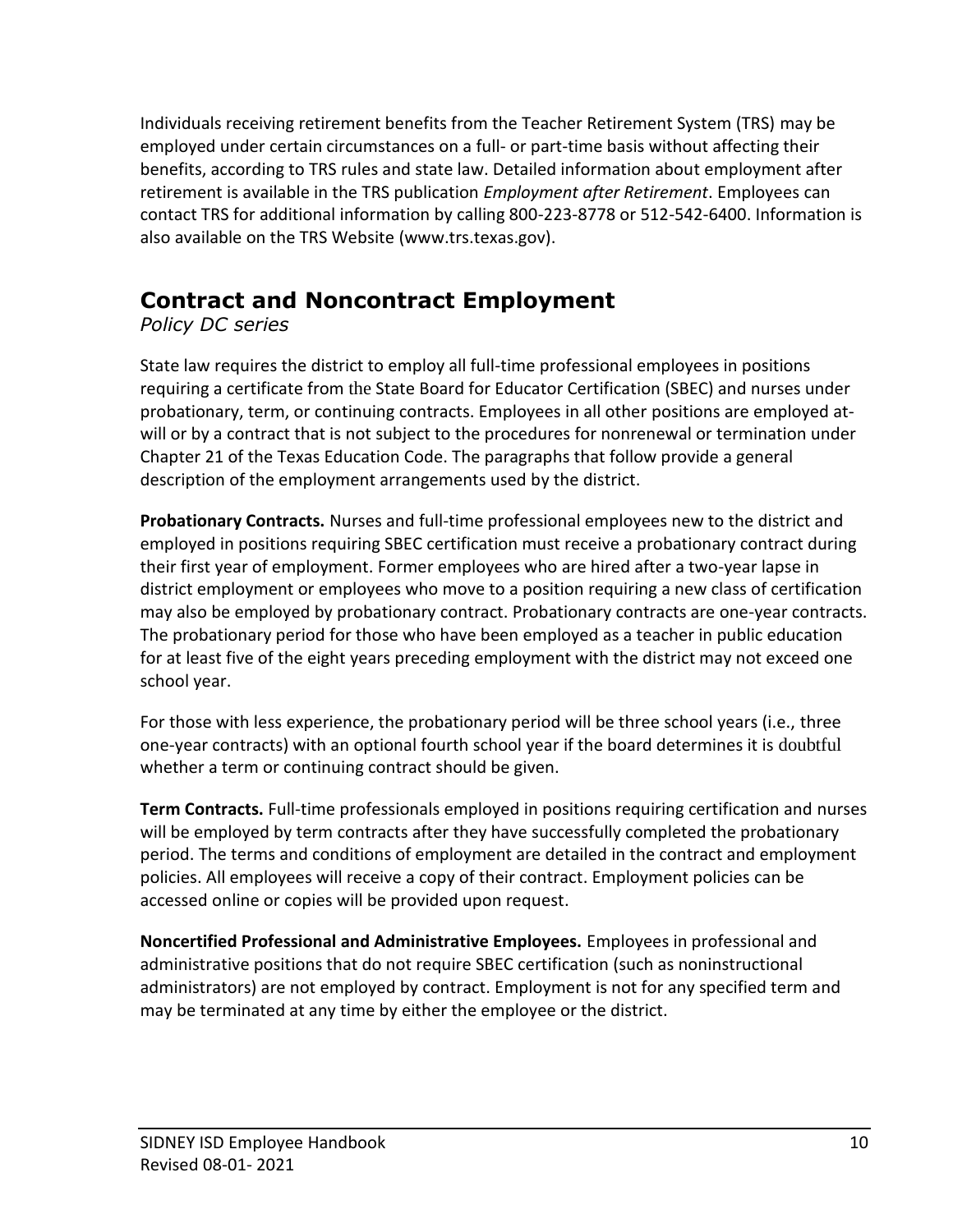**Paraprofessional and Auxiliary Employees.** All paraprofessional and auxiliary employees, regardless of certification, are employed at will and not by contract. Employment is not for any specified term and may be terminated at any time by either the employee or the district.

### **Certification and Licenses**

*Policies DBA, DF*

Professional employees whose positions require SBEC certification or a professional license are responsible for taking actions to ensure their credentials do not lapse. Employees must submit documentation that they have passed the required certification exam and/or obtained or renewed their credentials to SIDNEY ISD in a timely manner. Employees licensed by the Texas Department of Licensing and Regulations (TDLR) must notify SIDNEY ISD when there is action against, or revocation of, their license.

A certified employee's contract may be voided without Chapter 21 due process and employment terminated if the individual does not hold a valid certificate or fails to fulfill the requirements necessary to renew or extend a temporary certificate, emergency certificate, probationary certificate, or permit. A contract may also be voided if SBEC suspends or revokes certification because of an individual's failure to comply with criminal history background checks. Contact SIDNEY ISD if you have any questions regarding certification or licensure requirements.

# **Recertification of Employment Authorization**

*Policy DC*

At the time of hire all employees must complete the Employment Eligibility Verification Form (Form I-9) and present documents to verify identity and employment authorization.

Employees whose immigration status, employment authorization, or employment authorization documents have expired must present new documents that show current employment authorization. Employees should file the necessary application or petition sufficiently in advance to ensure that they maintain continuous employment authorization or valid employment authorization documents. Contact SIDNEY ISD if you have any questions regarding reverification of employment authorization.

# **Searches and Alcohol and Drug Testing**

*Policy CQ, DHE*

Noninvestigatory searches in the workplace including accessing an employee's desk, file cabinets, or work area to obtain information needed for usual business purposes may occur when an employee is unavailable. Therefore, employees are hereby notified that they have no legitimate expectation of privacy in those places. In addition, the district reserves the right to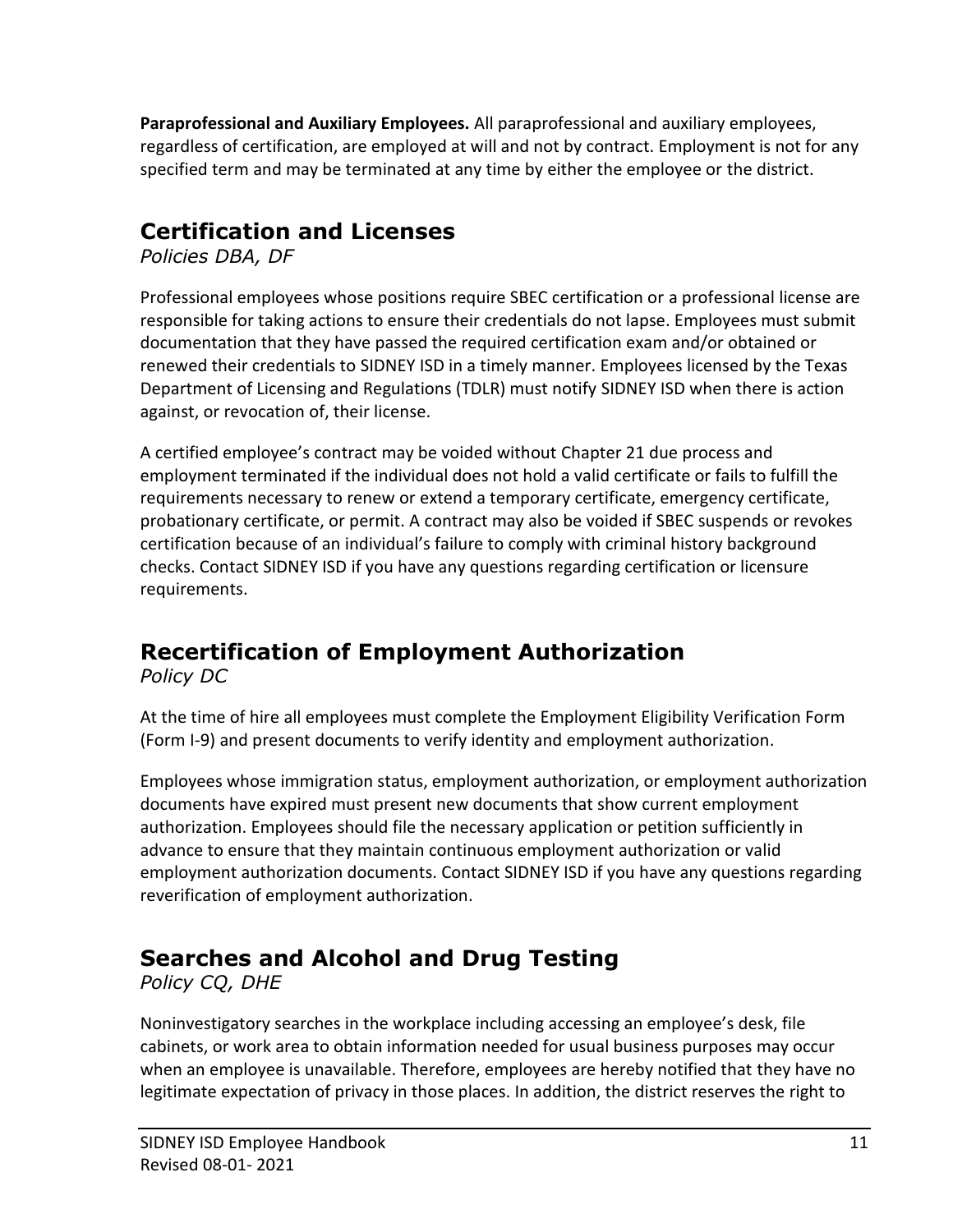conduct searches when there is reasonable cause to believe a search will uncover evidence of work-related misconduct. Such an investigatory search may include drug and alcohol testing if the suspected violation relates to drug or alcohol use. The district may search the employee, the employee's personal items, and work areas including district-owned technology resources, lockers, and private vehicles parked on district premises or work sites or used in district business.

**Employees Required to Have a Commercial Driver's License.** Any employee whose duties require a commercial driver's license (CDL) is subject to drug and alcohol testing. This includes all drivers who operate a motor vehicle designed to transport 16 or more people counting the driver, drivers of large vehicles, or drivers of vehicles used in the transportation of hazardous materials. Teachers, coaches, or other employees who primarily perform duties other than driving are subject to testing requirements if their duties include driving a commercial motor vehicle.

Drug testing will be conducted before an individual assumes driving responsibilities. Alcohol and drug tests will be conducted when reasonable suspicion exists, at random, when an employee returns to duty after engaging in prohibited conduct, and as a follow-up measure. Testing may be conducted following accidents. Return-to-duty and follow-up testing will be conducted if an employee who has violated the prohibited alcohol conduct standards or tested positive for alcohol or drugs is allowed to return to duty.

All employees required to have a CDL or who otherwise are subject to alcohol and drug testing will receive a copy of the district's policy, the testing requirements, and detailed information on alcohol and drug abuse and the availability of assistance programs.

Employees with questions or concerns relating to alcohol and drug testing policies and related educational material should contact SIDNEY ISD.

# **Health Safety Training**

*Policies DBA, DMA*

Certain employees who are involved in physical activities for students must maintain and submit to the district proof of current certification or training in first aid, cardiopulmonary resuscitation (CPR), the use of an automated external defibrillator (AED), concussion, and extracurricular athletic activity safety. Certification or documentation of training must be issued by the American Red Cross, the American Heart Association, or another organization that provides equivalent training and certification. Employees subject to this requirement must submit their certification or documentation to the principal by the beginning of the school year.

School nurses and employees with regular contact with students must complete a Texas Education Agency approved, online training regarding seizure disorder aware-ness, recognition, and related first aid.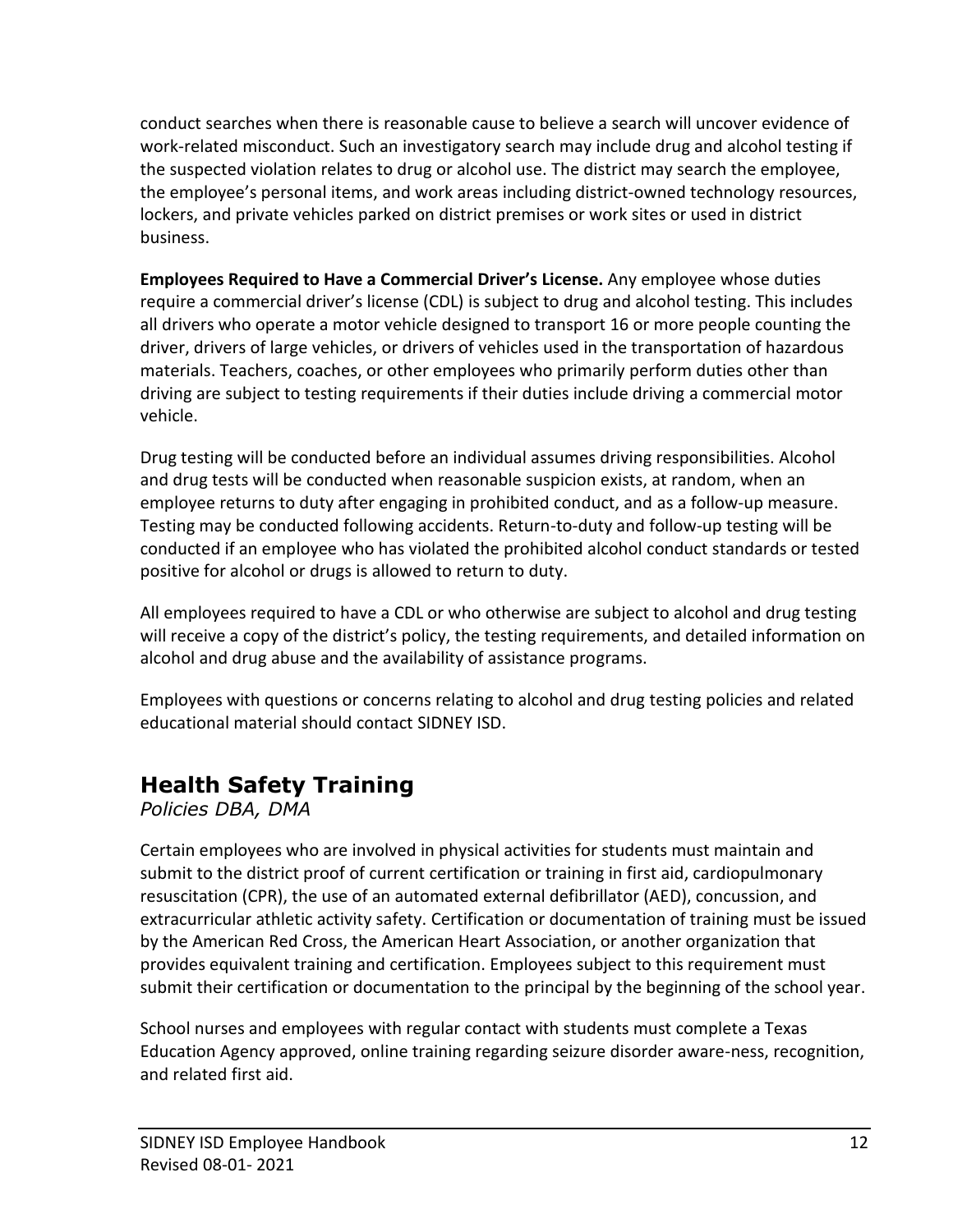### **Reassignments and Transfers**

*Policy DK*

All personnel are subject to assignment and reassignment by the superintendent or designee when the superintendent or designee determines that the assignment or reassignment is in the best interest of the district. Reassignment is a transfer to another position, department, or facility that does not necessitate a change in the employment contract. Campus reassignments must be approved by the principal at the receiving campus except when reassignments are due to enrollment shifts or program changes. Extracurricular or supplemental duty assignments may be reassigned at any time unless an extracurricular or supplemental duty assignment is part of a dual-assignment contract. Employees who object to a reassignment may follow the district process for employee complaints as outlined in this handbook and district policy DGBA (Local).

An employee with the required qualifications for a position may request a transfer to another campus or department. A written request for transfer must be completed and signed by the employee and the employee's supervisor. A teacher requesting a transfer to another campus before the school year begins must submit his or her request to an administrator. Requests for transfer during the school year will be considered only when the change will not adversely affect students and after a replacement has been found. All transfer requests will be coordinated by the business office and must be approved by the receiving supervisor.

# **Workload and Work Schedules**

*Policies DEAB, DK, DL*

**Professional Employees.** Professional employees and academic administrators are exempt from overtime pay and are employed on a 10-, 11-, or 12-month basis, according to the work schedules set by the district. A school calendar is adopted each year designating the work schedule for teachers and all school holidays. Notice of work schedules including start and end dates and scheduled holidays will be distributed each school year.

Classroom teachers will have planning periods for instructional preparation including conferences. The schedule of planning periods is set at the campus level but must provide at least 450 minutes within each two-week period in blocks not less than 45 minutes within the instructional day. Teachers and librarians are entitled to a duty-free lunch period of at least 30 minutes. The district may require teachers to supervise students during lunch one day a week when no other personnel are available.

**Paraprofessional and Auxiliary Employees.** Support employees are employed at will and receive notification of the required duty days, holidays, and hours of work for their position on an annual basis. Paraprofessional and auxiliary employees must be compensated for overtime and are not authorized to work in excess of their assigned schedule without prior approval from their supervisor. See Overtime Compensation on page for additional information.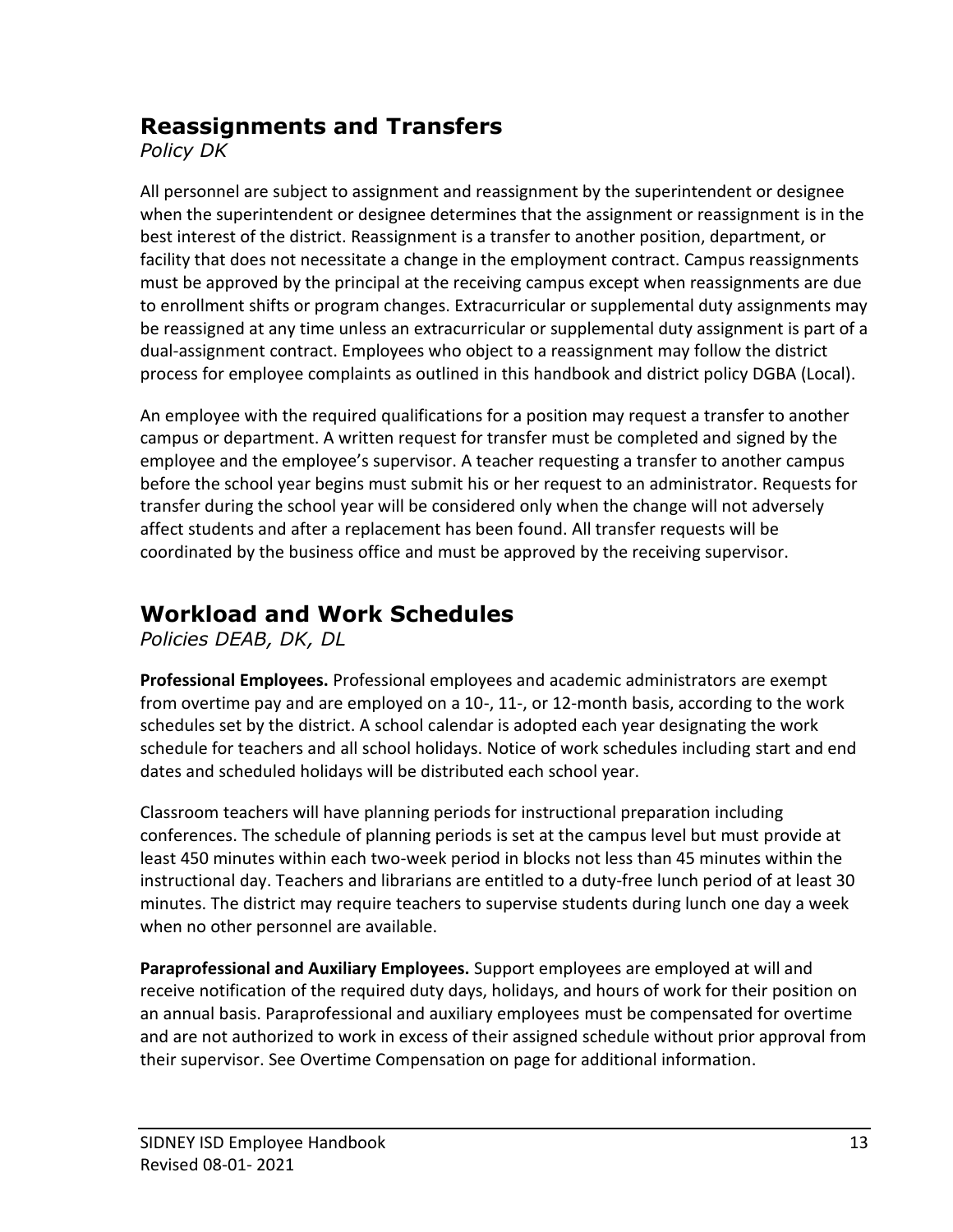### **Breaks for Expression of Breast Milk**

*Policies DEAB, DG*

SIDNEY ISD is designated as a Texas Mother-Friendly Worksite. The district supports the practice of expressing breast milk and makes reasonable accommodations for the needs of employees who express breast milk.

The district provides a private location(s), that is not a bathroom, is shielded from view and free from intrusion, and is equipped for the purpose of milk expression. A nearby, clean, and safe water source, a sink for washing hands and rinsing out breast pump equipment, and a hygienic storage option for mothers to safely store breast milk is also available.

Flexible work schedules including breaks and work patterns to provide time for expression of breast milk will be provided. For nonexempt employees, these breaks are unpaid and are not counted as hours worked. Employees should meet with their supervisor to discuss their needs and arrange break times.

# **Notification to Parents Regarding Qualifications**

*Policies DK, DBA*

In schools receiving Title I funds, the district is required by the Every Student Succeeds Act (ESSA) to notify parents at the beginning of each school year that they may request information regarding the professional qualifications of their child's teacher. ESSA also requires that parents be notified if their child has been assigned or taught for four or more consecutive weeks by a teacher who does not meet applicable state certification or licensure requirements.

Texas law requires that parents be notified if their child is assigned for more than 30 consecutive instructional days to a teacher who does not hold an appropriate teaching certificate. This notice is not required if parental notice under ESSA is sent. Inappropriately certified or uncertified teachers include individuals on an emergency permit (including individuals waiting to take a certification exam) and individuals who do not hold any certificate or permit. Information relating to teacher certification will be made available to the public upon request. Employees who have questions about their certification status can call administration SBEC.

# **Outside Employment and Tutoring**

*Policy DBD*

Employees are required to disclose in writing to their immediate supervisor any outside employment that may create a potential conflict of interest with their assigned duties and responsibilities or the best interest of the district. Supervisors will consider outside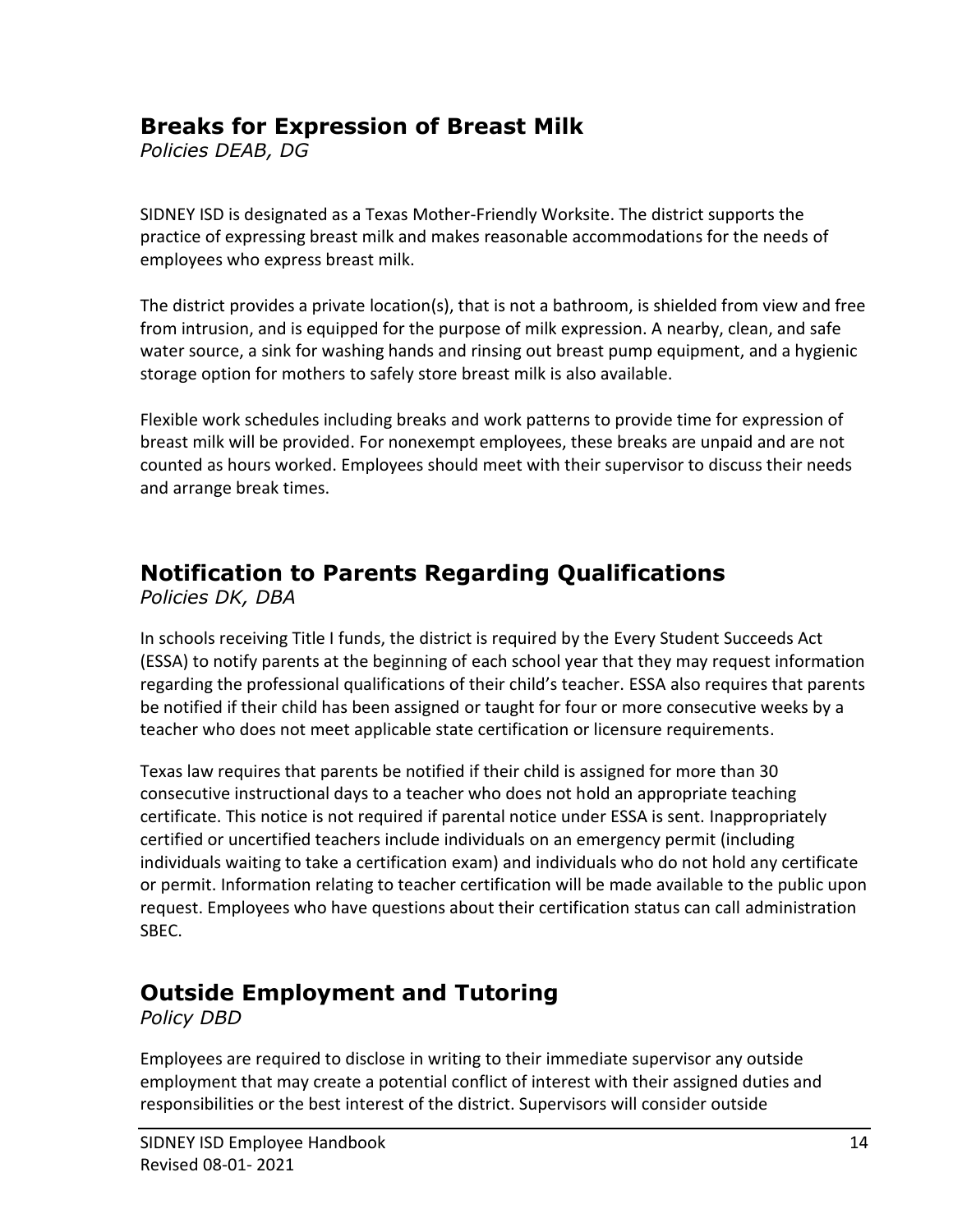employment on a case-by-case basis and determine whether it should be prohibited because of a conflict of interest.

### **Performance Evaluation**

*Policy DN series*

Evaluation of an employee's job performance is a continuous process that focuses on improvement. Performance evaluation is based on an employee's assigned job duties and other job-related criteria. All employees will participate in the evaluation process with their assigned supervisor at least annually. Written evaluations will be completed on forms approved by the district. Reports, correspondence, and memoranda also can be used to document performance information. All employees will receive a copy of their written evaluation, participate in a performance conference with their supervisor, and have the opportunity to respond to the evaluation.

Upon receiving a report, a nursing review committee may review a nurse's nursing services, qualifications, and quality of patient care, as well as the merits of a complaint concerning a nurse, and a determination or recommendation regarding a complaint. A nurse may request, orally or in writing, a determination by the committee regarding conduct requested of the nurse believed to violate the nurse's duty to a patient.

### **Employee Involvement**

*Policies BQA, BQB*

At both the campus and district levels, SIDNEY ISD offers opportunities for input in matters that affect employees and influence the instructional effectiveness of the district. As part of the district's planning and decision-making process, employees are elected to serve on district- or campus-level advisory committees. Plans and detailed information about the shared decisionmaking process are available in each campus office.

# **Staff Development**

*Policy DMA*

Staff development activities are organized to meet the needs of employees and the district. Staff development for instructional personnel is predominantly campus-based, related to achieving campus performance objectives, addressed in the campus improvement plan, and approved by a campus-level advisory committee. Staff development for noninstructional personnel is designed to meet specific licensing requirements (e.g., bus drivers) and continued employee skill development.

Individuals holding renewable SBEC certificates are responsible for obtaining the required training hours and maintaining appropriate documentation.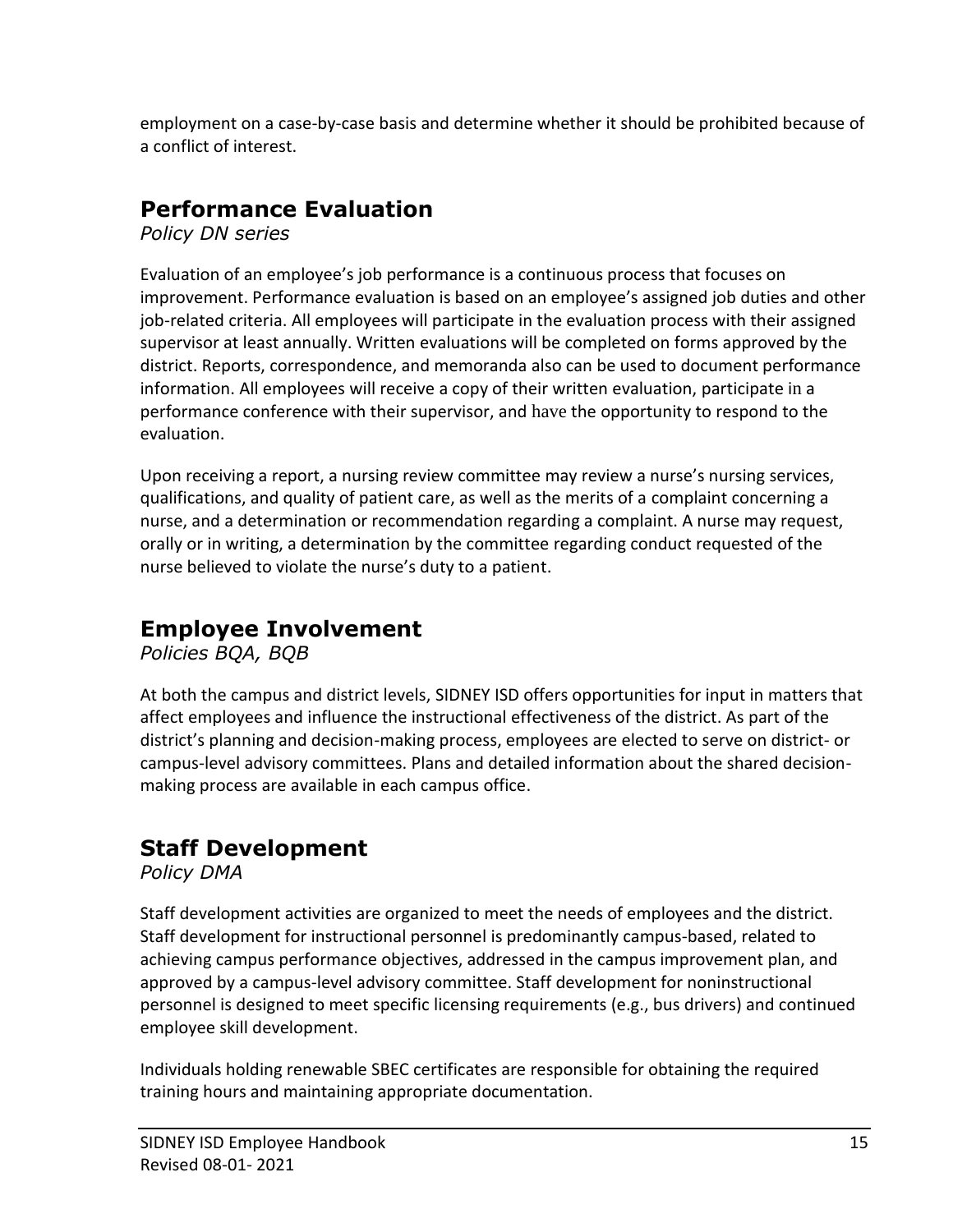# **Compensation and Benefits**

### **Salaries, Wages, and Stipends**

*Policies DEA, DEAA, DEAB*

Employees are paid in accordance with administrative guidelines and an established pay structure. The district's pay plans are reviewed by the administration each year and adjusted as needed. All district positions are classified as exempt or nonexempt according to federal law. Professional employees and academic administrators are generally classified as exempt and are paid monthly salaries. They are not entitled to overtime compensation. Other employees are generally classified as nonexempt and are paid an hourly wage or salary and receive compensatory time or overtime pay for each hour worked beyond 40 in a workweek. (See *Overtime Compensation*

All employees will receive written notice of their pay and work schedules before the start of each school year. Classroom teachers, full-time librarians, full-time nurses, and full-time counselors will be paid no less than the minimum state salary schedule. Contract employees who perform extracurricular or supplemental duties may be paid a stipend in addition to their salary according to the district's extra-duty pay schedule.

Employees should contact Anita Wright for more information about the district's pay schedules or their own pay.

# **Paychecks**

All professional and salaried employees are paid monthly. Hourly employees are paid every two weeks. Paychecks will not be released to any person other than the district employee named on the check without the employee's written authorization.

The schedule of pay dates for the 21-22 school year follows: The  $15<sup>th</sup>$  of every month

### **Automatic Payroll Deposit**

Employees can have their paychecks electronically deposited into a designated account. A notification period of 5 days is necessary to activate this service. Contact Anita Wright for more information about the automatic payroll deposit service.

### **Payroll Deductions**

*Policy CFEA*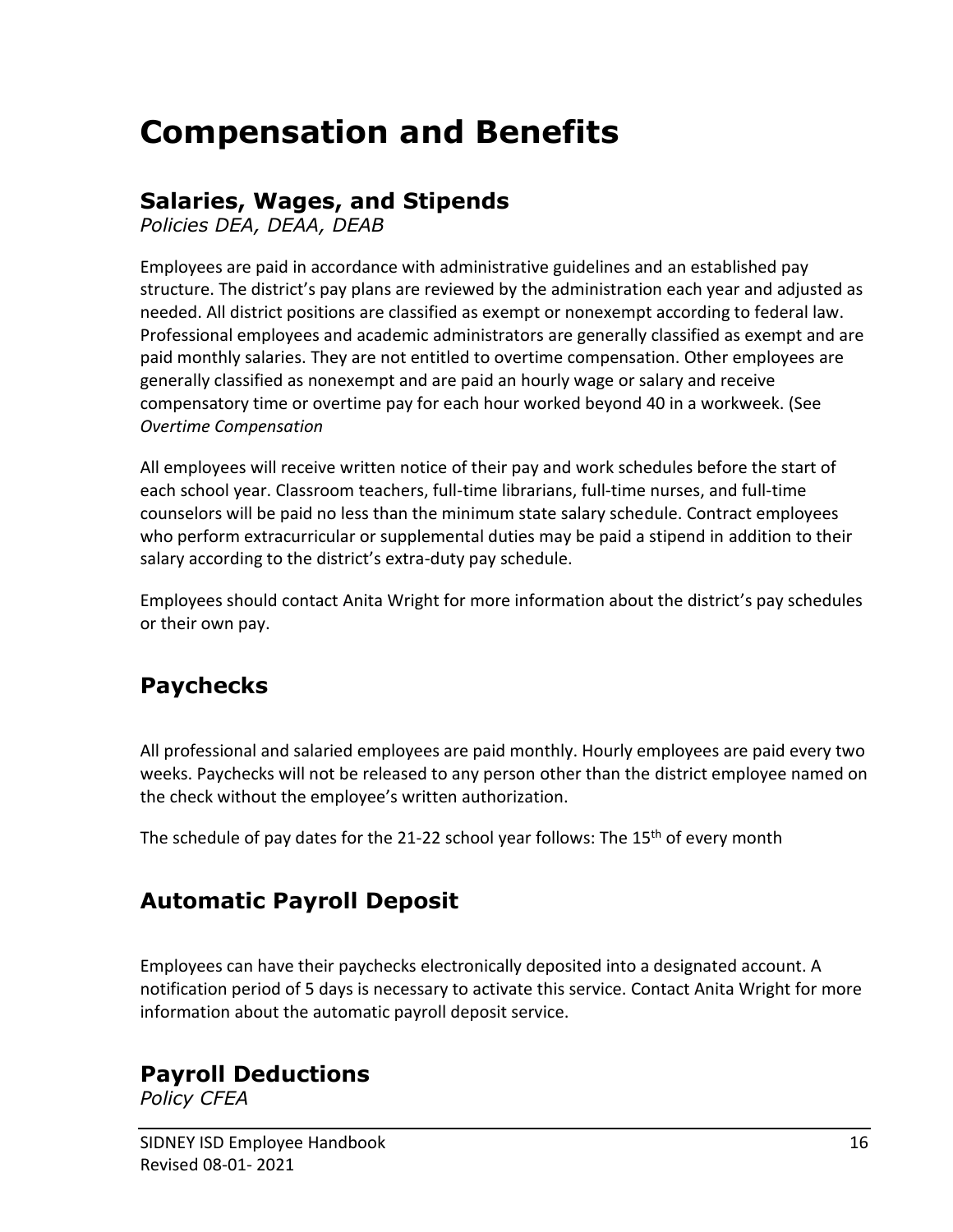The district is required to make the following automatic payroll deductions:

- Teacher Retirement System of Texas (TRS) or Social Security employee contributions
- Federal income tax required for all full-time employees
- Medicare tax (applicable only to employees hired after March 31, 1986)
- Child support and spousal maintenance, if applicable
- Delinquent federal education loan payments, if applicable

Other payroll deductions employees may elect include deductions for the employee's share of premiums for health, dental, life, and vision insurance; annuities; and higher education savings plans or prepaid tuition programs. Employees also may request payroll deduction for payment of membership dues to professional organizations and insurance. Salary deductions are automatically made for unauthorized or unpaid leave.

# **Overtime Compensation**

*Policies DEAB, DEC*

The district compensates overtime for nonexempt employees in accordance with federal wage and hour laws. Only nonexempt employees (hourly employees and paraprofessional employees) are entitled to overtime compensation. Nonexempt employees are not authorized to work beyond their normal work schedule without advance approval from their supervisor. A nonexempt employee who works overtime without prior approval will be subject to disciplinary action

Overtime is legally defined as all hours worked in excess of 40 hours in a workweek and is not measured by the day or by the employee's regular work schedule. For the purpose of calculating overtime, a workweek begins on the  $16<sup>th</sup>$  of every month and ends on the  $15<sup>th</sup>$  of every month.

Nonexempt employees that are paid on a salary basis are paid for a 40-hour workweek and do not earn additional pay unless they work more than 40 hours.

Employees may be compensated for overtime (i.e., hours beyond 40 in a workweek) at timeand-a-half rate with compensatory time off (comp time) or direct pay. The following applies to all nonexempt employees:

- Employees can accumulate up to 60 hours of comp time.
- Comp time must be used in the duty year that it is earned.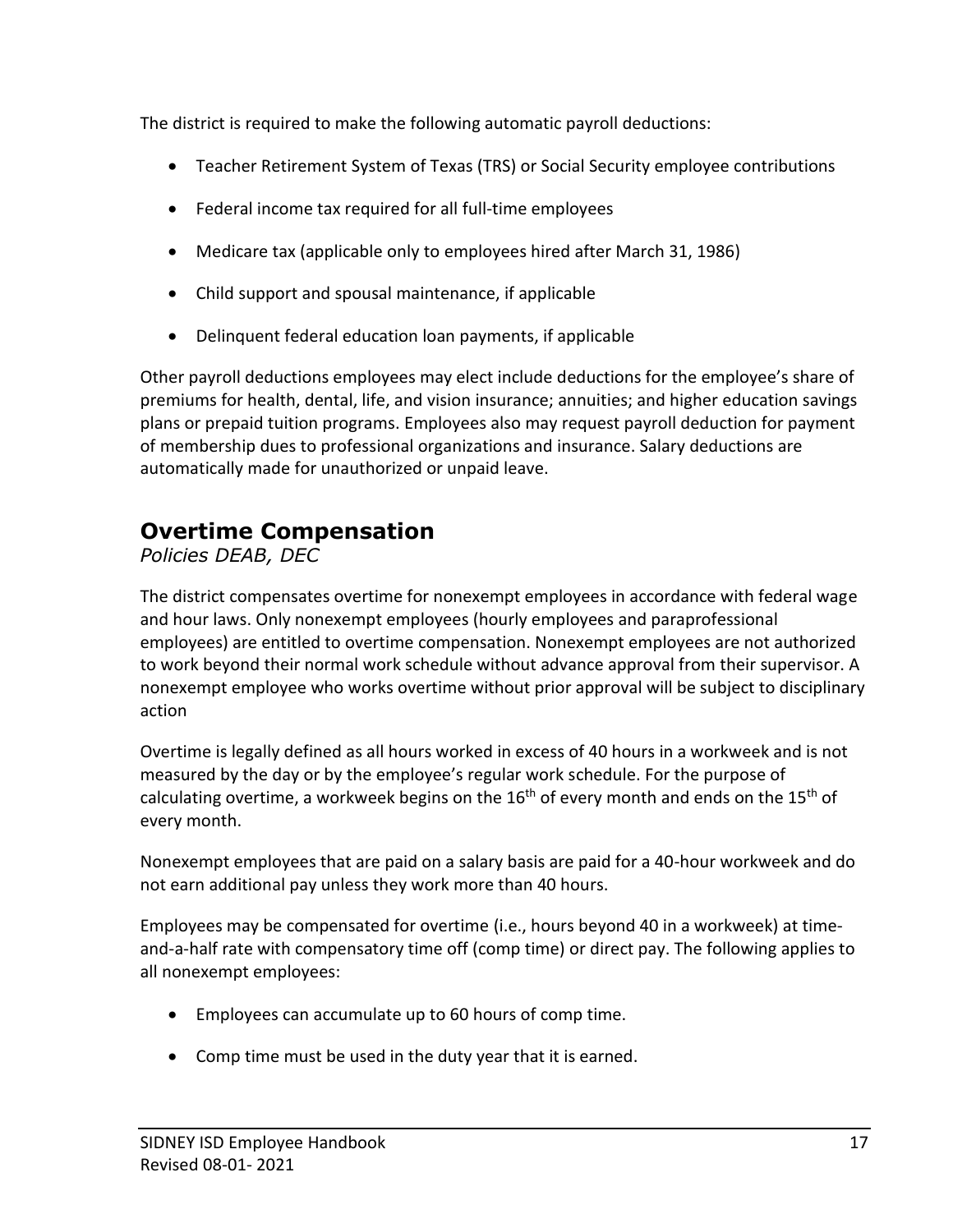- Use of comp time may be at the employee's request with supervisor approval, as workload permits, or at the supervisor's direction.
- An employee is required to use comp time before using available paid leave (e.g., sick, personal, vacation).
- Weekly time records will be maintained on all nonexempt employees for the purpose of wage and salary administration.

### **Travel Expense Reimbursement**

#### *Policy DEE*

Before any travel expenses are incurred by an employee, the employee's administration and Anita Wright must give approval. For approved travel, employees will be reimbursed for mileage and other travel expenditures according to the current rate schedule established by the district. Employees must submit receipts, to the extent possible, to be reimbursed for allowable expenses other than mileage.

# **Health, Dental, and Life Insurance**

*Policy CRD*

Group health insurance coverage is provided through TRS-ActiveCare, the statewide public school employee health insurance program. The district's contribution to employee insurance premiums is determined annually by the board of trustees. Employees eligible for health insurance coverage include the following:

- Employees who are active, contributing TRS members
- Employees who are not contributing TRS members and who are employed for 10 or more regularly scheduled hours per week

TRS retirees who are enrolled in TRS-Care (retiree health insurance program) are not eligible to participate in TRS-ActiveCare.

The insurance plan year is from September 1 through August 31. Current employees can make changes in their insurance coverage during open enrollment each year or when they experience a qualifying event (e.g., marriage, divorce, birth). Detailed descriptions of insurance coverage, employee cost, and eligibility requirements are provided to all employees in a separate booklet. Employees should contact Anita Wright for more information.

### **Supplemental Insurance Benefits**

*Policy CRD*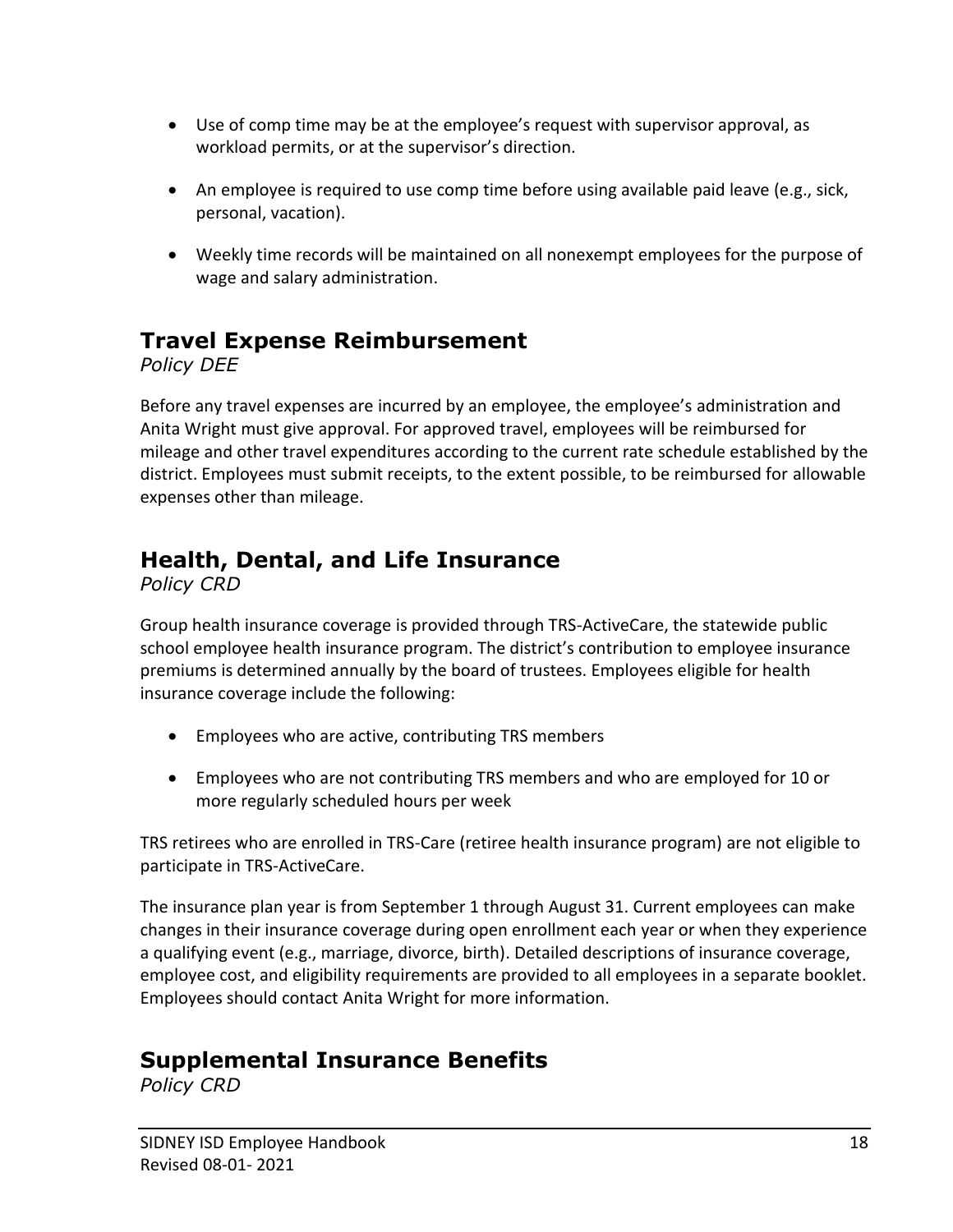At their own expense, employees may enroll in supplemental insurance programs for SIDNEY ISD. Premiums for these programs can be paid by payroll deduction. Employees should contact Anita Wright for more information.

# **Cafeteria Plan Benefits (Section 125)**

Employees may be eligible to participate in the Cafeteria Plan (Section 125) and, under IRS regulations, must either accept or reject this benefit. This plan enables eligible employees to pay certain insurance premiums on a pretax basis (i.e., disability, accidental death and dismemberment, cancer and dread disease, dental, and additional term life insurance). A thirdparty administrator handles employee claims made on these accounts.

New employees must accept or reject this benefit during their first month of employment. All employees must accept or reject this benefit on an annual basis and during the specified time period.

# **Workers' Compensation Insurance**

*Policy CRE*

The district, in accordance with state law, provides workers' compensation benefits to employees who suffer a work-related illness or are injured on the job. The district has workers' compensation coverage from TASB, effective immediately.

Benefits help pay for medical treatment and make up for part of the income lost while recovering. Specific benefits are prescribed by law depending on the circumstances of each case.

All work-related accidents or injuries should be reported immediately to administration Employees who are unable to work because of a work-related injury will be notified of their rights and responsibilities under the Texas Labor Code. See *Workers' Compensation Benefits,*  page for information on use of paid leave for such absences.

### **Unemployment Compensation Insurance**

*Policy CRF*

Employees who have been laid off or terminated through no fault of their own may be eligible for unemployment compensation benefits. Employees are not eligible to collect unemployment benefits during regularly scheduled breaks in the school year or the summer months if they have employment contracts or reasonable assurance of returning to service. Employees with questions about unemployment benefits should contact Anita Wright.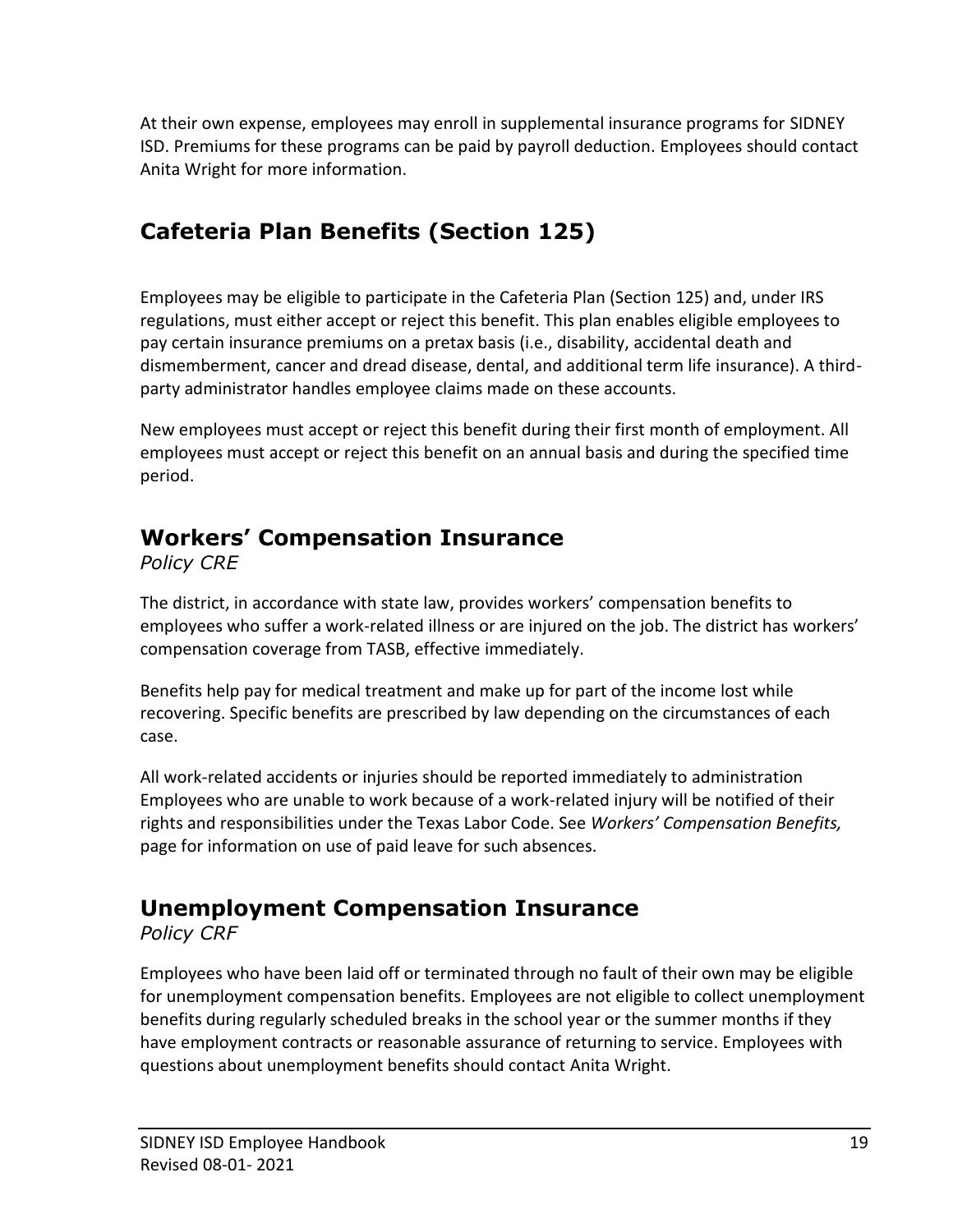## **Teacher Retirement**

All personnel employed on a regular basis for at least four and one-half months are members of the Teacher Retirement System of Texas (TRS). Substitutes not receiving TRS service retirement benefits who work at least 90 days a year are eligible to purchase a year of creditable service in TRS. TRS provides members with an annual statement of their account showing all deposits and the total account balance for the year ending August 31, as well as an estimate of their retirement benefits.

Employees who plan to retire under TRS should notify TRS as soon as possible. Information on the application procedures for TRS benefits is available from TRS at Teacher Retirement System of Texas, 1000 Red River Street, Austin, TX 78701-2698, or call 800-223-8778 or 512-542-6400. TRS information is also available on the web (www.trs.texas.gov). See page for information on restrictions of employment of retirees in Texas public schools.

### **Other Benefit Programs**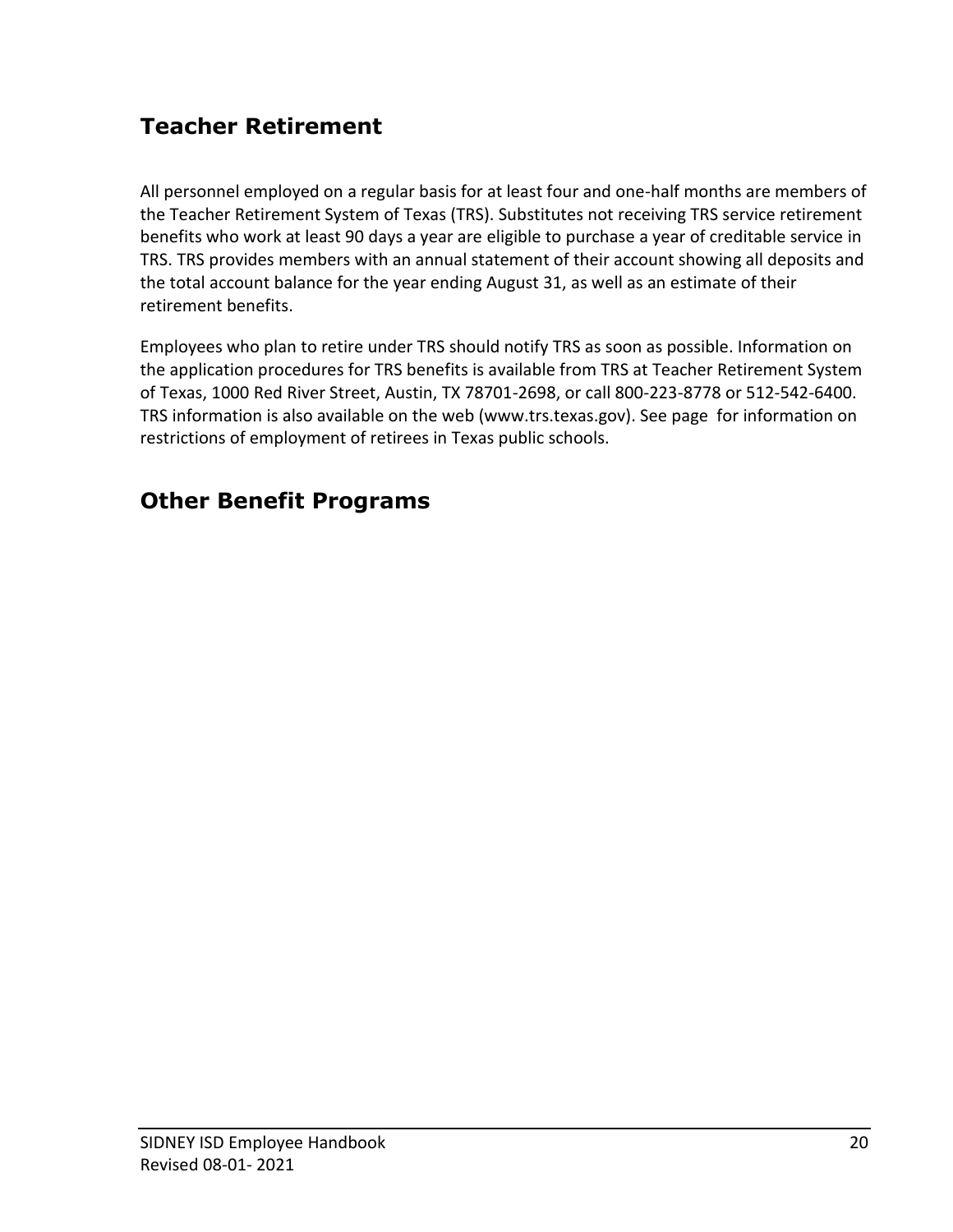# **Leaves and Absences**

### *Policies DEC, DECA, DECB*

The district offers employees paid and unpaid leaves of absence in times of personal need. This handbook describes the basic types of leave available and restrictions on leaves of absence. Employees who expect to be absent for an extended period of more than five days should call SIDNEY ISD for information about applicable leave benefits, payment of insurance premiums, and requirements for communicating with the district.

Paid leave must be used in daily increments. Earned comp time must be used before any available paid state and local leave. Unless an employee requests a different order.

Employees must follow district and department or campus procedures to report or request any leave of absence and complete the appropriate form or certification. Any unapproved absences or absences beyond accumulated or available paid leave shall result in deduction from the employee's pay.

**Immediate Family.** For purposes of leave other than family and medical leave, immediate family is defined as the following:

- Spouse
- Son or daughter, including a biological, adopted, or foster child, a son- or daughter-inlaw, a stepchild, a legal ward, or a child for whom the employee stands in loco parentis.
- Parent, stepparent, parent-in-law, or other individual who stands in loco parentis to the employee.
- Sibling, stepsibling, and sibling-in-law
- Grandparent and grandchild
- Any person residing in the employee's household at the time of illness or death

For purposes of family and medical leave, the definition of family is limited to spouse, parent, son or daughter, and next of kin. The definition of these are found in Policy DECA (LEGAL).

**Medical Certification.** Any employee, who is absent more than 5 days because of a personal or family illness, must submit a medical certification from a qualified health care provider confirming the specific dates of the illness, the reason for the illness, and—in the case of personal illness—the employee's fitness to return to work.

The Genetic Information Nondiscrimination Act of 2008 (GINA) prohibits covered employers from requesting or requiring genetic information of an individual or family member of the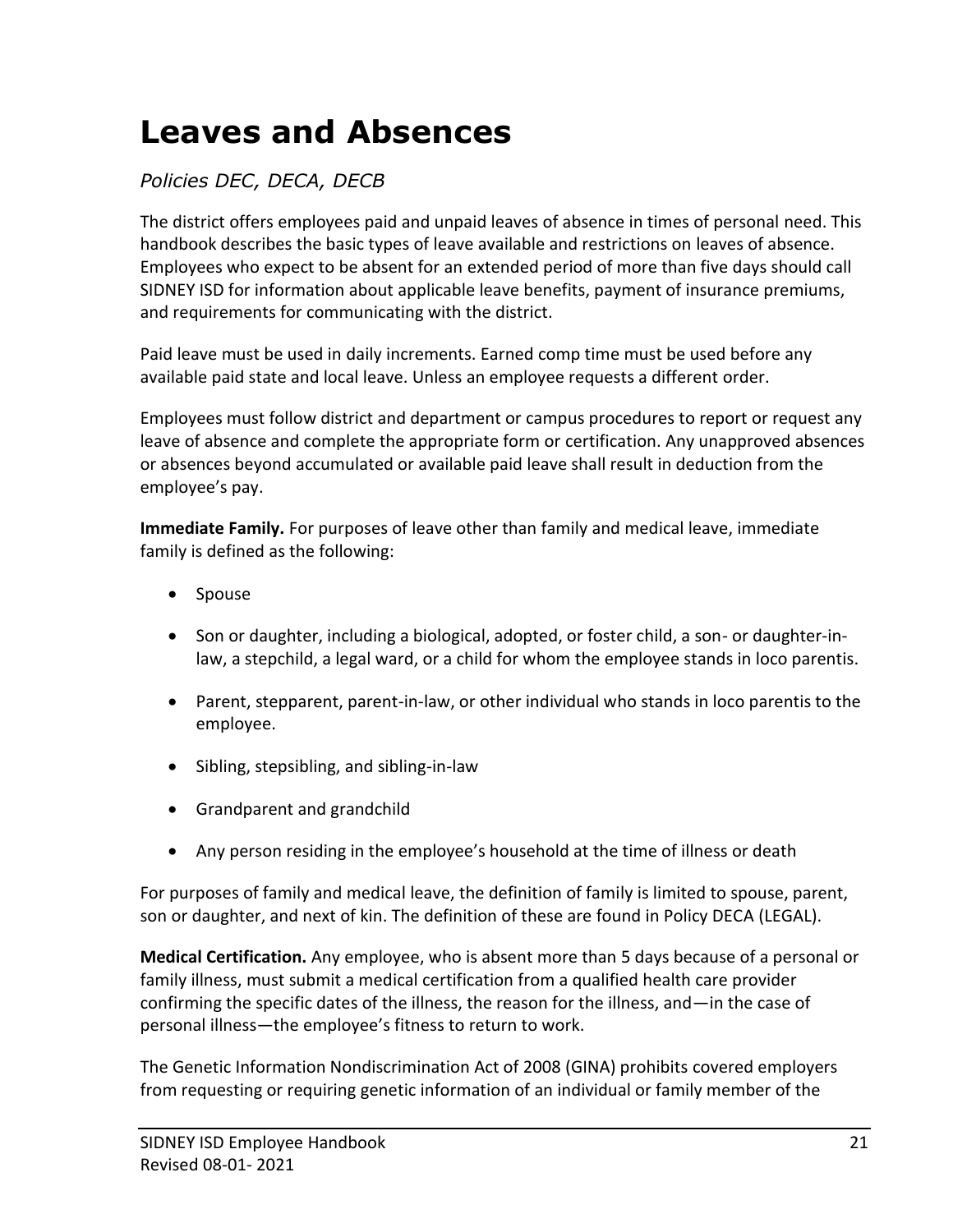individual, except as specifically allowed by this law. To comply with this law, we ask that employees and health care providers do not provide any genetic information in any medical certification. 'Genetic information,' as defined by GINA, includes an individual's family medical history, the results of an individual's or family member's genetic tests, the fact that an individual or an individual's family member sought or received genetic services, and genetic information of a fetus carried by an individual or an individual's family member, or an embryo lawfully held by an individual or family member receiving assistive reproductive services.

**Continuation of Health Insurance.** Employees, on an approved leave of absence other than family and medical leave, may continue their insurance benefits at their own expense. Health insurance benefits for employees on paid leave and leave designated under the Family and Medical Leave Act will be paid by the district as they were prior to the leave. Otherwise, the district does not pay any portion of insurance premiums for employees who are on unpaid leave.

Under TRS-Active Care rules, an employee is no longer eligible for insurance through the district after six months of unpaid leave other than FML. If an employee's unpaid leave extends for more than six months, the district will provide the employee with notice of COBRA rights.

## **Personal Leave**

State law entitles all employees to five days of paid personal leave per year. Personal leave is available for use at the beginning of the year. A day of personal leave is equivalent to the number of hours per day in an employee's usual assignment, whether full-time or part-time. State personal leave accumulates without limit, is transferable to other Texas school districts, and generally transfers to education service centers. Personal leave may be used for two general purposes: nondiscretionary and discretionary.

**Nondiscretionary.** Leave taken for personal or family illness, family emergency, a death in the family, or active military service is considered nondiscretionary leave. Reasons for this type of leave allow very little, if any, advance planning. Nondiscretionary may be used in the same manner as state sick leave.

**Discretionary.** Leave taken at an employee's discretion that can be scheduled in advance is considered discretionary leave. An employee wishing to take discretionary personal leave must submit a request to his or her principal as soon as feasible in advance of the anticipated absence. The effect of the employee's absence on the educational program or department operations, as well as the availability of substitutes, will be considered by the principal or supervisor.

**Leave Proration.** If an employee separates from employment with the district before his or her last duty day of the year, or begins employment after the first duty day, state personal leave will be prorated based on the actual time employed. When an employee separates from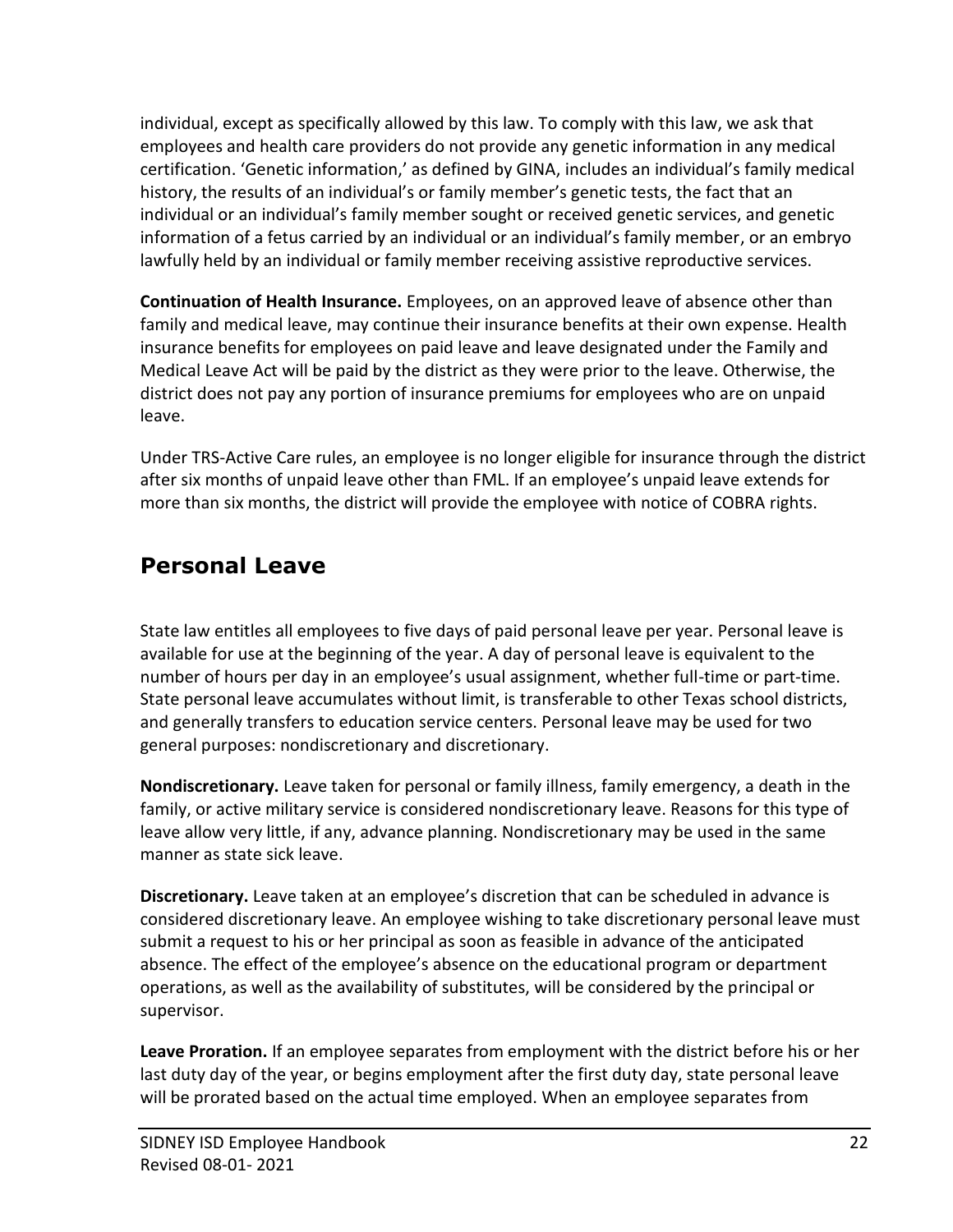employment before the last duty day of the school year, the employee's final paycheck will be reduced by the amount of state personal leave the employee used beyond his or her pro rata entitlement for the school year.

### **State Sick Leave**

State sick leave accumulated before 1995 is available for use and may be transferred to other school districts in Texas. State sick leave may be used for the following reasons only:

- Employee illness
- Illness in the employee's immediate family
- Family emergency (i.e., natural disasters or life-threatening situations)
- Death in the immediate family
- Active military service

### **Local Leave**

### **Extended Leave**

# **Vacation**

*Policy DED*

### **Sick Leave Bank (or Pool)**

### **Family and Medical Leave Act (FMLA)—General Provisions**

The following text is from the federal notice, *Employee Rights and Responsibilities Under the Family and Medical Leave Act*. Specific information that the district has adopted to implement the FMLA follows this general notice.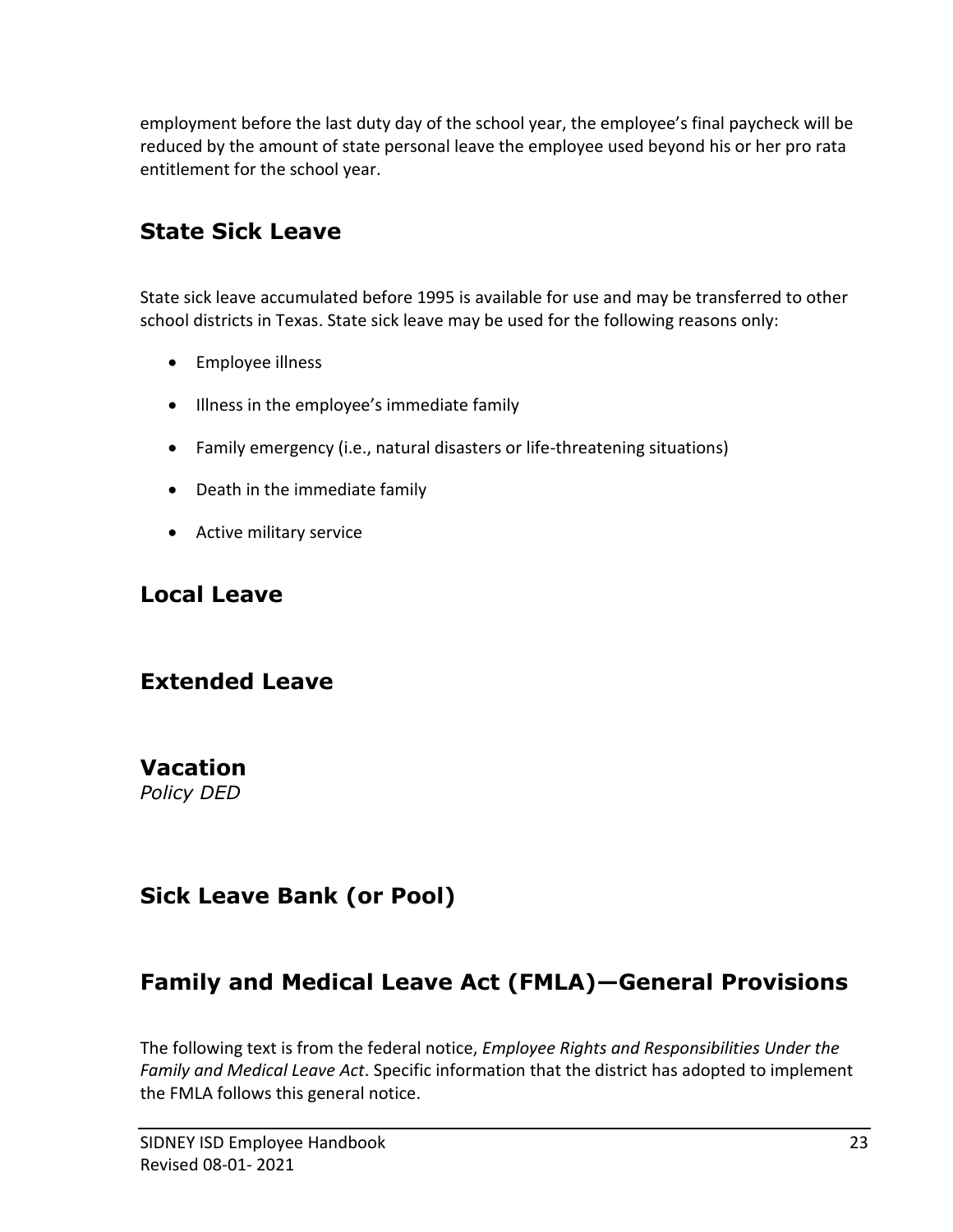#### **Leave Entitlements**

Eligible employees who work for a covered employer can take up to 12 weeks of unpaid, jobprotected leave in a 12-month period for the following reasons:

- The birth of a child or placement of a child for adoption or foster care;
- To bond with a child (leave must be taken within 1 year of the child's birth or placement);
- To care for the employee's spouse, child, or parent who has a qualifying serious health condition;
- For the employee's own qualifying serious health condition that makes the employee unable to perform the employee's job;
- For qualifying exigencies related to the foreign deployment of a military member who is the employee's spouse, child, or parent.

An eligible employee who is a covered servicemember's spouse, child, parent, or next of kin may also take up to 26 weeks of FMLA leave in a single 12-month period to care for the servicemember with a serious injury or illness.

An employee does not need to use leave in one block. When it is medically necessary or otherwise permitted, employees may take leave intermittently or on a reduced schedule.

Employees may choose, or an employer may require, use of accrued paid leave while taking FMLA leave. If an employee substitutes accrued paid leave for FMLA leave, the employee must comply with the employer's normal paid leave policies.

#### **Benefits and Protections**

While employees are on FMLA leave, employers must continue health insurance coverage as if the employees were not on leave.

Upon return from FMLA leave, most employees must be restored to the same job or one nearly identical to it with equivalent pay, benefits, and other employment terms and conditions.

An employer may not interfere with an individual's FMLA rights or retaliate against someone for using or trying to use FMLA leave, opposing any practice made unlawful by the FMLA, or being involved in any proceeding under or related to the FMLA.

#### **Eligibility Requirements**

An employee who works for a covered employer must meet three criteria in order to be eligible for FMLA leave. The employee must: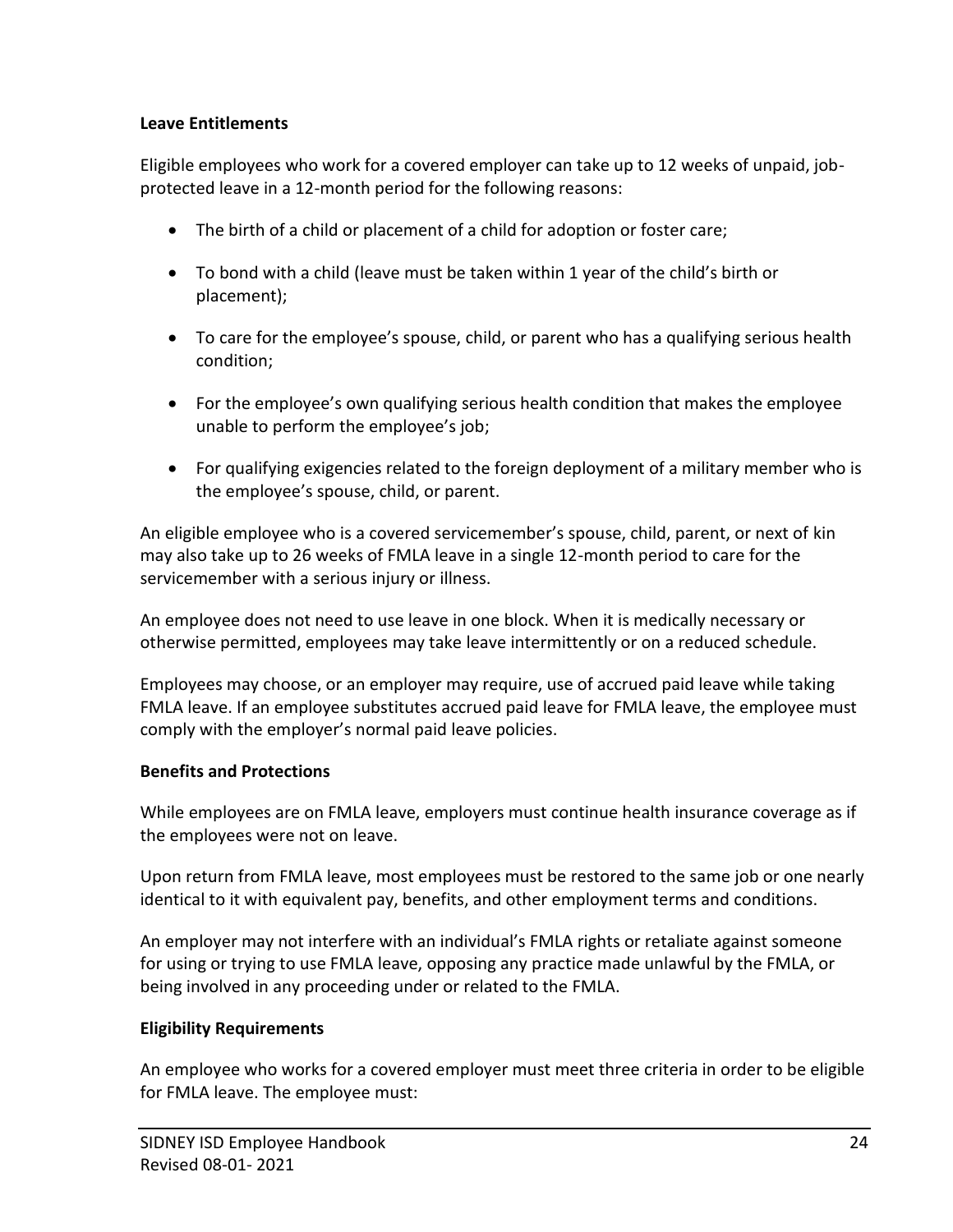- Have worked for the employer for at least 12 months;
- Have at least 1,250 hours of service in the 12 months before taking leave\*; and
- Work at a location where the employer has at least 50 employees within 75 miles of the employee's worksite.

\*Special hours of service eligibility requirements apply to airline flight crew employees.

#### **Requesting Leave**

Generally, employees must give 30-days' advance notice of the need for FMLA leave. If it is not possible to give 30-days' notice, an employee must notify the employer as soon as possible and, generally, follow the employer's usual procedures.

Employees do not have to share a medical diagnosis but must provide enough information to the employer so it can determine if the leave qualifies for FMLA protection.

Sufficient information could include informing an employer that the employee is or will be unable to perform his or her job functions, that a family member cannot perform daily activities, or that hospitalization or continuing medical treatment is necessary. Employees must inform the employer if the need for leave is for a reason for which FMLA leave was previously taken or certified.

Employers can require a certification or periodic recertification supporting the need for leave. If the employer determines that the certification is incomplete, it must provide a written notice indicating what additional information is required.

#### **Employer Responsibilities**

Once an employer becomes aware that an employee's need for leave is for a reason that may qualify under the FMLA, the employer must notify the employee if he or she is eligible for FMLA leave and, if eligible, must also provide a notice of rights and responsibilities under the FMLA. If the employee is not eligible, the employer must provide a reason for ineligibility.

Employers must notify its employees if leave will be designated as FMLA leave, and if so, how much leave will be designated as FMLA leave.

#### **Enforcement**

Employees may file a complaint with the U.S. Department of Labor, Wage and Hour Division, or may bring a private lawsuit against an employer.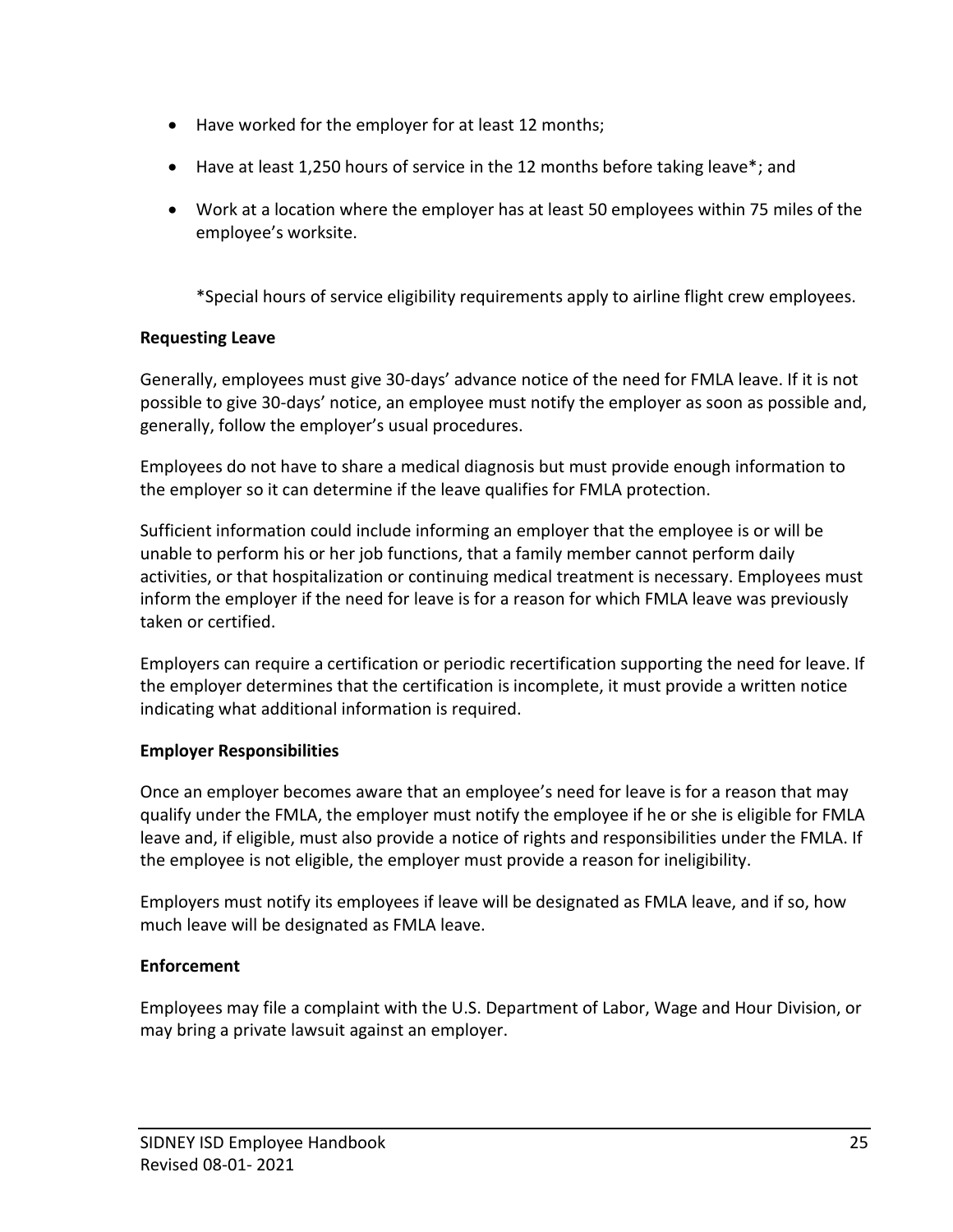The FMLA does not affect any federal or state law prohibiting discrimination or supersede any state or local law or collective bargaining agreement that provides greater family or medical leave rights.

For additional information:

1-866-4US-WAGE (1-866-487-9243) TTY: 1-877-889-5627 [www.wagehour.dol.gov](http://www.wagehour.dol.gov/)

### **Local Procedures for Implementing Family and Medical Leave Provisions**

Eligible employees can take up to 12 weeks of unpaid leave in the 12-month period

• beginning on the first duty day of the school year

**Use of Paid Leave.** FML runs concurrently with accrued sick and personal leave, temporary disability leave, compensatory time, assault leave, and absences due to a work-related illness or injury. The district will designate the leave as FML, if applicable, and notify the employee that accumulated leave will run concurrently.

**Combined Leave for Spouses.** Spouses who are employed by the district are limited to a combined total of 12 weeks of FML to care for a parent with a serious health condition; or for the birth, adoption, or foster placement of a child. Military caregiver leave for spouses is limited to a combined total of 26 weeks.

**Intermittent Leave.** When medically necessary or in the case of a qualifying exigency, an employee may take leave intermittently or on a reduced schedule. The district does not permit the use of intermittent or reduced-schedule leave for the care of a newborn child or for adoption or placement of a child with the employee.

**Fitness for Duty.** An employee that takes FML due to the employee's own serious health condition shall provide, before resuming work, a fitness-for-duty certification from the health care provider. When leave is taken for the employee's own serious health condition, the certification must address the employee's ability to perform essential job functions. The district shall provide a list of essential job functions (e.g., job description) to the employee with the FML designation notice to share with the health care provider. Fitness for duty is not required when an employee returns to work following leave to care for a family member with a serious health condition; to care for a child following birth, adoption, or foster care placement; or for qualifying exigency leave.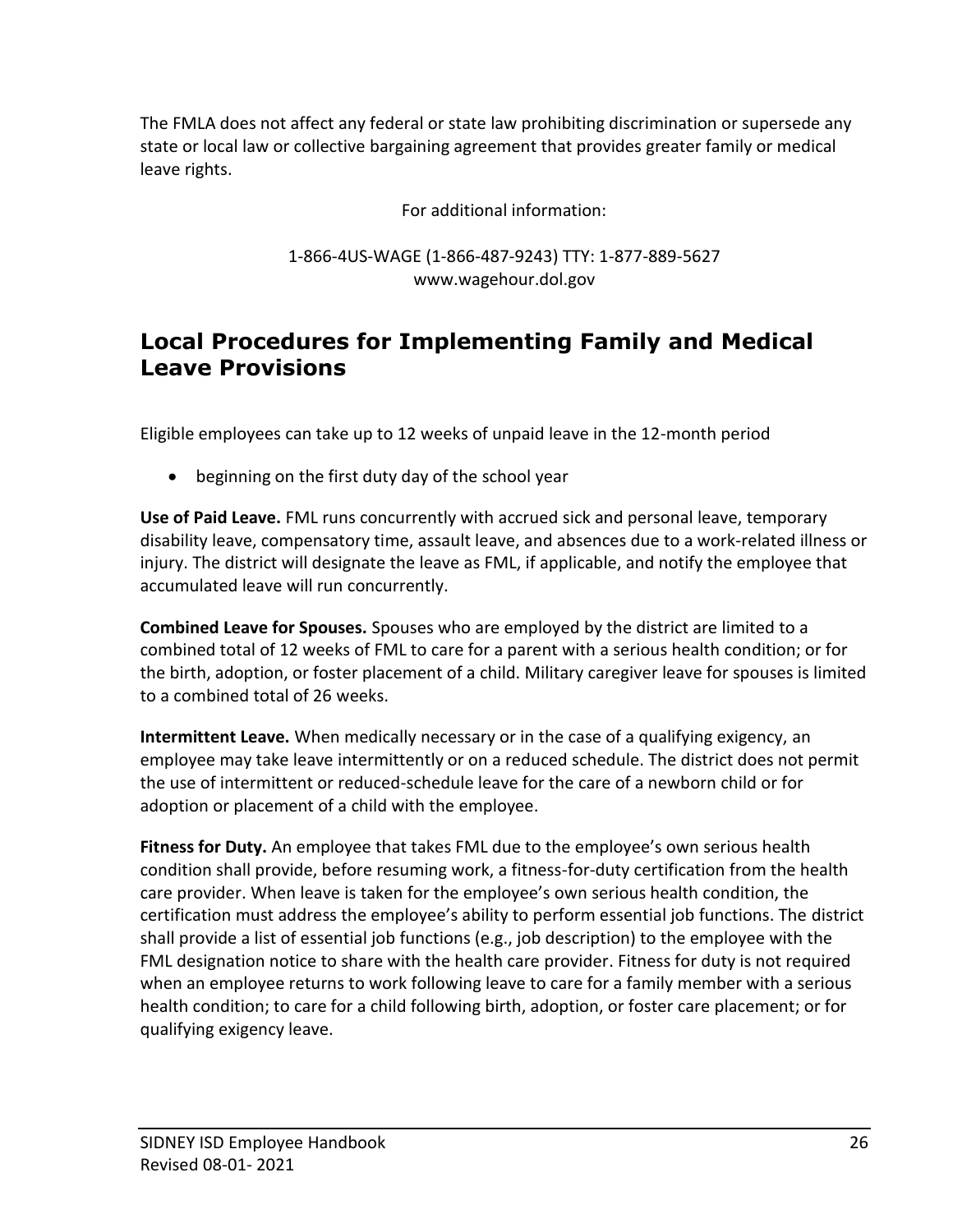**Reinstatement.** An employee returning to work at the end of FML will be returned to the same position held when the leave began or to an equivalent position with equivalent employment benefits, pay, and other terms and conditions of employment.

In certain cases, instructional employees desiring to return to work at or near the conclusion of a semester may be required to continue on family and medical leave until the end of the semester. The additional time off is not counted against the employee's FML entitlement, and the district will maintain the employees group health insurance and reinstate the employee at the end of the leave according the procedures outlined in policy (see DECA (LEGAL)).

**Failure to Return.** If, at the expiration of FML, the employee is able to return to work but chooses not to do so, the district may require the employee to reimburse the district's share of insurance premiums paid during any portion of FML when the employee was on unpaid leave. If the employee fails to return to work for a reason beyond the employee's control, such as a continuing personal or family serious health condition or a spouse being unexpectedly transferred more than 75 miles from the district, the district may not require the employee to reimburse the district's share of premiums paid.

**District Contact.** Employees that require FML or have questions should contact SIDNEY ISD for details on eligibility, requirements, and limitations.

## **Temporary Disability Leave**

**Certified Employees.** Any full-time employee whose position requires certification from the State Board for Educator Certification (SBEC) is eligible for temporary disability leave. The purpose of temporary disability leave is to provide job protection to full-time educators who cannot work for an extended period of time because of a mental or physical disability of a temporary nature. Temporary disability leave must be taken as a continuous block of time. It may not be taken intermittently or on a reduced schedule. Pregnancy and conditions related to pregnancy are treated the same as any other temporary disability.

Employees must request approval for temporary disability leave. An employee's notification of need for extended absence due to the employee's own medical condition shall be accepted as a request for temporary disability leave. The request must be accompanied by a physician's statement confirming the employee's inability to work and estimating a probable date of return. If disability leave is approved, the length of leave is no longer than 180 calendar days.

If an employee is placed on temporary disability leave involuntarily, he or she has the right to request a hearing before the board of trustees. The employee may protest the action and present additional evidence of fitness to work.

When an employee is ready to return to work, SIDNEY ISD should be notified at least 30 days in advance. The return-to-work notice must be accompanied by a physician's statement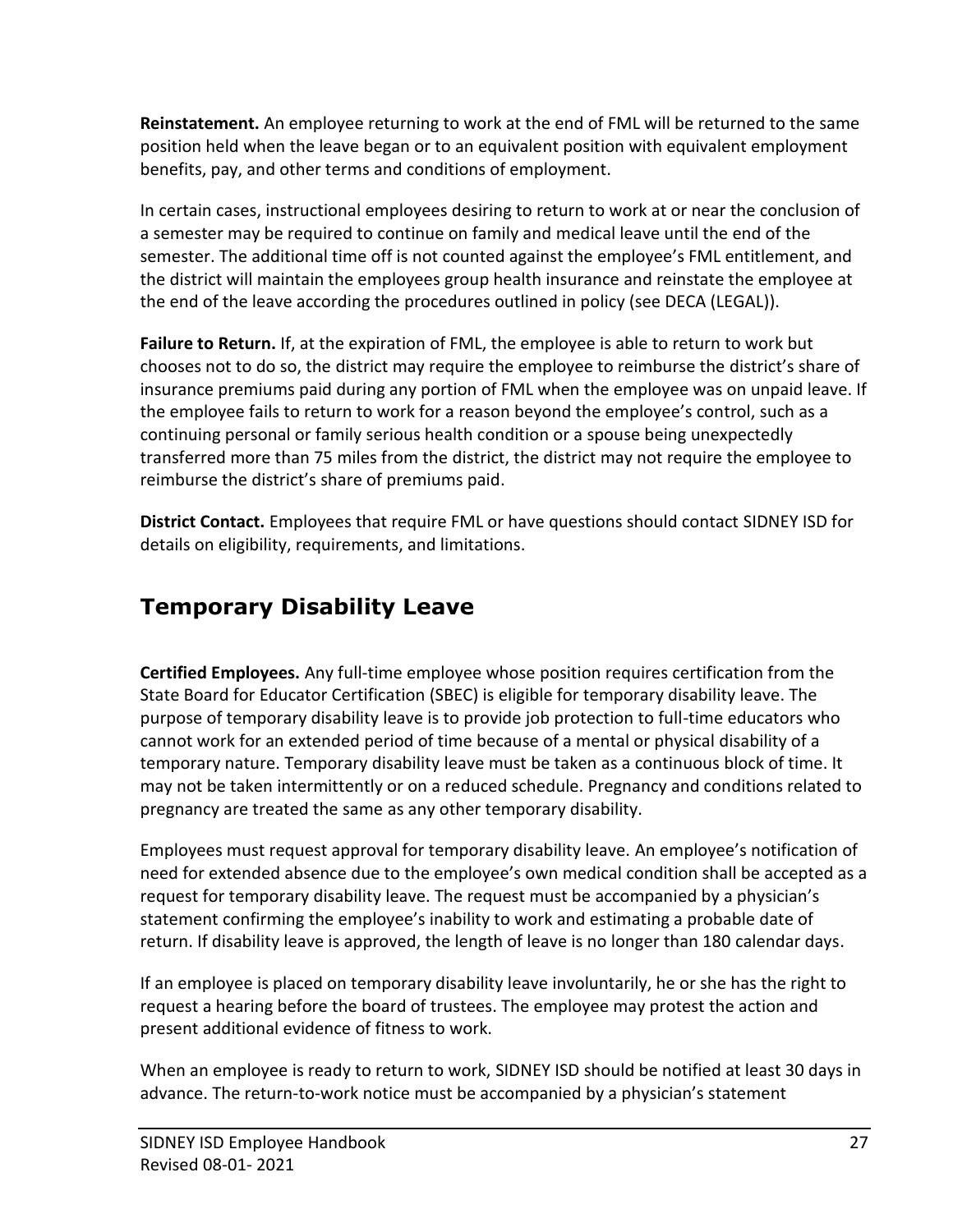confirming that the employee is able to resume regular duties. Certified employees returning from leave will be reinstated to the school to which they were previously assigned if an appropriate position is available. If an appropriate position is not available, the employee may be assigned to another campus, subject to the approval of the campus principal. If a position is not available before the end of the school year, the employee will be reinstated to a position at the original campus at the beginning of the following school year.

## **Workers' Compensation Benefits**

An employee absent from duty because of a job-related illness or injury may be eligible for workers' compensation weekly income benefits if the absence exceeds seven calendar days.

An employee receiving workers' compensation wage benefits for a job-related illness or injury may choose to use accumulated sick leave or any other paid leave benefits. An employee choosing to use paid leave will not receive workers' compensation weekly income benefits until all paid leave is exhausted or to the extent that paid leave does not equal the pre-illness or injury wage. If the use of paid leave is not elected, then the employee will only receive workers' compensation wage benefits for any absence resulting from a work-related illness or injury, which may not equal his or her pre-illness or -injury wage.

### **Assault Leave**

Assault leave provides extended job income and benefits protection to an employee who is injured as the result of a physical assault suffered during the performance of his or her job. An incident involving an assault is a work-related injury and should be immediately reported to SIDNEY ISD.

An injury is treated as an assault if the person causing the injury could be prosecuted for assault or could not be prosecuted only because that person's age or mental capacity renders the person nonresponsible for purposes of criminal liability.

An employee who is physically assaulted at work may take all the leave time medically necessary (up to two years) to recover from the physical injuries he or she sustained. At the request of an employee, the district will immediately assign the employee to assault leave. Days of leave granted under the assault leave provision will not be deducted from accrued personal leave and must be coordinated with workers' compensation benefits. Upon investigation the district may change the assault leave status and charge leave used against the employee's accrued paid leave. The employee's pay will be deducted if accrued paid leave is not available.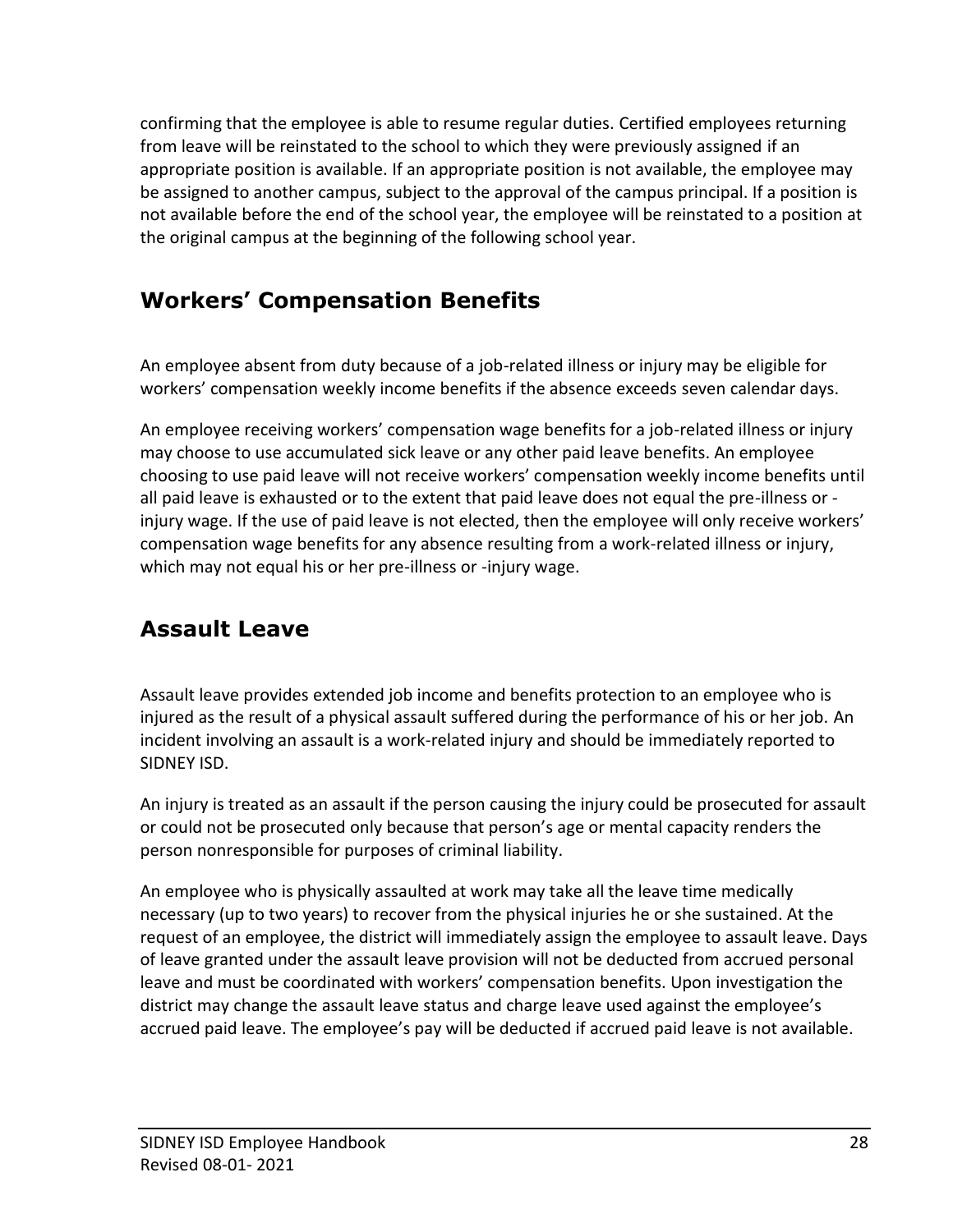### **Bereavement Leave**

### **Jury Duty**

*Policies DEC, DG*

The district provides paid leave to employees who are summoned to jury duty including service on a grand jury. The district will not discharge, threaten to discharge, intimidate, or coerce any regular employee because of juror or grand juror service or for the employee's attendance or scheduled attendance in connection with the service in any court in the United States. Employees who report to the court for jury duty may keep any compensation the court provides. An employee should report a summons for jury duty to his or her supervisor as soon as it is received and may be required to provide the district a copy of the summons to document the need for leave.

An employee may be required to report back to work as soon as they are released from jury duty. The supervisor may consider the travel time required and the nature of the individual's position when determining the need to report to work. A copy of the release from jury duty or documentation of time spent at the court may be required.

### **Compliance with a Subpoena**

Employees will be paid while on leave to comply with a valid subpoena to appear in a civil, criminal, legislative, or administrative proceeding and will not be required to use personal leave. Employees may be required to submit documentation of their need for leave for court appearances.

### **Truancy Court Appearances**

An employee who is a parent, guardian of a child, or a court-appointed guardian ad litem of a child who is required to miss work to attend a truancy court hearing may use personal leave or compensatory time for the absence. Employees who do not have paid leave available will be docked for any absence required because of the court appearance.

### **Religious Observance**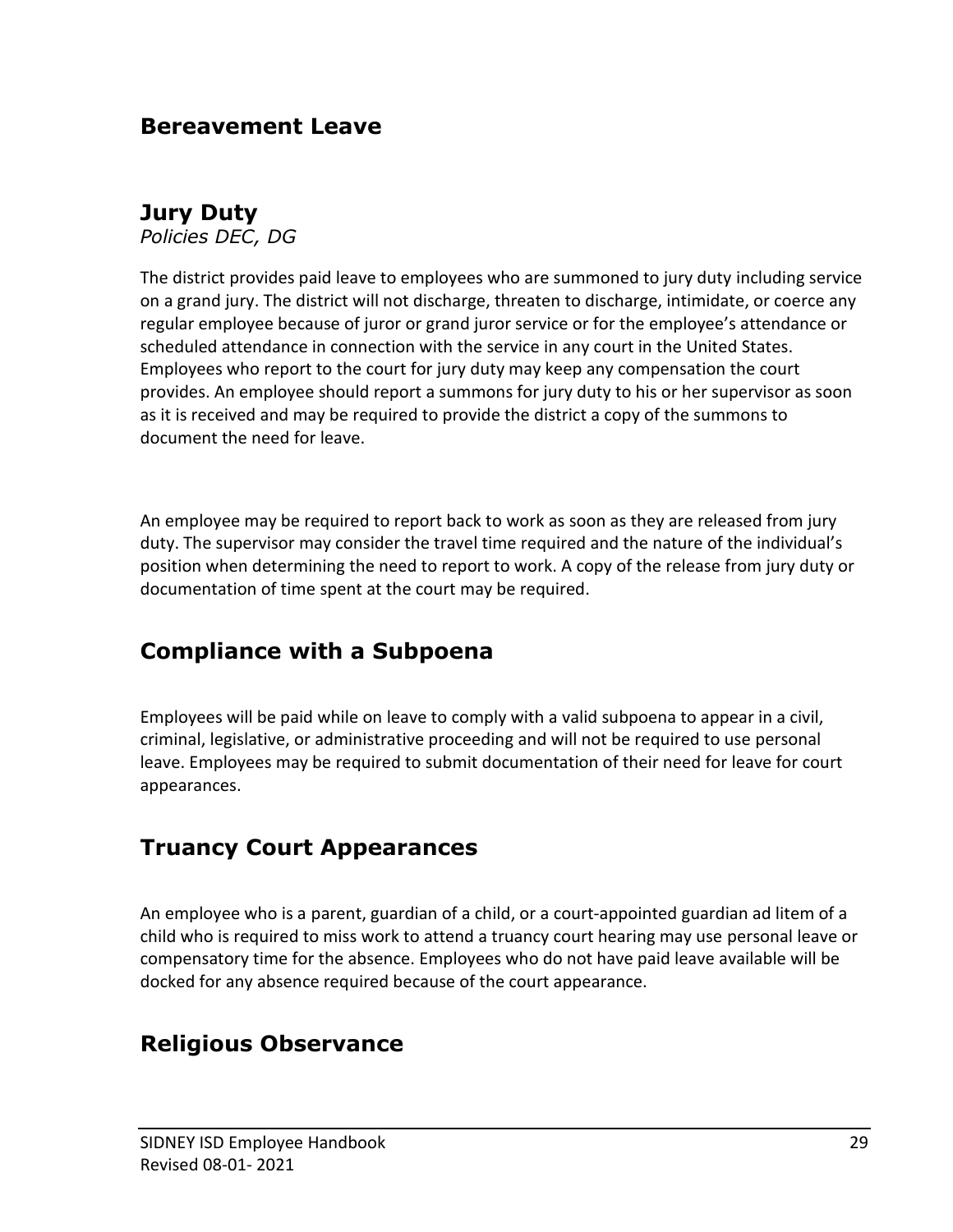The district will reasonably accommodate an employee's request for absence for a religious holiday or observance. Accommodations such as changes to work schedules or approving a day of absence will be made unless they pose an undue hardship to the district. The employee may use any accumulated personal leave for this purpose. Employees who have exhausted applicable paid leave may be granted an unpaid day of absence.

# **Military Leave**

**Paid Leave for Military Service.** Any employee who is a member of the Texas National Guard, Texas State Guard, reserve component of the United States Armed Forces, or a member of a state or federally authorized Urban Search and Rescue Team is entitled to 15 days of paid leave per fiscal year when engaged in authorized training or duty orders by proper authority. An additional seven days of leave per fiscal year are available if called to state active duty in response to a disaster. In addition, an employee is entitled to use available state and local personal or sick leave during a time of active military service.

**Reemployment after Military Leave.** Employees who leave the district to enter into the United States uniformed services or who are ordered to active duty as a member of the military force of any state (e.g., National or State Guard) may return to employment if they are honorably discharged. Employees who wish to return to the district will be reemployed provided they can be qualified to perform the required duties. Employees returning to work following military leave should contact James Rucker In most cases, the length of federal military service cannot exceed five years.

**Continuation of Health Insurance.** Employees who perform service in the uniformed services may elect to continue their health plan coverage at their own cost for a period not to exceed 24 months. Employees should contact SIDNEY ISD for details on eligibility, requirements, and limitations.

### **Leave for Peace Officers**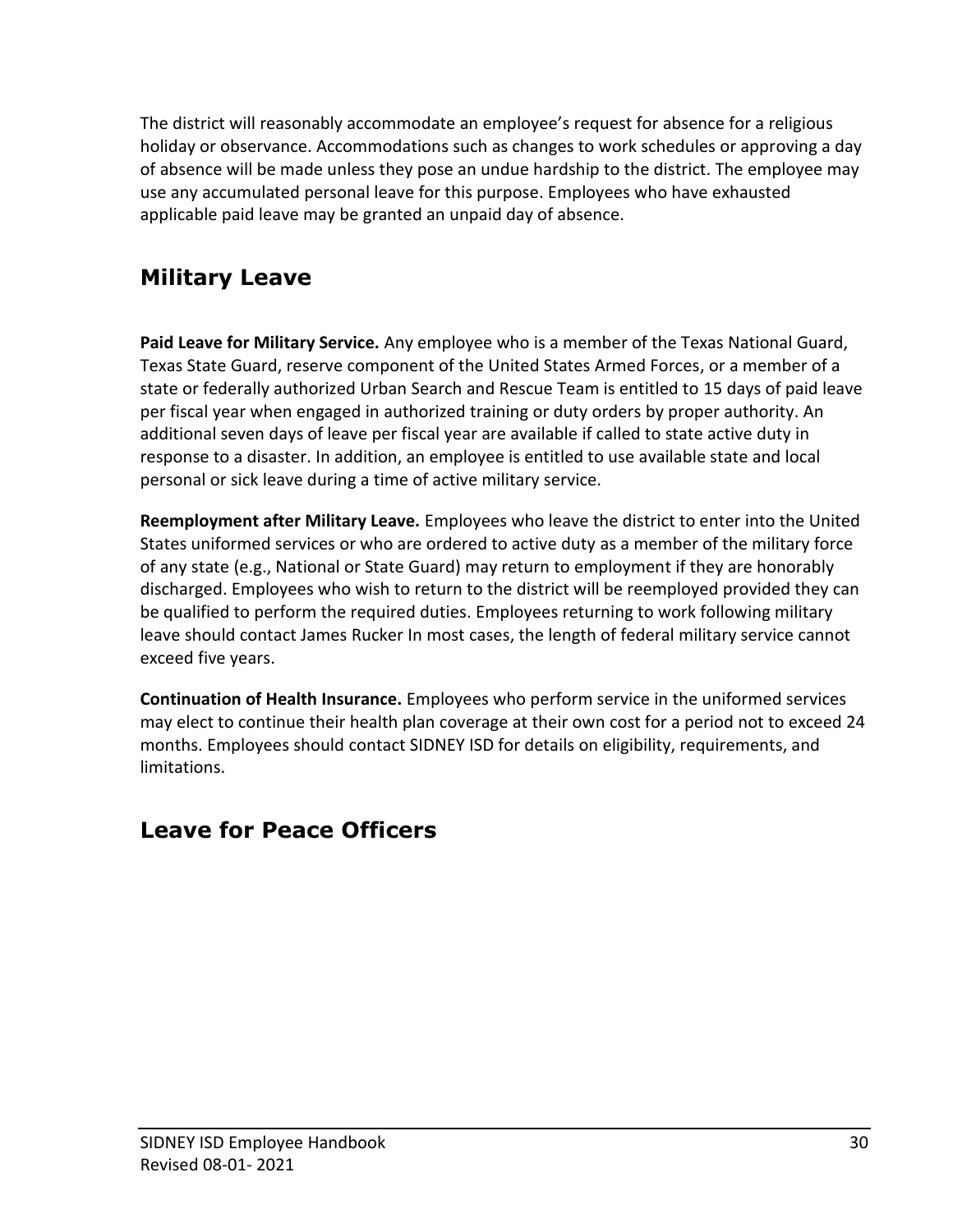# **Employee Relations and Communications**

### **Employee Recognition and Appreciation**

Continuous efforts are made throughout the year to recognize employees who make an extra effort to contribute to the success of the district. Employees are recognized at board meetings, in the district newsletter, and through special events and activities. Recognition and appreciation activities also include SIDNEY ISD.

# **District Communications**

Throughout the school year, the SIDNEY ISD office publishes newsletters, brochures, fliers, calendars, news releases, and other communication materials. These publications offer employees and the community information pertaining to school activities and achievements. School Calendar, Region IX Education Service Center Training/Workshop info, Local Newspaper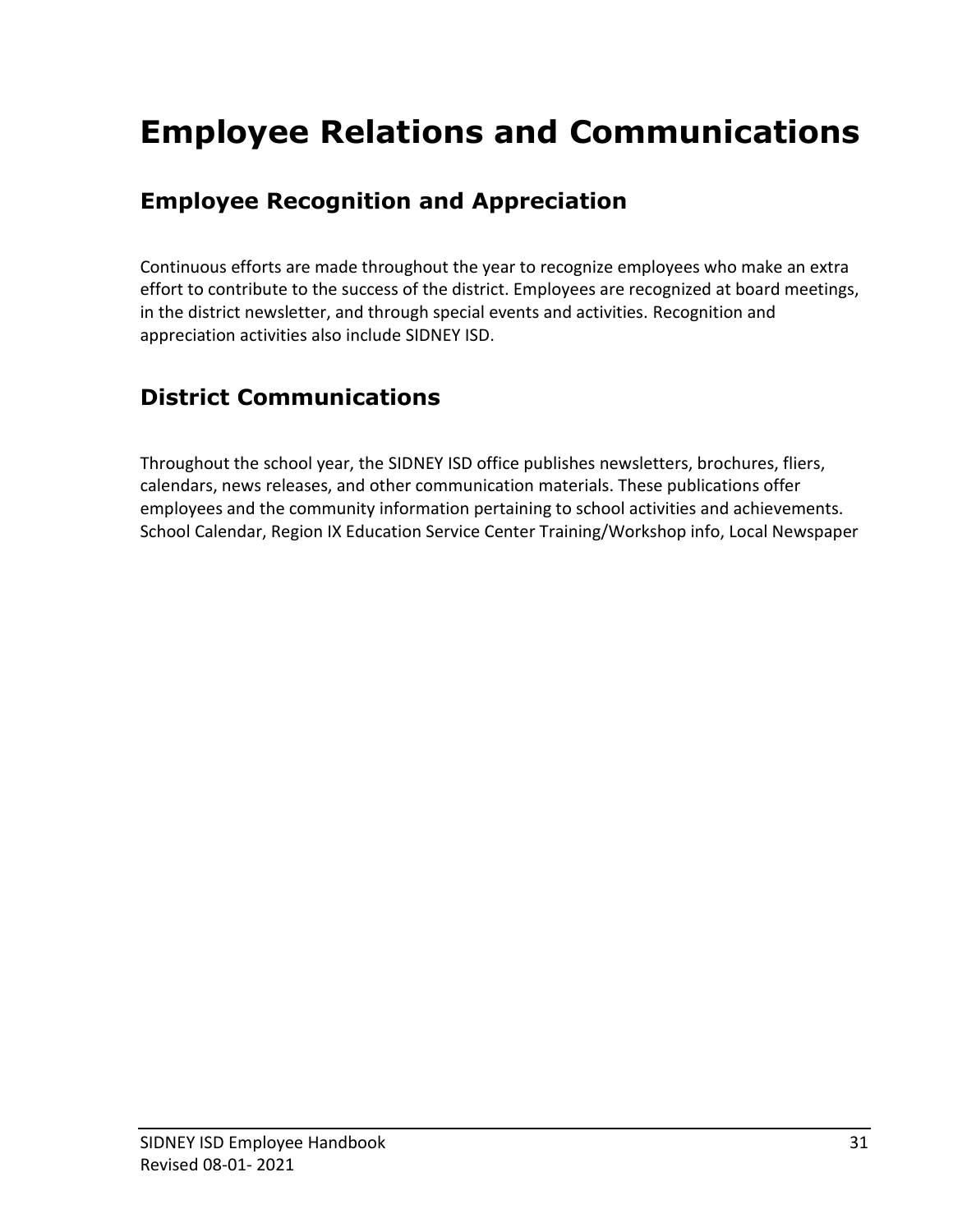# **Complaints and Grievances**

### *Policy DGBA*

In an effort to hear and resolve employee concerns or complaints in a timely manner and at the lowest administrative level possible, the board has adopted an orderly grievance process. Employees are encouraged to discuss their concerns or complaints with their supervisors or an appropriate administrator at any time.

The formal process provides all employees with an opportunity to be heard up to the highest level of management if they are dissatisfied with an administrative response. Once all administrative procedures are exhausted, employees can bring concerns or complaints to the board of trustees. For ease of reference, the district's policy concerning the process of bringing concerns and complaints is reprinted as follows:

### *https://pol.tasb.org/Policy/Download/331?filename=DGBA(LOCAL).pdf*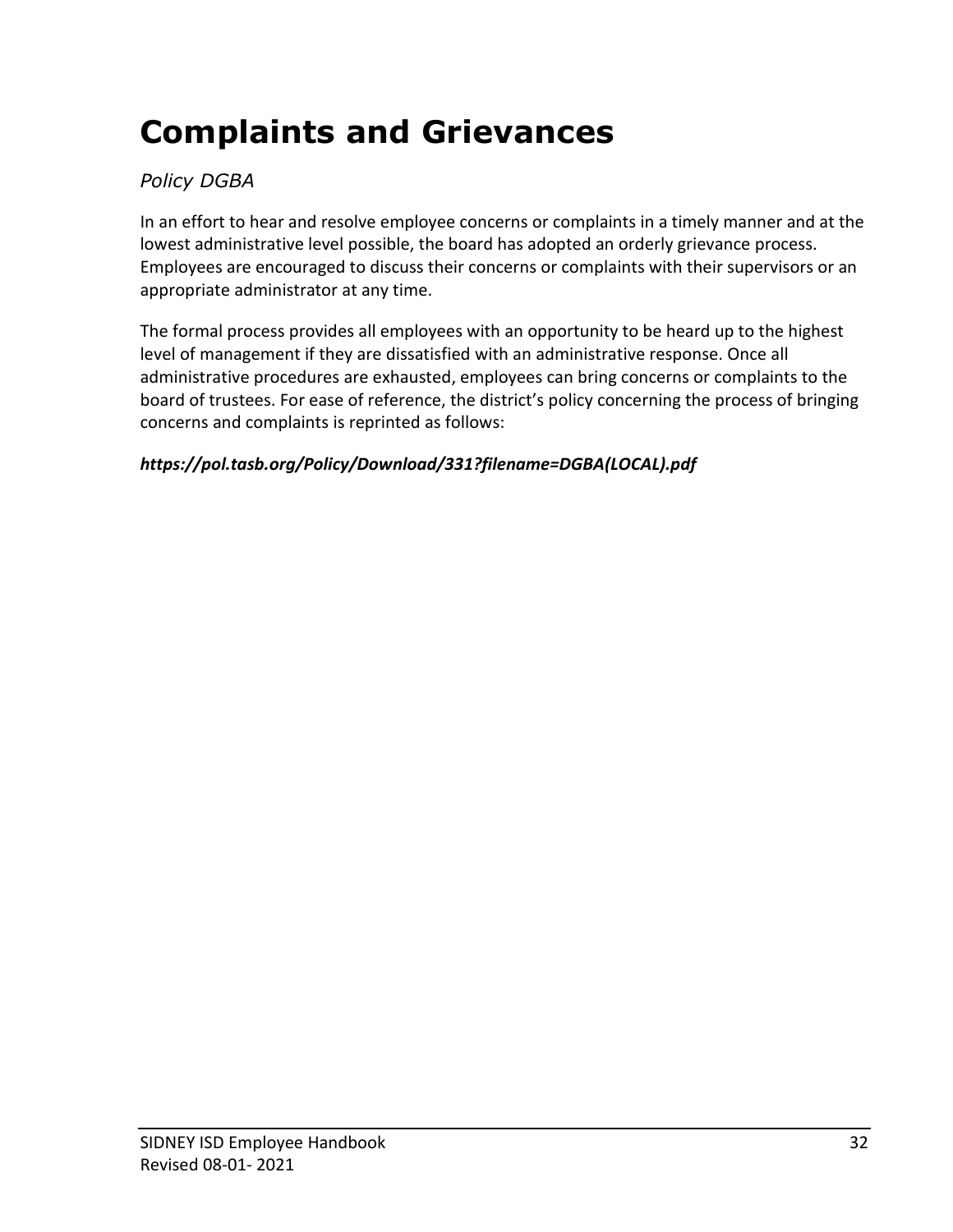# **Employee Conduct and Welfare**

### **Standards of Conduct**

*Policy DH*

All employees are expected to work together in a cooperative spirit to serve the best interests of the district and to be courteous to students, one another, and the public. Employees are expected to observe the following standards of conduct:

- Recognize and respect the rights of students, parents, other employees, and members of the community.
- Maintain confidentiality in all matters relating to students and coworkers.
- Report to work according to the assigned schedule.
- Notify their immediate supervisor in advance or as early as possible in the event that they must be absent or late. Unauthorized absences, chronic absenteeism, tardiness, and failure to follow procedures for reporting an absence may be cause for disciplinary action.
- Know and comply with department and district policies and procedures.
- Express concerns, complaints, or criticism through appropriate channels.
- Observe all safety rules and regulations and report injuries or unsafe conditions to a supervisor immediately.
- Use district time, funds, and property for authorized district business and activities only.

All district employees should perform their duties in accordance with state and federal law, district policies and procedures, and ethical standards. Violation of policies, regulations, or guidelines, including intentionally making a false claim, offering false statements, or refusing to cooperate with a district investigation may result in disciplinary action, including termination. Alleged incidents of certain misconduct by educators, including having a criminal record, must be reported to SBEC not later than the seventh day after the superintendent knew of the incident. See *Reports to the Texas Education Agency* for additional information.

The *Educators' Code of Ethics*, adopted by the State Board for Educator Certification, which all district employees must adhere to, is reprinted below: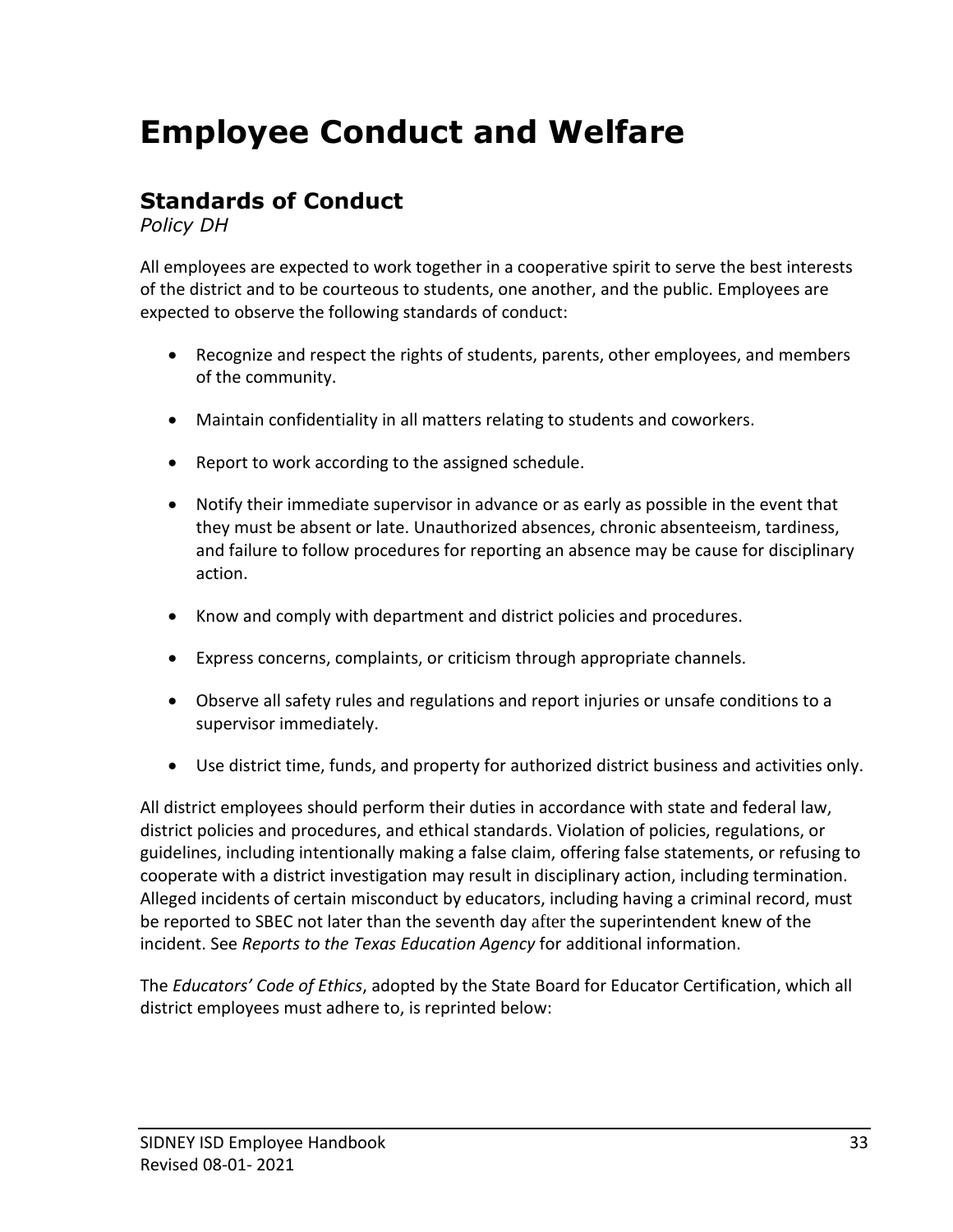#### *Texas Educators' Code of Ethics*

#### **Purpose and Scope**

The Texas educator shall comply with standard practices and ethical conduct toward students, professional colleagues, school officials, parents, and members of the community and shall safeguard academic freedom. The Texas educator, in maintaining the dignity of the profession, shall respect and obey the law, demonstrate personal integrity, and exemplify honesty and good moral character. The Texas educator, in exemplifying ethical relations with colleagues, shall extend just and equitable treatment to all members of the profession. The Texas educator, in accepting a position of public trust, shall measure success by the progress of each student toward realization of his or her potential as an effective citizen. The Texas educator, in fulfilling responsibilities in the community, shall cooperate with parents and others to improve the public schools of the community. This chapter shall apply to educators and candidates for certification. (19 TAC 247.1(b))

#### **Enforceable Standards**

#### **1. Professional Ethical Conduct, Practices, and Performance**

**Standard 1.1** The educator shall not intentionally, knowingly, or recklessly engage in deceptive practices regarding official policies of the school district, educational institution, educator preparation program, the Texas Education Agency, or the State Board for Educator Certification (SBEC) and its certification process.

**Standard 1.2** The educator shall not intentionally, knowingly, or recklessly misappropriate, divert, or use monies, personnel, property, or equipment committed to his or her charge for personal gain or advantage.

**Standard 1.3** The educator shall not submit fraudulent requests for reimbursement, expenses, or pay.

**Standard 1.4** The educator shall not use institutional or professional privileges for personal or partisan advantage.

**Standard 1.5** The educator shall neither accept nor offer gratuities, gifts, or favors that impair professional judgment or that are used to obtain special advantage. This standard shall not restrict the acceptance of gifts or tokens offered and accepted openly from students, parents of students, or other persons or organizations in recognition or appreciation of service.

**Standard 1.6** The educator shall not falsify records, or direct or coerce others to do so.

**Standard 1.7** The educator shall comply with state regulations, written local school board policies, and other state and federal laws.

**Standard 1.8** The educator shall apply for, accept, offer, or assign a position or a responsibility on the basis of professional qualifications.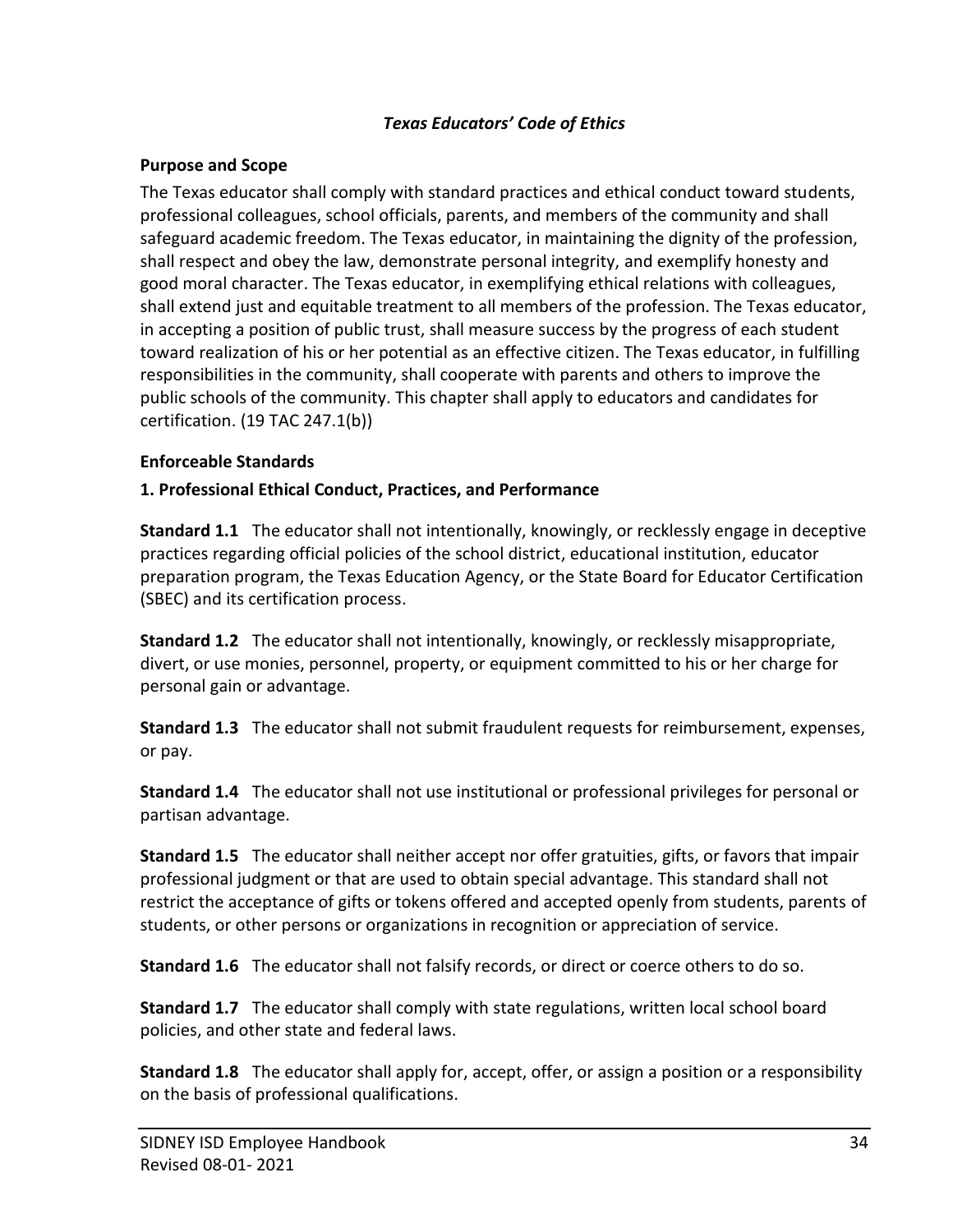**Standard 1.9** The educator shall not make threats of violence against school district employees, school board members, students, or parents of students.

**Standard 1.10** The educator shall be of good moral character and be worthy to instruct or supervise the youth of this state.

**Standard 1.11** The educator shall not intentionally, knowingly, or recklessly misrepresent his or her employment history, criminal history, and/or disciplinary record when applying for subsequent employment.

**Standard 1.12** The educator shall refrain from the illegal use, abuse, or distribution of controlled substances, prescription drugs and toxic inhalants.

**Standard 1.13** The educator shall not be under the influence of alcohol or consume alcoholic beverages on school property or during school activities when students are present.

#### **2. Ethical Conduct toward Professional Colleagues**

**Standard 2.1** The educator shall not reveal confidential health or personnel information concerning colleagues unless disclosure serves lawful professional purposes or is required by law.

**Standard 2.2** The educator shall not harm others by knowingly making false statements about a colleague or the school system.

**Standard 2.3** The educator shall adhere to written local school board policies and state and federal laws regarding the hiring, evaluation, and dismissal of personnel.

**Standard 2.4** The educator shall not interfere with a colleague's exercise of political, professional, or citizenship rights and responsibilities.

**Standard 2.5** The educator shall not discriminate against or coerce a colleague on the basis of race, color, religion, national origin, age, gender, disability, family status, or sexual orientation.

**Standard 2.6** The educator shall not use coercive means or promise of special treatment in order to influence professional decisions or colleagues.

**Standard 2.7** The educator shall not retaliate against any individual who has filed a complaint with the SBEC or who provides information for a disciplinary investigation or proceeding under this chapter.

**Standard 2.8** The educator shall not intentionally or knowingly subject a colleague to sexual harassment.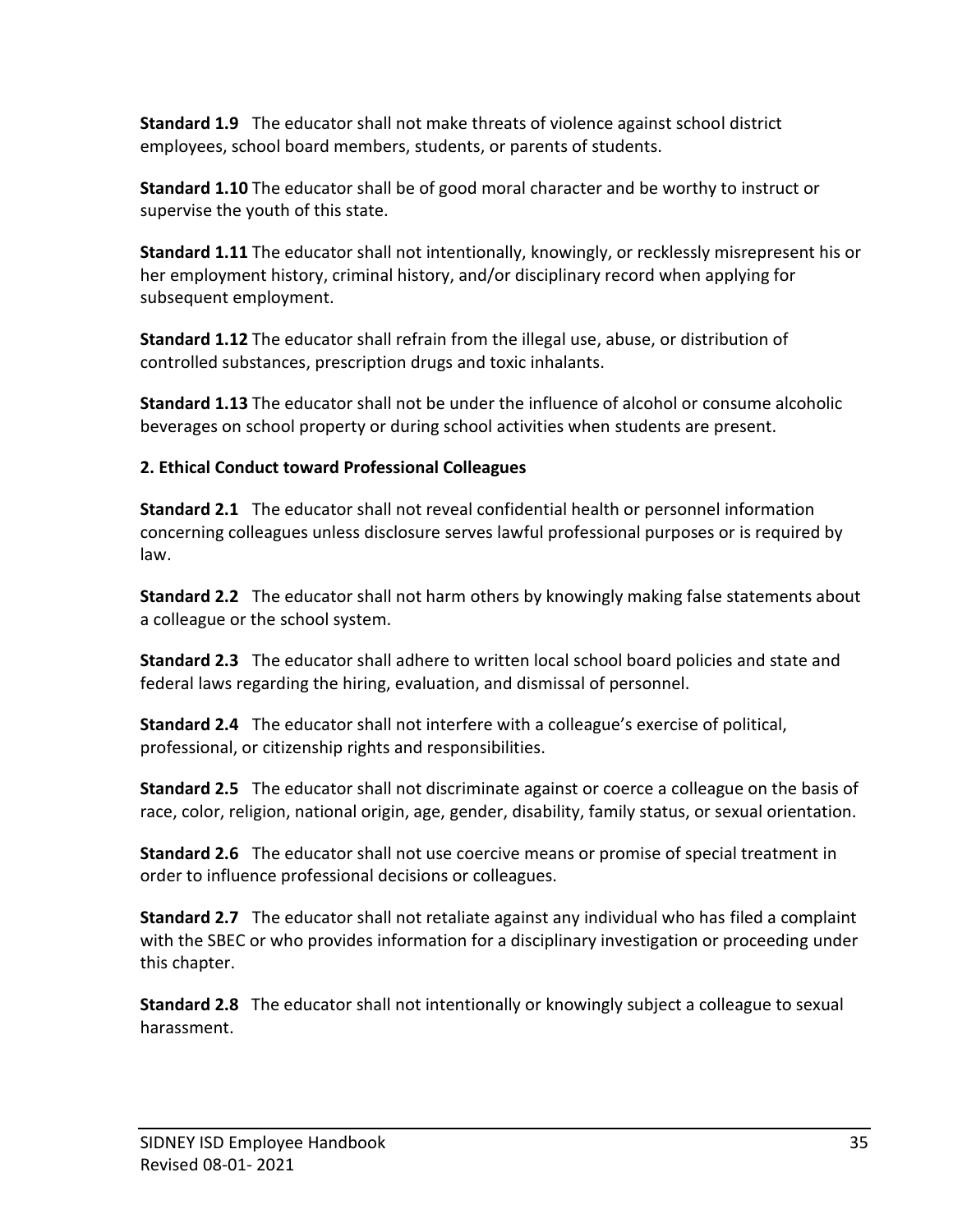#### **3. Ethical Conduct toward Students**

**Standard 3.1** The educator shall not reveal confidential information concerning students unless disclosure serves lawful professional purposes or is required by law.

**Standard 3.2** The educator shall not intentionally, knowingly, or recklessly treat a student or minor in a manner that adversely affects or endangers the learning, physical health, mental health, or safety of the student or minor.

**Standard 3.3** The educator shall not intentionally, knowingly, or recklessly misrepresent facts regarding a student.

**Standard 3.4** The educator shall not exclude a student from participation in a program, deny benefits to a student, or grant an advantage to a student on the basis of race, color, gender, disability, national origin, religion, family status, or sexual orientation.

**Standard 3.5** The educator shall not intentionally, knowingly, or recklessly engage in physical mistreatment, neglect, or abuse of a student or minor.

**Standard 3.6** The educator shall not solicit or engage in sexual conduct or a romantic relationship with a student or minor.

**Standard 3.7** The educator shall not furnish alcohol or illegal/unauthorized drugs to any person under 21 years of age unless the educator is a parent or guardian of that child or knowingly allow any person under 21 years of age unless the educator is a parent or guardian of that child to consume alcohol or illegal/unauthorized drugs in the presence of the educator.

**Standard 3.8** The educator shall maintain appropriate professional educator-student relationships and boundaries based on a reasonably prudent educator standard.

**Standard 3.9** The educator shall refrain from inappropriate communication with a student or minor, including, but not limited to, electronic communication such as cell phone, text messaging, email, instant messaging, blogging, or other social network communication. Factors that may be considered in assessing whether the communication is inappropriate include, but are not limited to:

- (i) the nature, purpose, timing, and amount of the communication;
- (ii) the subject matter of the communication;
- (iii) whether the communication was made openly or the educator attempted to conceal the communication;
- (iv) whether the communication could be reasonably interpreted as soliciting sexual contact or a romantic relationship;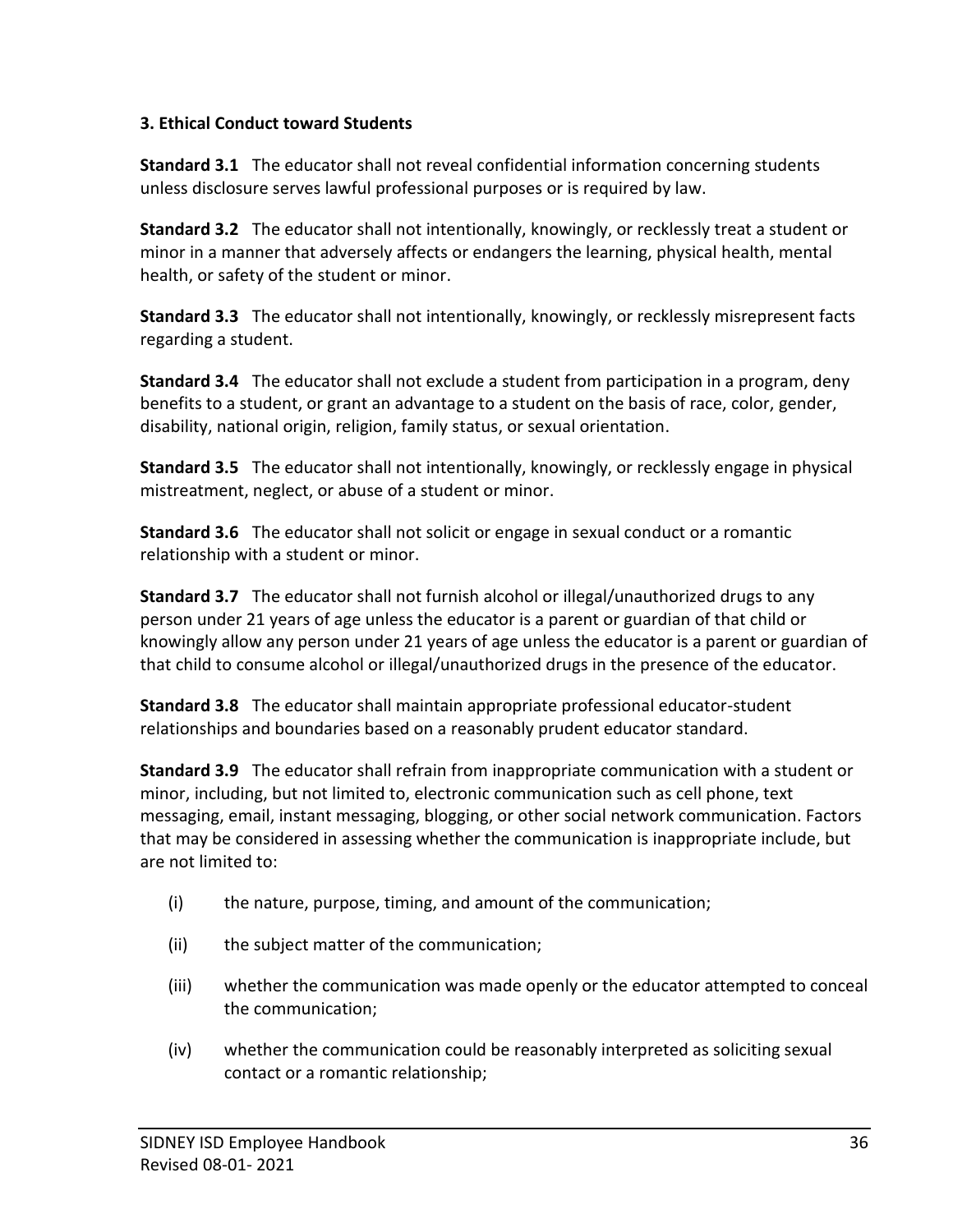- (v) whether the communication was sexually explicit; and
- (vi) whether the communication involved discussion(s) of the physical or sexual attractiveness or the sexual history, activities, preferences, or fantasies of either the educator or the student.

### **Discrimination, Harassment, and Retaliation**

*Policies DH, DIA*

Employees shall not engage in prohibited harassment, including sexual harassment, of other employees, unpaid interns, student teachers, or students. While acting in the course of their employment, employees shall not engage in prohibited harassment of other persons including board members, vendors, contractors, volunteers, or parents. A substantiated charge of harassment will result in disciplinary action.

Individuals who believe they have been discriminated or retaliated against or harassed are encouraged to promptly report such incidents to the campus principal, supervisor, or appropriate district official. If the campus principal, supervisor, or district official is the subject of a complaint, the complaint should be made directly to the superintendent. A complaint against the superintendent may be made directly to the board.

Any district employee who believes that he or she has experienced prohibited conduct based on sex, including sexual harassment, or believes that another employee has experienced such prohibited conduct, should immediately report the alleged acts. The employee may report the alleged acts to his or her supervisor, the campus principal, the Title IX coordinator, or the superintendent. The district's Title IX coordinator's name and contact information is listed in the Equal Employment Opportunity section of this handbook.

The district's policy that includes definitions and procedures for reporting and investigating discrimination, harassment, and retaliation is reprinted below:

#### *[https://pol.tasb.org/Policy/Download/331?filename=DIA\(LOCAL\).pdf](https://pol.tasb.org/Policy/Download/331?filename=DIA(LOCAL).pdf)*

### **Harassment of Students**

*Policies DH, DHB, FFG, FFH, FFI*

Sexual and other harassment of students by employees are forms of discrimination and are prohibited by law. Romantic or inappropriate social relationships between students and district employees are prohibited.

Employees who suspect a student may have experienced prohibited harassment are obligated to report their concerns to the campus principal or other appropriate district official. Any district employee who suspects or receives direct or indirect notice that a student or group of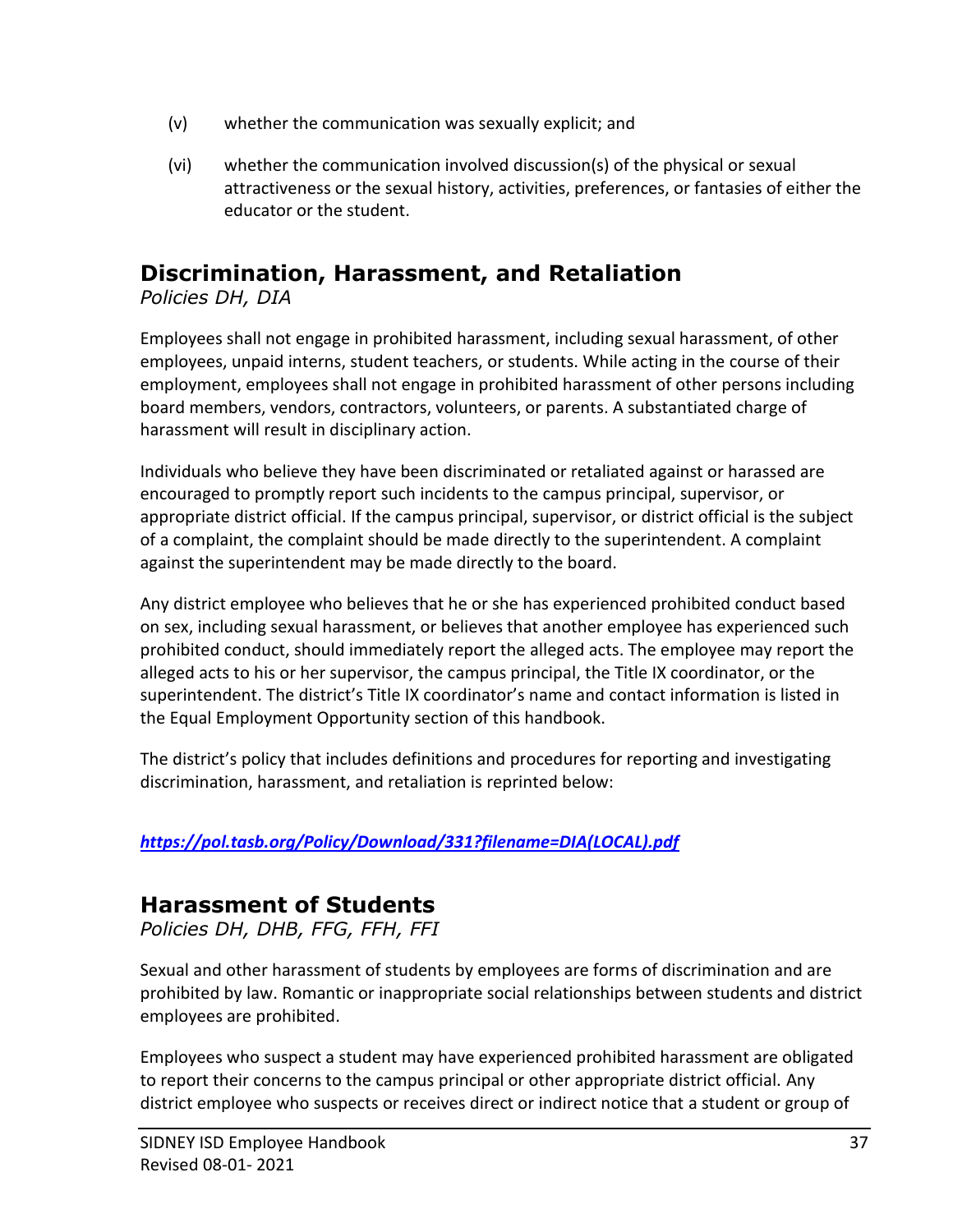students has or may have experienced prohibited conduct based on sex, including sexual harassment, of a student shall immediately notify the district's Title IX coordinator, the ADA/Section 504 coordinator, or superintendent and take any other steps required by district policy.

All allegations of prohibited harassment of a student by an employee or adult will be reported to the student's parents and promptly investigated. An employee who knows of or has reasonable cause to believe that child abuse or neglect occurred child abuse must also report his or her knowledge or suspicion to the appropriate authorities, as required by law. See *Reporting Suspected Child Abuse*, page and *Bullying,* page for additional information.

The district's policy that includes definitions and procedures for reporting and investigating harassment of students is reprinted below:

*[https://pol.tasb.org/Policy/Download/331?filename=DHB\(LEGAL\).pdf](https://pol.tasb.org/Policy/Download/331?filename=DHB(LEGAL).pdf)*

*[https://pol.tasb.org/Policy/Download/331?filename=FFH\(LOCAL\).pdf](https://pol.tasb.org/Policy/Download/331?filename=FFH(LOCAL).pdf)*

### **Reporting Suspected Child Abuse**

*Policies DG, FFG, GRA*

All employees with reasonable cause to believe that a child's physical or mental health or welfare has been adversely affected by abuse or neglect, as defined by Texas Family Code §261.001, are required by state law to make a report to a law enforcement agency, Child Protective Services (CPS), or appropriate state agency (e.g., state agency operating, licensing, certifying, or registering the facility) within 48 hours of the event that led to the suspicion. Alleged abuse or neglect involving a person responsible for the care, custody, or welfare of the child (including a teacher) must be reported to CPS.

Employees are also required to make a report if they have reasonable cause to believe that an adult was a victim of abuse or neglect as a child and they determine in good faith that the disclosure of the information is necessary to protect the health and safety of another child, elderly person, or person with a disability.

Reports to Child Protective Services can be made online at

<https://www.txabusehotline.org/Login/Default.aspx> or to the Texas Abuse Hotline (800-252- 5400). State law specifies that an employee may not delegate to or rely on another person or administrator to make the report.

Under state law, any person reporting or assisting in the investigation of reported child abuse or neglect is immune from liability unless the report is made in bad faith or with malicious intent. In addition, the district is prohibited from taking an adverse employment action against a certified or licensed professional who, in good faith, reports child abuse or neglect or who participates in an investigation regarding an allegation of child abuse or neglect.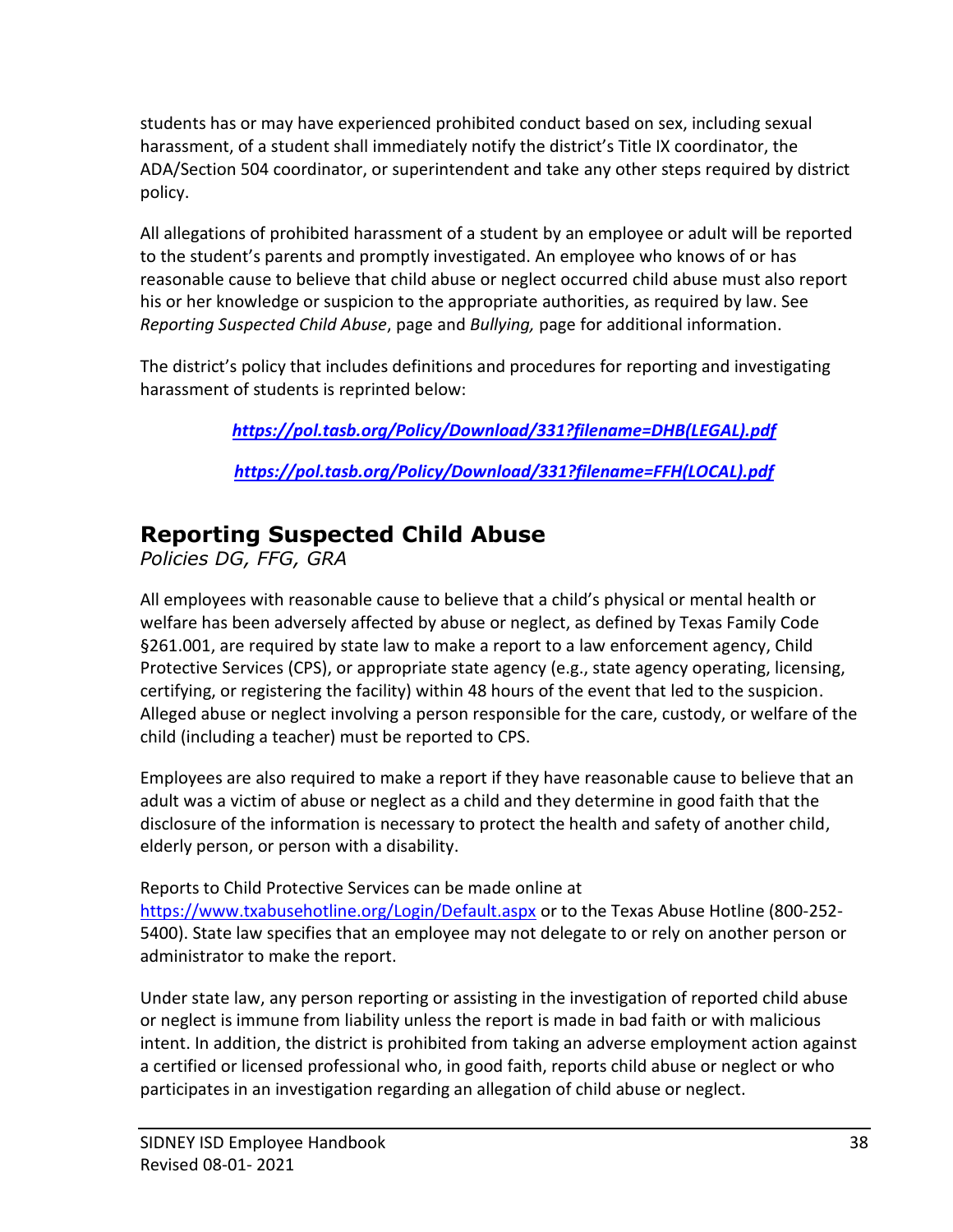An employee's failure to make the required report may result in prosecution as a Class A misdemeanor. The offense of failure to report by a professional may be a state jail felony if it is shown the individual intended to conceal the abuse or neglect. In addition, a certified employee's failure to report may result in disciplinary procedures by SBEC for a violation of the Texas Educators' Code of Ethics.

Employees who suspect that a student has been or may be abused or neglected should also report their concerns to the campus principal. This includes students with disabilities who are no longer minors. Employees are not required to report their concern to the principal before making a report to the appropriate agency.

Reporting the concern to the principal does not relieve the employee of the requirement to report it to the appropriate state agency. In addition, employees must cooperate with investigators of child abuse and neglect. Interference with a child abuse investigation by denying an interviewer's request to interview a student at school or requiring the presence of a parent or school administrator against the desires of the duly authorized investigator is prohibited.

## **Sexual Abuse and Maltreatment of Children**

The district has established a plan for addressing sexual abuse and other maltreatment of children, which may be accessed at SIDNEY ISD. As an employee, it is important for you to be aware of warning signs that could indicate a child may have been or is being sexually abused or maltreated. Sexual abuse in the Texas Family Code is defined as any sexual conduct harmful to a child's mental, emotional, or physical welfare as well as a failure to make a reasonable effort to prevent sexual conduct with a child. Maltreatment is defined as abuse or neglect. Anyone who has reasonable cause to believe that a child has been or may be abused or neglected has a legal responsibility under state law for reporting the suspected abuse or neglect following the procedures described above in *Reporting Suspected Child Abuse*.

# **Reporting Crime**

*Policy DG*

The Texas Whistleblower Act protects district employees who make good faith reports of violations of law by the district to an appropriate law enforcement authority. The district is prohibited from suspending, terminating the employment of, or taking other adverse personnel action against, an employee who makes a report under the Act. State law also provides employees with the right to report a crime witnessed at the school to any peace officer with authority to investigate the crime.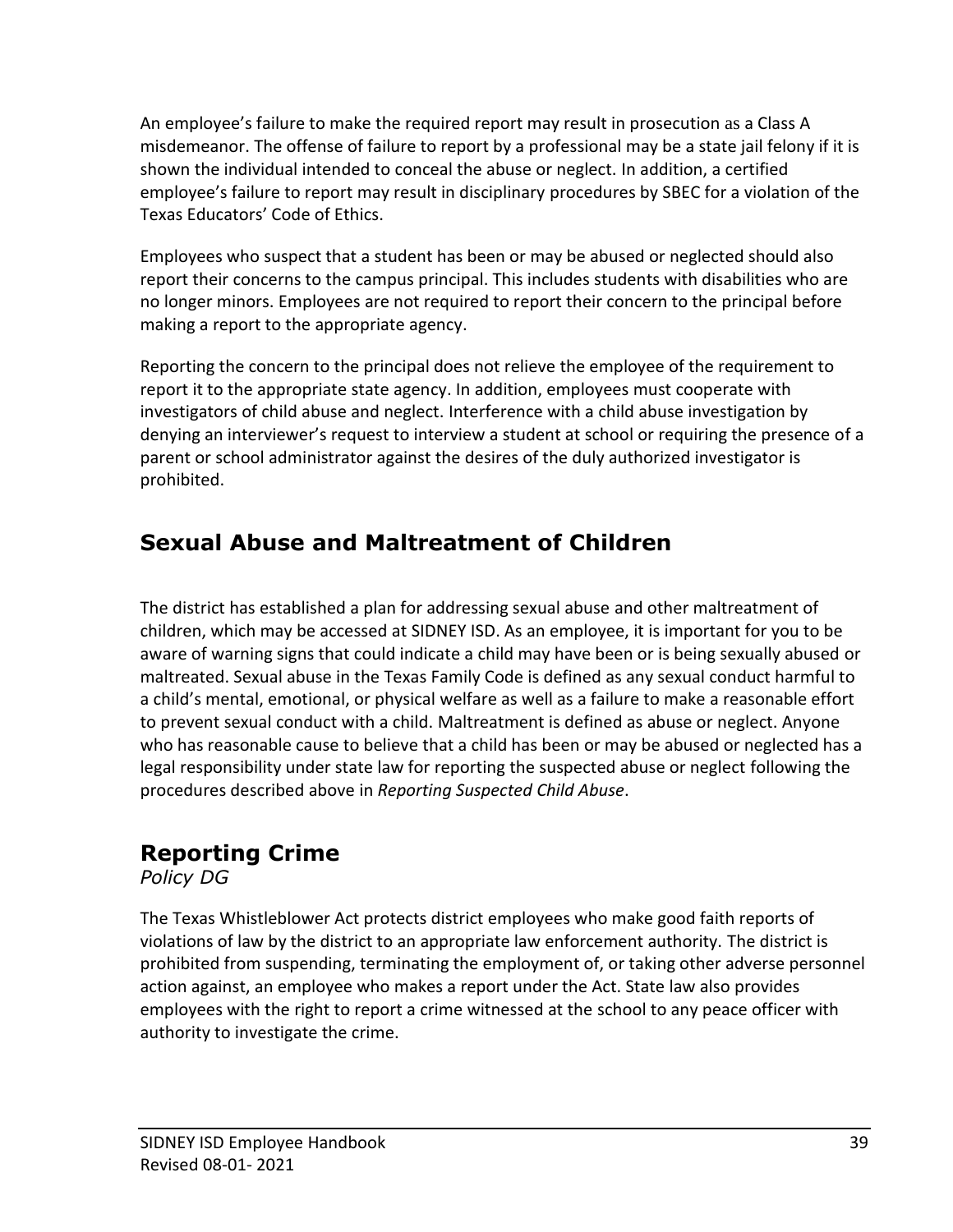### **Scope and Sequence**

*Policy DG*

If a teacher determines that students need more or less time in a specific area to demonstrate proficiency in the Texas Essential Knowledge and Skills (TEKS) for that subject and grade level, the district will not penalize the teacher for not following the district's scope and sequence.

The district may take appropriate action if a teacher does not follow the district's scope and sequence based on documented evidence of a deficiency in classroom instruction. This documentation can be obtained through observation or substantiated and documented thirdparty information.

# **Technology Resources**

*Policy CQ*

The district's technology resources, including its networks, computer systems, email accounts, devices connected to its networks, and all district-owned devices used on or off school property, are primarily for administrative and instructional purposes. Limited personal use is permitted if the use:

- Imposes no tangible cost to the district.
- Does not unduly burden the district's technology resources.
- Has no adverse effect on job performance or on a student's academic performance.

Electronic mail transmissions and other use of the technology resources are not confidential and can be monitored at any time to ensure appropriate use.

Employees are required to abide by the provisions of the district's acceptable use agreement and administrative procedures. Failure to do so can result in suspension of access or termination of privileges and may lead to disciplinary and legal action. Employees with questions about computer use and data management can contact SIDNEY ISD.

# **Personal Use of Electronic Communications**

*Policy CQ, DH*

Electronic communications include all forms of social media, such as text messaging, instant messaging, electronic mail (email), web logs (blogs), wikis, electronic forums (chat rooms), video-sharing websites (e.g., YouTube), editorial comments posted on the Internet, and social network sites (e.g., Facebook, Twitter, LinkedIn, Instagram). Electronic communications also include all forms of telecommunication such as landlines, cell phones, and web-based applications.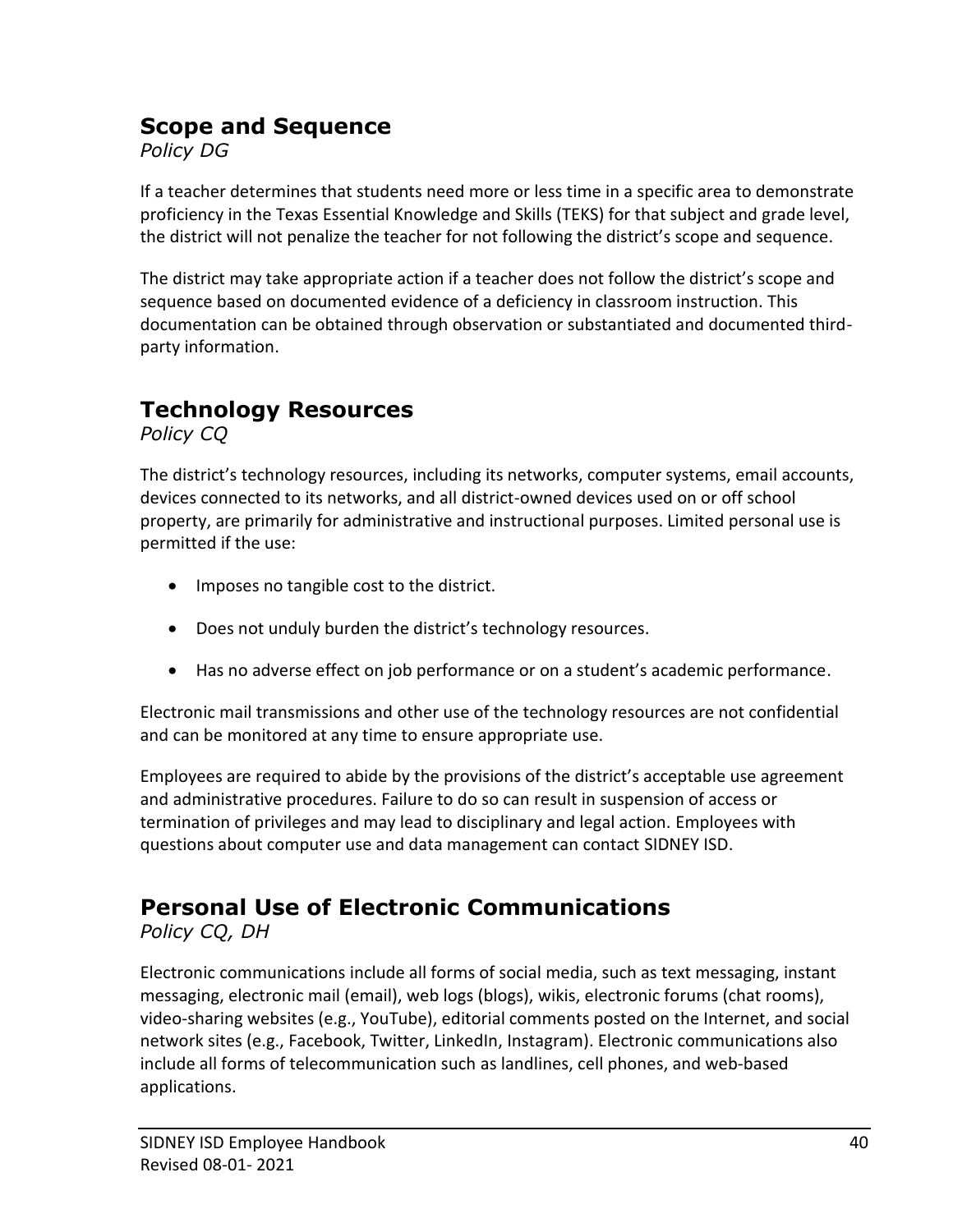As role models for the district's students, employees are responsible for their public conduct even when they are not acting as district employees. Employees will be held to the same professional standards in their public use of electronic communications as they are for any other public conduct. If an employee's use of electronic communications interferes with the employee's ability to effectively perform his or her job duties, the employee is subject to disciplinary action, up to and including termination of employment. If an employee wishes to use a social network site or similar media for personal purposes, the employee is responsible for the content on the employee's page, including content added by the employee, the employee's friends, or members of the public who can access the employee's page, and for web links on the employee's page. The employee is also responsible for maintaining privacy settings appropriate to the content.

An employee who uses electronic communications for personal purposes shall observe the following:

- The employee may not set up or update the employee's personal social network page(s) using the district's computers, network, or equipment.
- The employee shall limit use of personal electronic communication devices to send or receive calls, text messages, pictures, and videos to breaks, meal times, and before and after scheduled work hours, unless there is an emergency or the use is authorized by a supervisor to conduct district business.
- The employee shall not use the district's logo or other copyrighted material of the district without express written consent.
- An employee may not share or post, in any format, information, videos, or pictures obtained while on duty or on district business unless the employee first obtains written approval from the employee's immediate supervisor. Employees should be cognizant that they have access to information and images that, if transmitted to the public, could violate privacy concerns.
- The employee continues to be subject to applicable state and federal laws, local policies, administrative regulations, and the Texas Educators' Code of Ethics, even when communicating regarding personal and private matters, regardless of whether the employee is using private or public equipment, on or off campus. These restrictions include:
	- o Confidentiality of student records. [See Policy FL]
	- $\circ$  Confidentiality of health or personnel information concerning colleagues, unless disclosure serves lawful professional purposes or is required by law. [See DH (EXHIBIT)]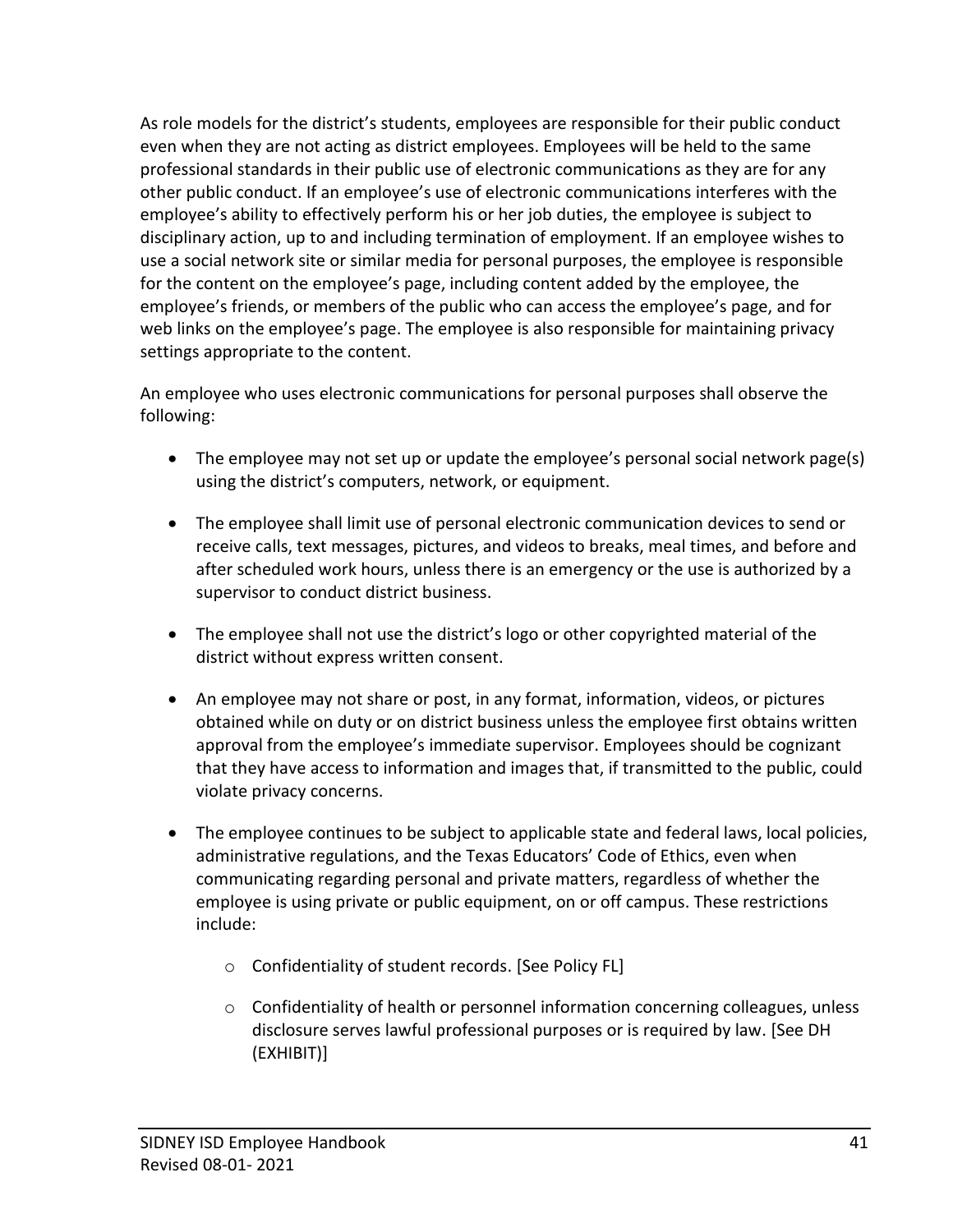- $\circ$  Confidentiality of district records, including educator evaluations and private email addresses. [See Policy GBA]
- o Copyright law [See Policy CY]
- o Prohibition against harming others by knowingly making false statements about a colleague or the school system. [See DH (EXHIBIT)]

See *Electronic Communications between Employees, Students, and Parents,* below, for regulations on employee communication with students through electronic media.

# **Electronic Communications between Employees, Students, and Parents**

*Policy DH*

A certified or licensed employee, or any other employee designated in writing by the superintendent or a campus principal, may use electronic communications with students who are currently enrolled in the district. The employee must comply with the provisions outlined below. Electronic communications between all other employees and students who are enrolled in the district are prohibited. Employees are not required to provide students with their personal phone number or email address.

An employee is not subject to the provisions regarding electronic communications with a student to the extent the employee has a social or family relationship with a student. For example, an employee may have a relationship with a niece or nephew, a student who is the child of an adult friend, a student who is a friend of the employee's child, or a member or participant in the same civic, social, recreational, or religious organization. An employee who claims an exception based on a social relationship shall provide written consent from the student's parent. The written consent shall include an acknowledgement by the parent that:

- The employee has provided the parent with a copy of this protocol;
- The employee and the student have a social relationship outside of school;
- The parent understands that the employee's communications with the student are excepted from district regulation; and
- The parent is solely responsible for monitoring electronic communications between the employee and the student.

The following definitions apply for the use of electronic media with students:

• *Electronic communications* means any communication facilitated by the use of any electronic device, including a telephone, cellular telephone, computer, computer network, personal data assistant, or pager. The term includes email, text messages,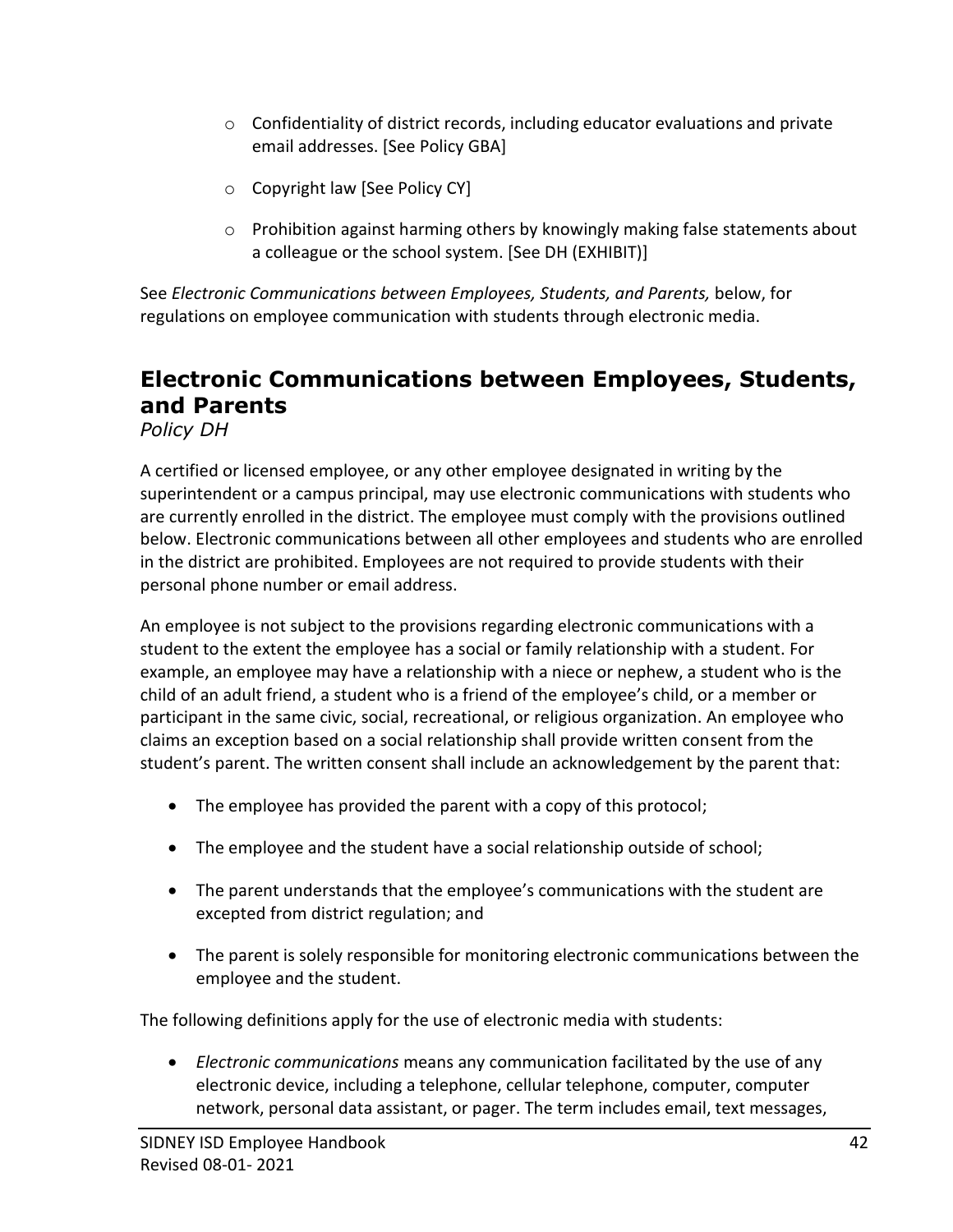instant messages, and any communication made through an Internet website, including a social media website or a social networking website.

- *Communicate* means to convey information and includes a one-way communication as well as a dialogue between two or more people. A public communication by an employee that is not targeted at students (e.g., a posting on the employee's personal social network page or a blog) is not a *communication*: however, the employee may be subject to district regulations on personal electronic communications. See *Personal Use of Electronic Media*, above. Unsolicited contact from a student through electronic means is not a *communication*.
- *Certified or licensed employee* means a person employed in a position requiring SBEC certification or a professional license, and whose job duties may require the employee to communicate electronically with students. The term includes classroom teachers, counselors, principals, librarians, paraprofessionals, nurses, educational diagnosticians, licensed therapists, and athletic trainers.

An employee who communicates electronically with students shall observe the following:

- The employee is prohibited from knowingly communicating with students using any form of electronic communications, including mobile and web applications, that are not provided or accessible by the district unless a specific exception is noted below.
- Only a teacher, trainer, or other employee who has an extracurricular duty may use text messaging, and then only to communicate with students who participate in the extracurricular activity over which the employee has responsibility. An employee who communicates with a student using text messaging shall comply with the following protocol:

#### *Select one or more of the steps below to establish the protocol employees must follow*

- $\circ$  The employee shall include his or her immediate administrator as a recipient on each text message to the student so that the student and supervisor receive the same message; or
- The employee shall limit communications to matters within the scope of the employee's professional responsibilities (e.g., for classroom teachers, matters relating to class work, homework, and tests; for an employee with an extracurricular duty, matters relating to the extracurricular activity).
- The employee is prohibited from knowingly communicating with students through a personal social network page; the employee must create a separate social network page ("professional page") for the purpose of communicating with students. The employee must enable administration and parents to access the employee's professional page.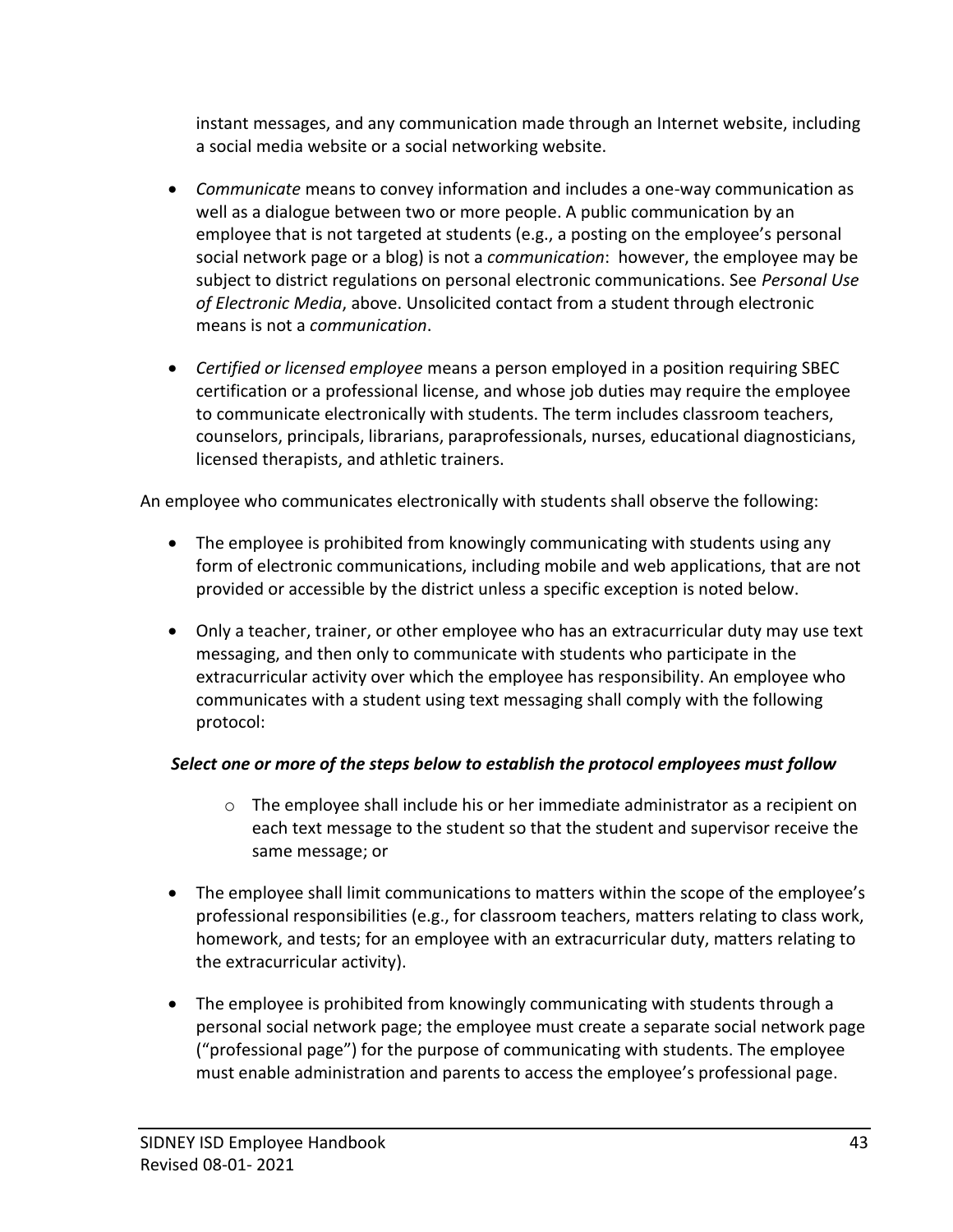- The employee shall not communicate directly with any student between the hours of 9 p.m. and 7 a.m. An employee may, however, make public posts to a social network site, blog, or similar application at any time.
- The employee does not have a right to privacy with respect to communications with students and parents.
- The employee continues to be subject to applicable state and federal laws, local policies, administrative regulations, and the Texas Educators' Code of Ethics including:
	- o Compliance with the Public Information Act and the Family Educational Rights and Privacy Act (FERPA), including retention and confidentiality of student records. [See Policies CPC and FL]
	- o Copyright law [Policy CY]
	- $\circ$  Prohibitions against soliciting or engaging in sexual conduct or a romantic relationship with a student. [See Policy DH]
- Upon request from administration, an employee will provide the phone number(s), social network site(s), or other information regarding the method(s) of electronic media the employee uses to communicate with one or more currently-enrolled students.
- Upon written request from a parent or student, the employee shall discontinue communicating with the student through email, text messaging, instant messaging, or any other form of one-to-one communication.
- An employee may request an exception from one or more of the limitations above by submitting a written request to his or her immediate supervisor.
- All staff are required to use school email accounts for all electronic communications with parents. Communication about school issues through personal email accounts or text messages are not allowed as they cannot be preserved in accordance with the district's record retention policy.
- An employee shall notify his or supervisor in writing within one business day if a student engages in an improper electronic communication with the employee. The employee should describe the form and content of the electronic communication.

### **Public Information on Private Devices**

*Policy DH*

Employees should not maintain district information on privately owned devices. Any district information must be forwarded or transferred to the district to be preserved. The district will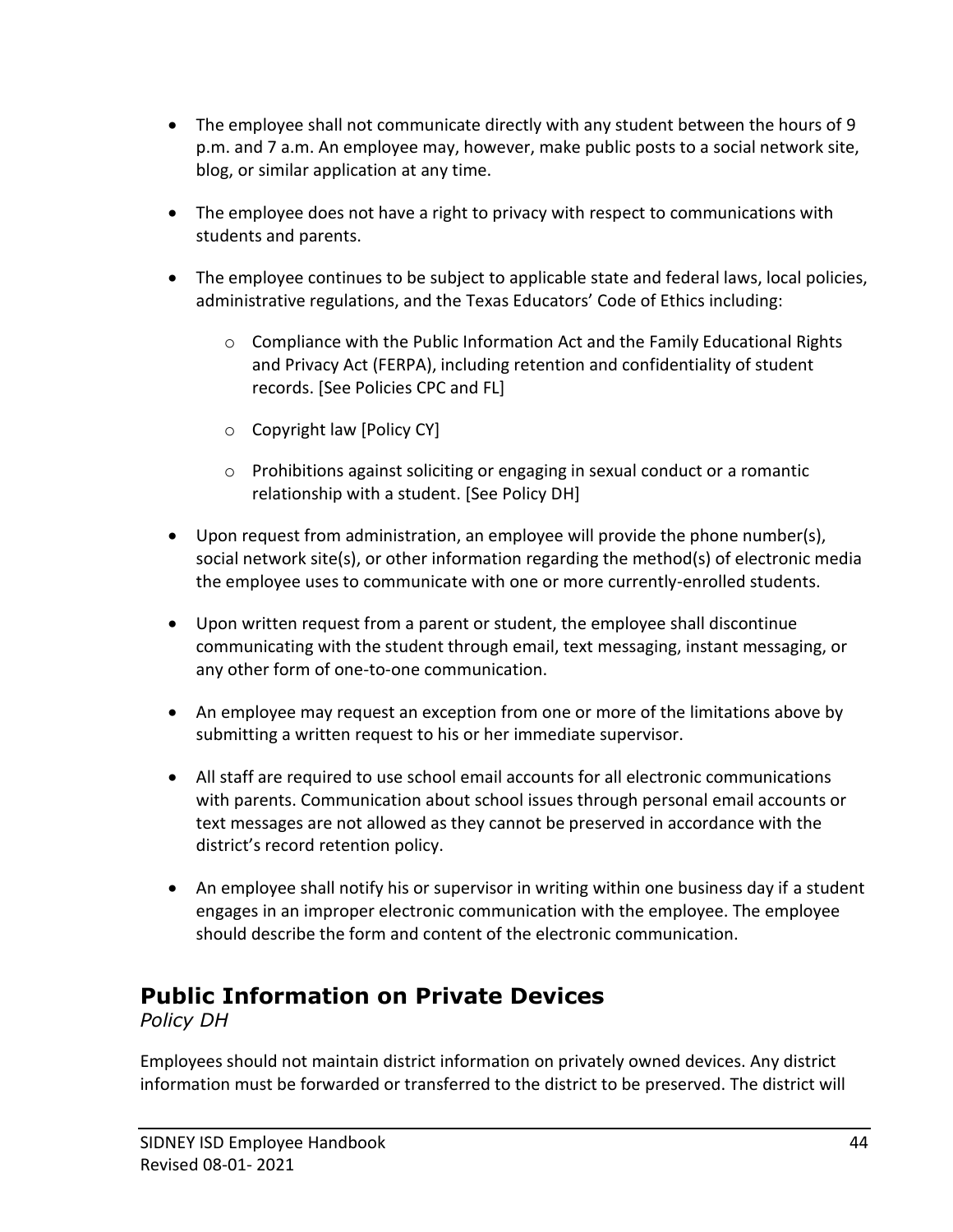take reasonable efforts to obtain public information in compliance with the Public Information Act. Reasonable efforts may include:

- Verbal or written directive
- Remote access to district-owned devices and services

## **Criminal History Background Checks**

*Policy DBAA*

Employees may be subject to a review of their criminal history record information at any time during employment. National criminal history checks based on an individual's fingerprints, photo, and other identification will be conducted on certain employees and entered into the Texas Department of Public Safety (DPS) Clearinghouse. This database provides the district and SBEC with access to an employee's current national criminal history and updates to the employee's subsequent criminal history.

## **Employee Arrests and Convictions**

*Policy DH*

An employee must notify his or her principal or immediate supervisor within three calendar days of any arrest, indictment, conviction, no contest or guilty plea, or other adjudication of any felony, and any of the other offenses listed below:

- Crimes involving school property or funds
- Crimes involving attempt by fraudulent or unauthorized means to obtain or alter any certificate or permit that would entitle any person to hold or obtain a position as an educator
- Crimes that occur wholly or in part on school property or at a school-sponsored activity
- Crimes involving moral turpitude

Moral turpitude includes the following:

- Dishonesty
- Fraud
- Deceit
- Theft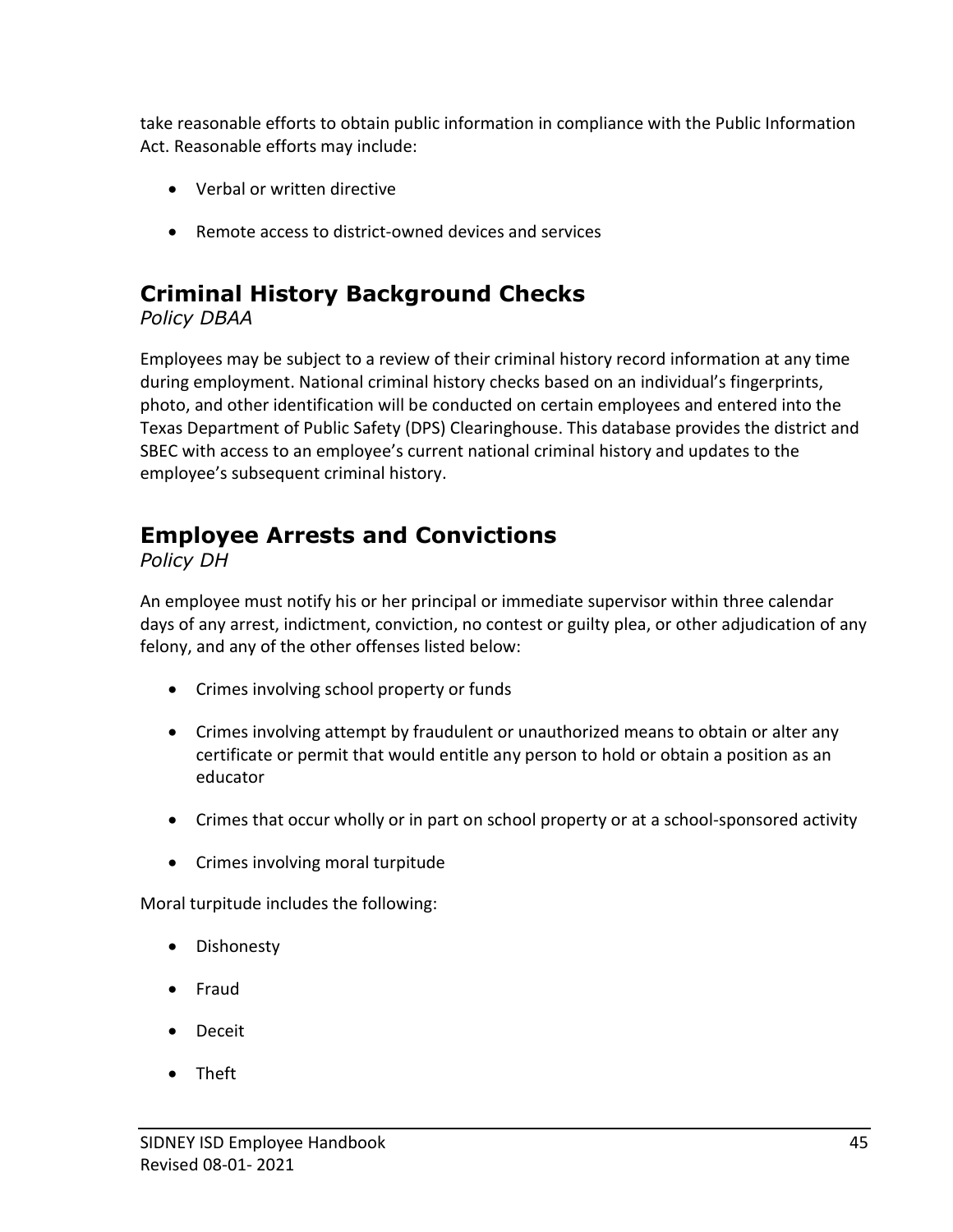- Misrepresentation
- Deliberate violence
- Base, vile, or depraved acts that are intended to arouse or gratify the sexual desire of the actor
- Crimes involving any felony possession or conspiracy to possess, or any misdemeanor or felony transfer, sale, distribution, or conspiracy to transfer, sell, or distribute any controlled substance
- Felonies involving driving while intoxicated (DWI)
- Acts constituting abuse or neglect under the Texas Family Code.

If an educator is arrested or criminally charged, the superintendent is also required to report the educator's criminal history to the Division of Investigations at TEA.

## **Alcohol and Drug-Abuse Prevention**

*Policy DH*

SIDNEY ISD is committed to maintaining an alcohol- and drug-free environment and will not tolerate the use of alcohol and illegal drugs in the workplace and at school-related or schoolsanctioned activities on or off school property. Employees who use or are under the influence of alcohol or illegal drugs as defined by the Texas Controlled Substances Act during working hours may be dismissed. The district's policy regarding employee drug use follows:

*[https://pol.tasb.org/Policy/Download/331?filename=DH\(LOCAL\).pdf](https://pol.tasb.org/Policy/Download/331?filename=DH(LOCAL).pdf)*

### **Tobacco Products and E-Cigarette Use**

*Policies DH, FNCD, GKA*

State law prohibits smoking, using tobacco products, or e-cigarettes on all district-owned property and at school-related or school-sanctioned activities, on or off school property. This includes all buildings, playground areas, parking facilities, and facilities used for athletics and other activities. Drivers of district-owned vehicles are prohibited from smoking, using tobacco products, or e-cigarettes while inside the vehicle. Notices stating that smoking is prohibited by law and punishable by a fine are displayed in prominent places in all school buildings.

### **Fraud and Financial Impropriety**

*Policy CAA*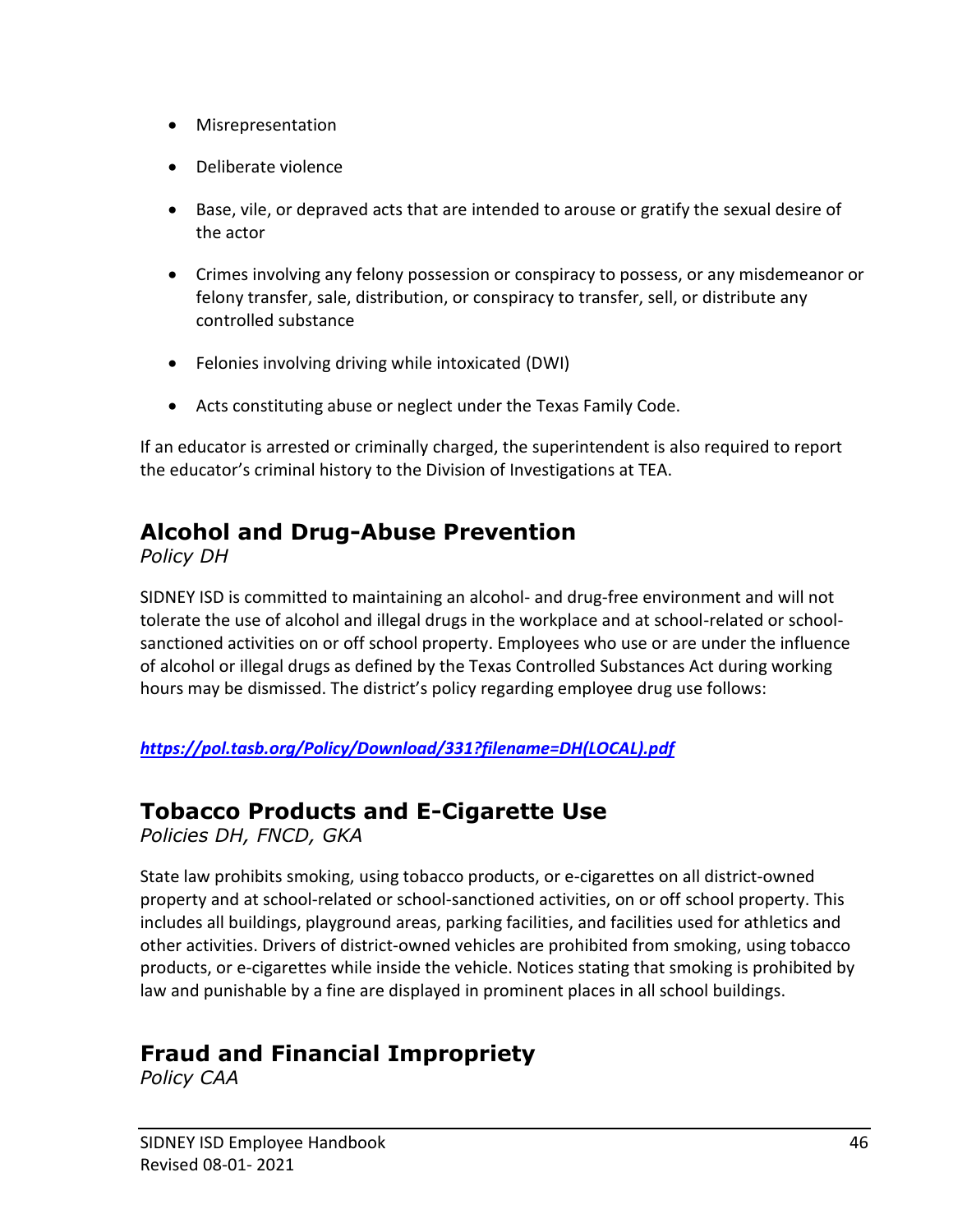All employees should act with integrity and diligence in duties involving the district's financial resources. The district prohibits fraud and financial impropriety, as defined below. Fraud and financial impropriety include the following:

- Forgery or unauthorized alteration of any document or account belonging to the district
- Forgery or unauthorized alteration of a check, bank draft, or any other financial document
- Misappropriation of funds, securities, supplies, or other district assets including employee time
- Impropriety in the handling of money or reporting of district financial transactions
- Profiteering as a result of insider knowledge of district information or activities
- Unauthorized disclosure of confidential or proprietary information to outside parties
- Unauthorized disclosure of investment activities engaged in or contemplated by the district
- Accepting or seeking anything of material value from contractors, vendors, or other persons providing services or materials to the district, except as otherwise permitted by law or district policy
- Inappropriately destroying, removing, or using records, furniture, fixtures, or equipment
- Failing to provide financial records required by federal, state, or local entities
- Failure to disclose conflicts of interest as required by law or district policy
- Any other dishonest act regarding the finances of the district
- Failure to comply with requirements imposed by law, the awarding agency, or a passthrough entity for state and federal awards

### **Conflict of Interest**

*Policy CB, DBD*

Employees are required to disclose in writing to the district any situation that creates a potential conflict of interest with proper discharge of assigned duties and responsibilities or creates a potential conflict of interest with the best interests of the district. This includes the following:

• A personal financial interest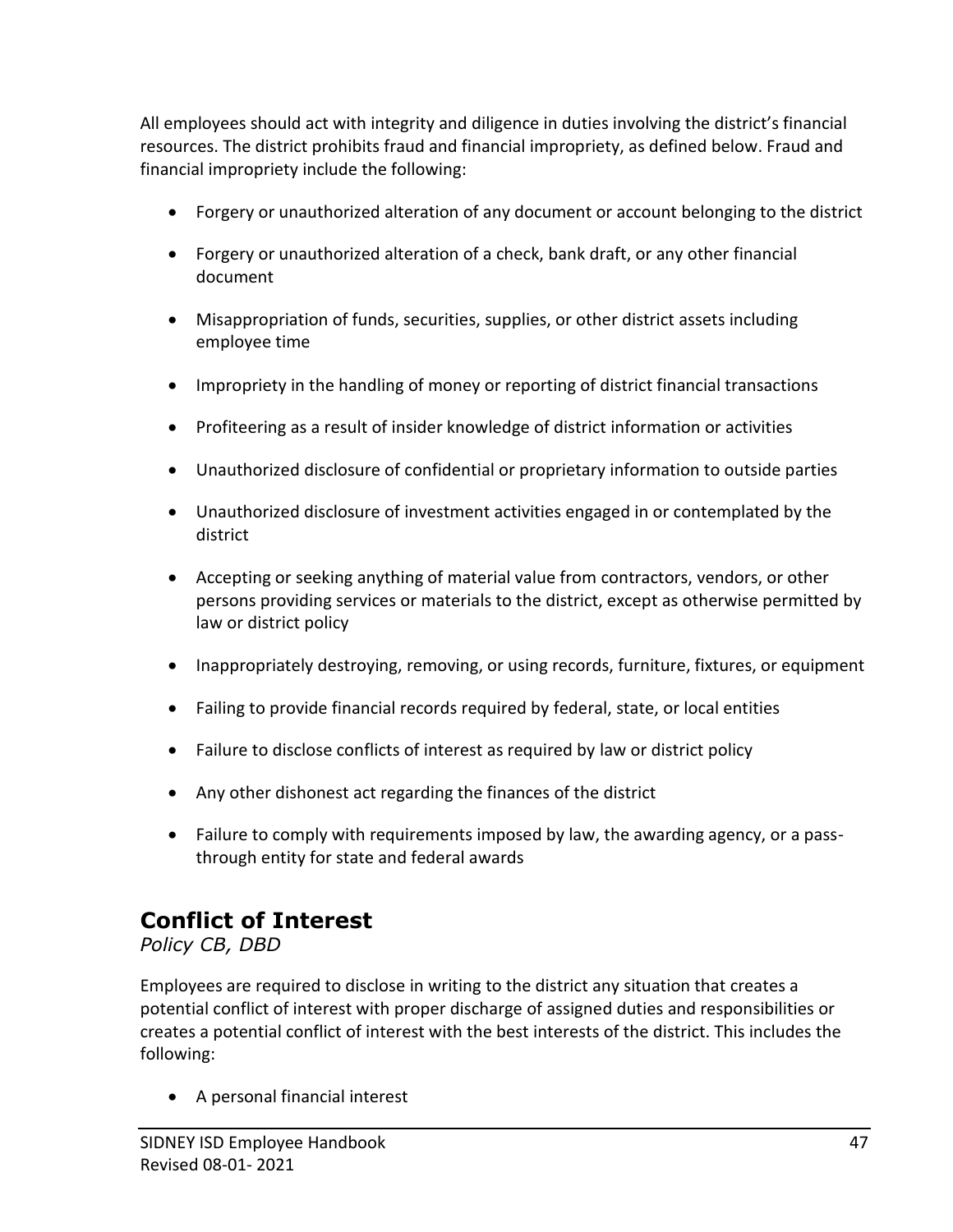- A business interest
- Any other obligation or relationship
- Non-school employment

Employees should contact their supervisor for additional information.

### **Gifts and Favors**

*Policy DBD*

Employees may not accept gifts or favors that could influence, or be construed to influence, the employee's discharge of assigned duties. The acceptance of a gift, favor, or service by an administrator or teacher that might reasonably tend to influence the selection of textbooks, electronic textbooks, instructional materials or technological equipment may result in prosecution of a Class B misdemeanor offense. This does not include staff development, teacher training, or instructional materials such as maps or worksheets that convey information to students or contribute to the learning process.

## **Copyrighted Materials**

*Policy CY*

Employees are expected to comply with the provisions of federal copyright law relating to the unauthorized use, reproduction, distribution, performance, or display of copyrighted materials (i.e., printed material, videos, computer data and programs, etc.). Electronic media, including motion pictures and other audiovisual works, are to be used in the classroom for instructional purposes only. Duplication or backup of computer programs and data must be made within the provisions of the purchase agreement.

# **Associations and Political Activities**

*Policy DGA*

The district will not directly or indirectly discourage employees from participating in political affairs or require any employee to join any group, club, committee, organization, or association. Employees may join or refuse to join any professional association or organization.

An individual's employment will not be affected by membership or a decision not to be a member of any employee organization that exists for the purpose of dealing with employers concerning grievances, labor disputes, wages, rates of pay, hours of employment, or conditions of work. Use of district resources including work time for political activities is prohibited.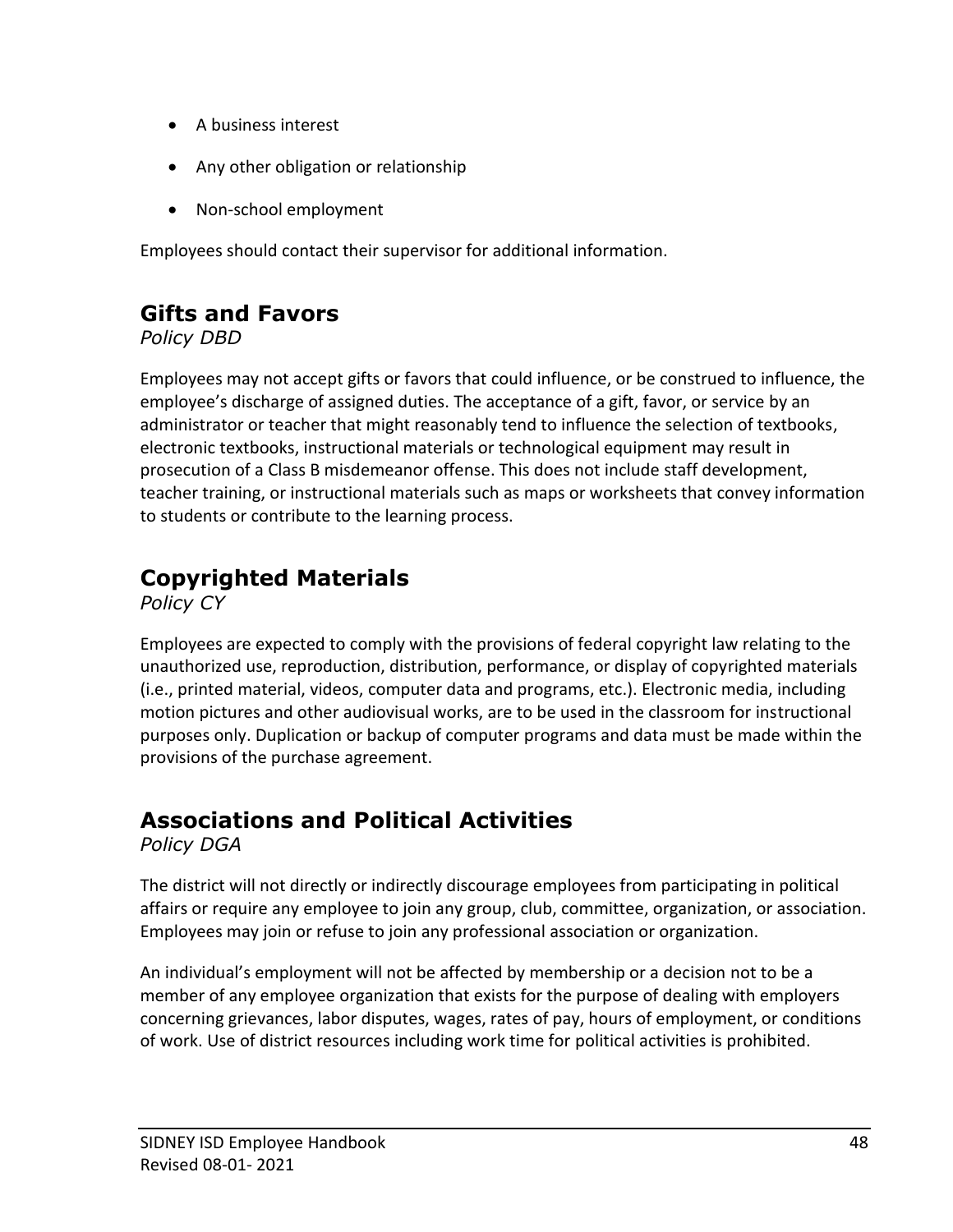The district encourages personal participation in the political process, including voting. Employees who need to be absent from work to vote during the early voting period or on election day must communicate with their immediate supervisor prior to the absence.

## **Charitable Contributions**

*Policy DG*

The Board or any employee may not directly or indirectly require or coerce an employee to make a contribution to a charitable organization or in response to a fundraiser. Employees cannot be required to attend a meeting called for the purpose of soliciting charitable contributions. In addition, the Board or any employee may not directly or indirectly require or coerce an employee to refrain from making a contribution to a charitable organization or in response to a fundraiser or attending a meeting called for the purpose of soliciting charitable contributions.

### **Safety**

#### *Policy CK series*

The district has developed and promotes a comprehensive program to ensure the safety of its employees, students, and visitors. The safety program includes guidelines and procedures for responding to emergencies and activities to help reduce the frequency of accidents and injuries. See Emergencies for additional information.

To prevent or minimize injuries to employees, coworkers, and students and to protect and conserve district equipment, employees must comply with the following requirements:

- Observe all safety rules.
- Keep work areas clean and orderly at all times.
- Immediately report all accidents to their supervisor.
- Operate only equipment or machines for which they have training and authorization.

While driving on district business, employees are required to abide by all state and local traffic laws. Employees driving on district business are prohibited from texting and using other electronic devices that require both visual and manual attention while the vehicle is in motion. Employees will exercise care and sound judgment on whether to use hands-free technology while the vehicle is in motion.

Employees with questions or concerns relating to safety programs and issues can contact SIDNEY ISD.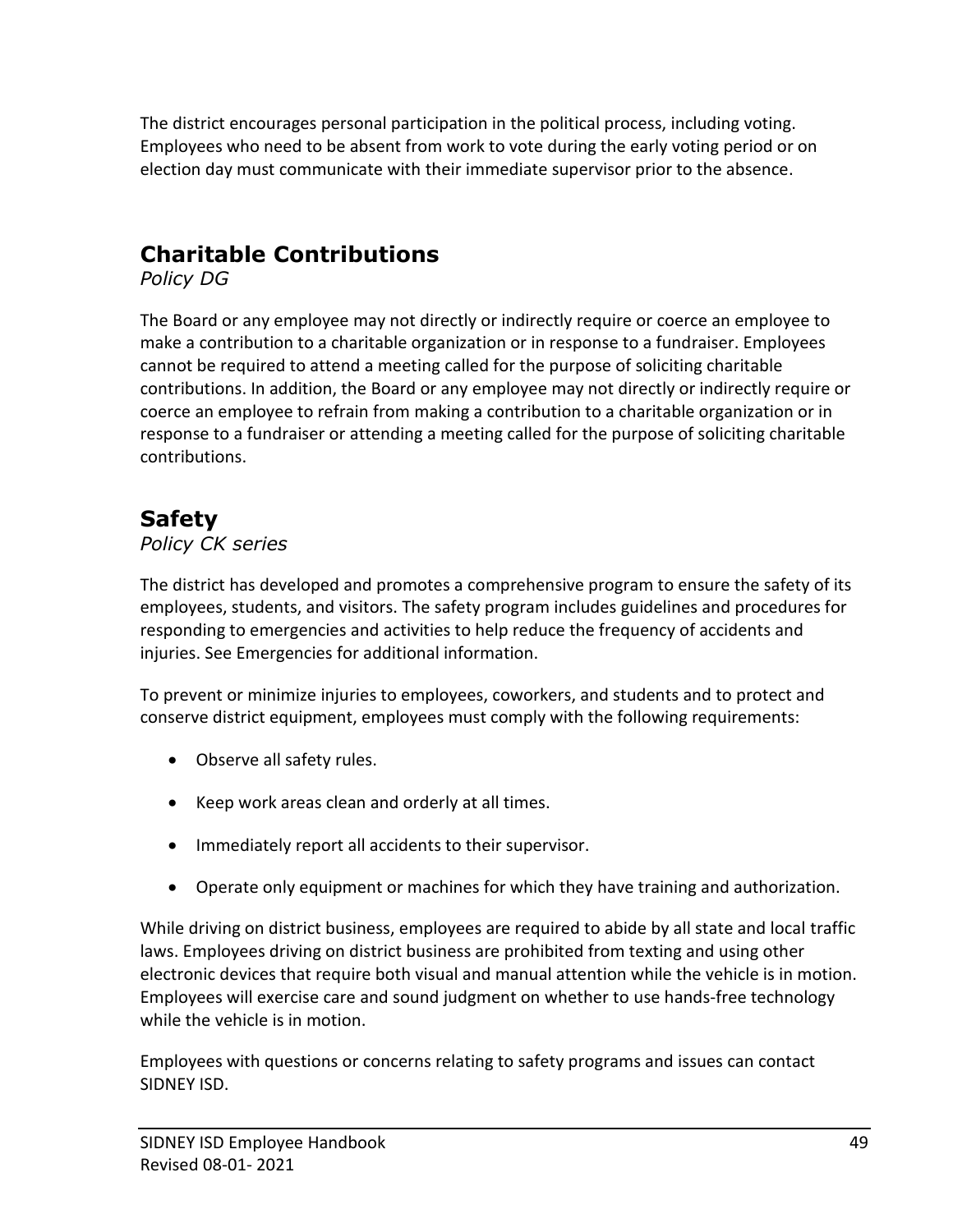### **Possession of Firearms and Weapons**

*Policies DH, FNCG, GKA*

Employees, visitors, and students, including those with a license to carry a handgun, are prohibited from bringing firearms, knives, clubs, or other prohibited weapons onto school premises (i.e., building or portion of a building) or any grounds or building where a schoolsponsored activity takes place. A person, including an employee, who holds a license to carry a handgun may transport or store a handgun or other firearm or ammunition in a locked vehicle in a parking lot, garage, or other district provided parking area, provided the handgun or firearm or ammunition is properly stored, and not in plain view. To ensure the safety of all persons, employees who observe or suspect a violation of the district's weapons policy should report it to their supervisor or call SIDNEY ISD immediately.

# **Visitors in the Workplace**

*Policy GKC*

All visitors are expected to enter any district facility through the main entrance and sign in or report to the building's main office. Authorized visitors will receive directions or be escorted to their destination. Employees who observe an unauthorized individual on the district premises should immediately direct him or her to the building office or contact the administrator in charge.

# **Asbestos Management Plan**

*Policy CKA*

The district is committed to providing a safe environment for employees. An accredited management planner has developed an asbestos management plan for each school. A copy of the district's management plan is kept in the SIDNEY ISD office and is available for inspection during normal business hours.

### **Pest Control Treatment**

*Policies CLB, DI*

Employees are prohibited from applying any pesticide or herbicide without appropriate training and prior approval of the integrated pest management (IPM) coordinator. Any application of pesticide or herbicide must be done in a manner prescribed by law and the district's integrated pest management program.

Notices of planned pest control treatment will be posted in a district building 48 hours before the treatment begins. Notices are generally located SIDNEY ISD. In addition, individual employees may request in writing to be notified of pesticide applications. An employee who requests individualized notice will be notified by telephone, written, or electric means. Pest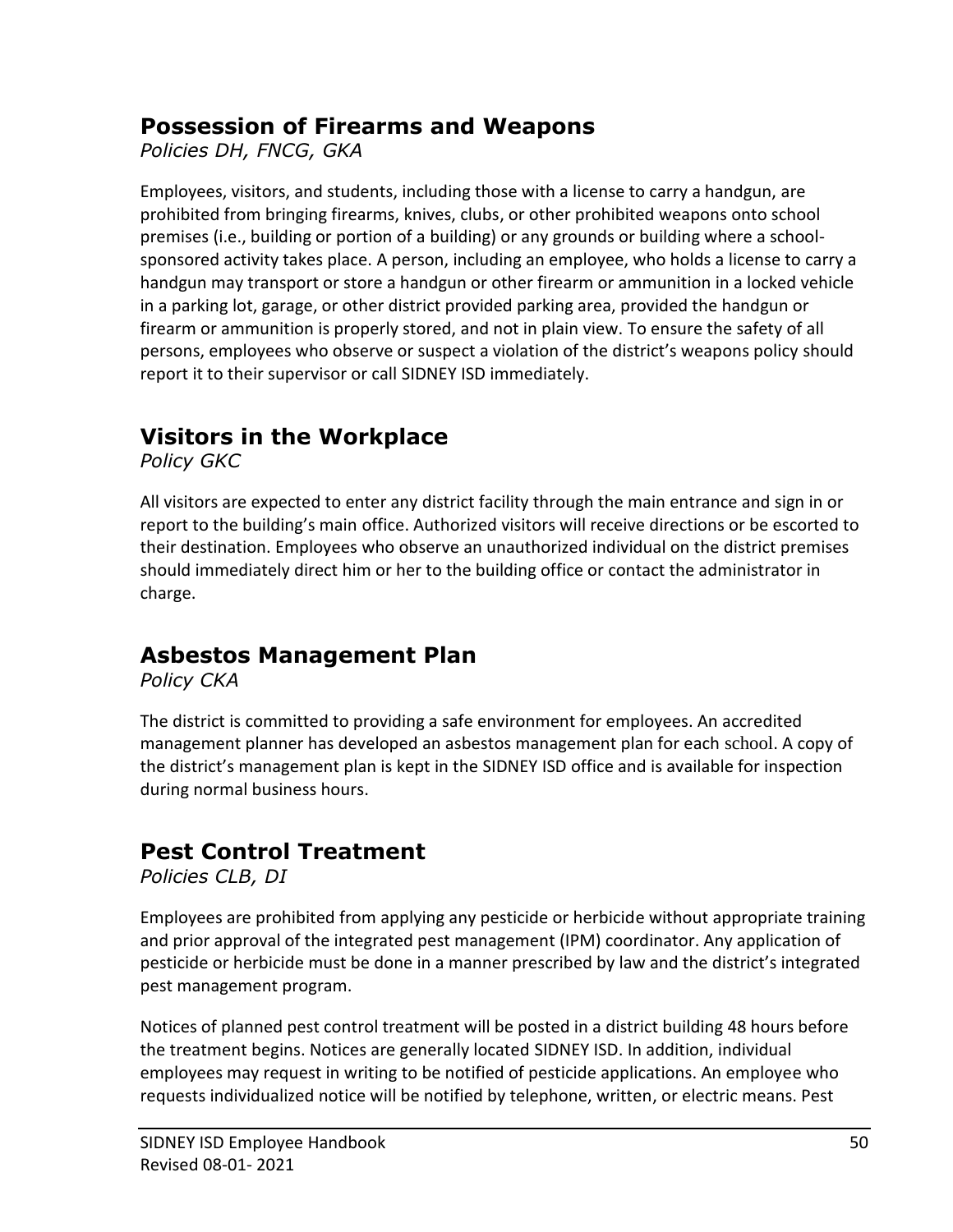control information sheets are available from campus principals or facility managers upon request.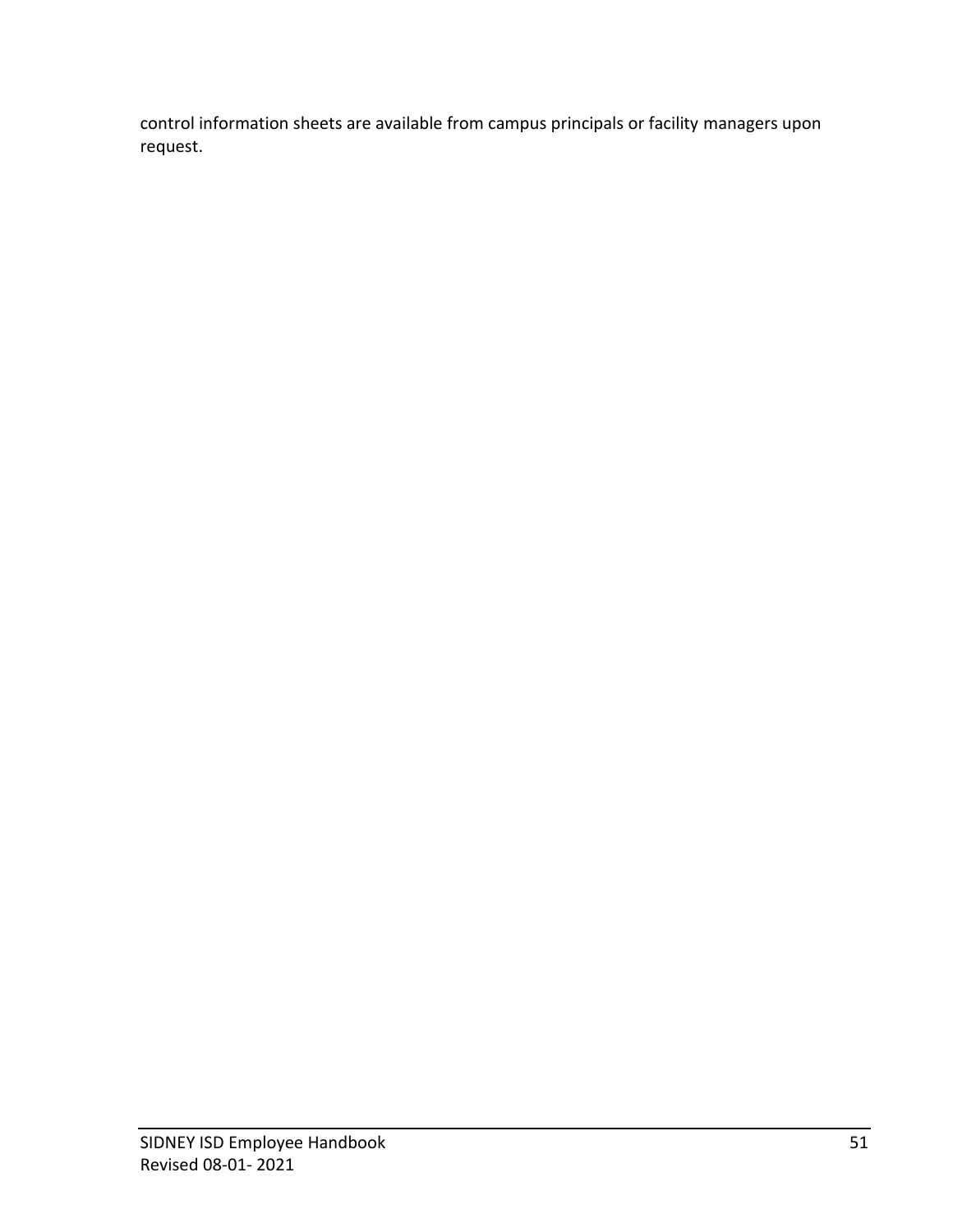# **General Procedures**

# **Emergency School Closing**

The district may close schools because of severe weather, epidemics, or other emergency conditions. When such conditions exist, the Superintendent will make the official decision concerning the closing of the district's facilities. When it becomes necessary to open late, to release students early, or to cancel school, district officials will post a notice on the district's website and notify the following radio and television stations:

### **Emergencies**

*Policies CKC, CKD*

All employees should be familiar with the safety procedures for responding to emergencies, including a medical emergency. Employees should locate evacuation diagrams posted in their work areas and be familiar with shelter in place, lockout, and lockdown procedures. Emergency drills will be conducted to familiarize employees and students with safety and evacuation procedures. Each campus is equipped with an automatic external defibrillator. Fire extinguishers are located throughout all district buildings. Employees should know the location of these devices and procedures for their use.

# **Purchasing Procedures**

*Policy CH*

All requests for purchases must be submitted to the SIDNEY ISD department on an official district purchase order (PO) form with the appropriate approval signatures. No purchases, charges, or commitments to buy goods or services for the district can be made without a PO number. The district will not reimburse employees or assume responsibility for purchases made without authorization. Employees are not permitted to purchase supplies or equipment for personal use through the district's business office. Contact SIDNEY ISD for additional information on purchasing procedures.

### **Name and Address Changes**

It is important that employment records be kept up to date. Employees must notify the SIDNEY ISD office if there are any changes or corrections to their name, home address, contact telephone number, marital status, emergency contact, or beneficiary. The form to process a change in personal information can be obtained from Anita Wright.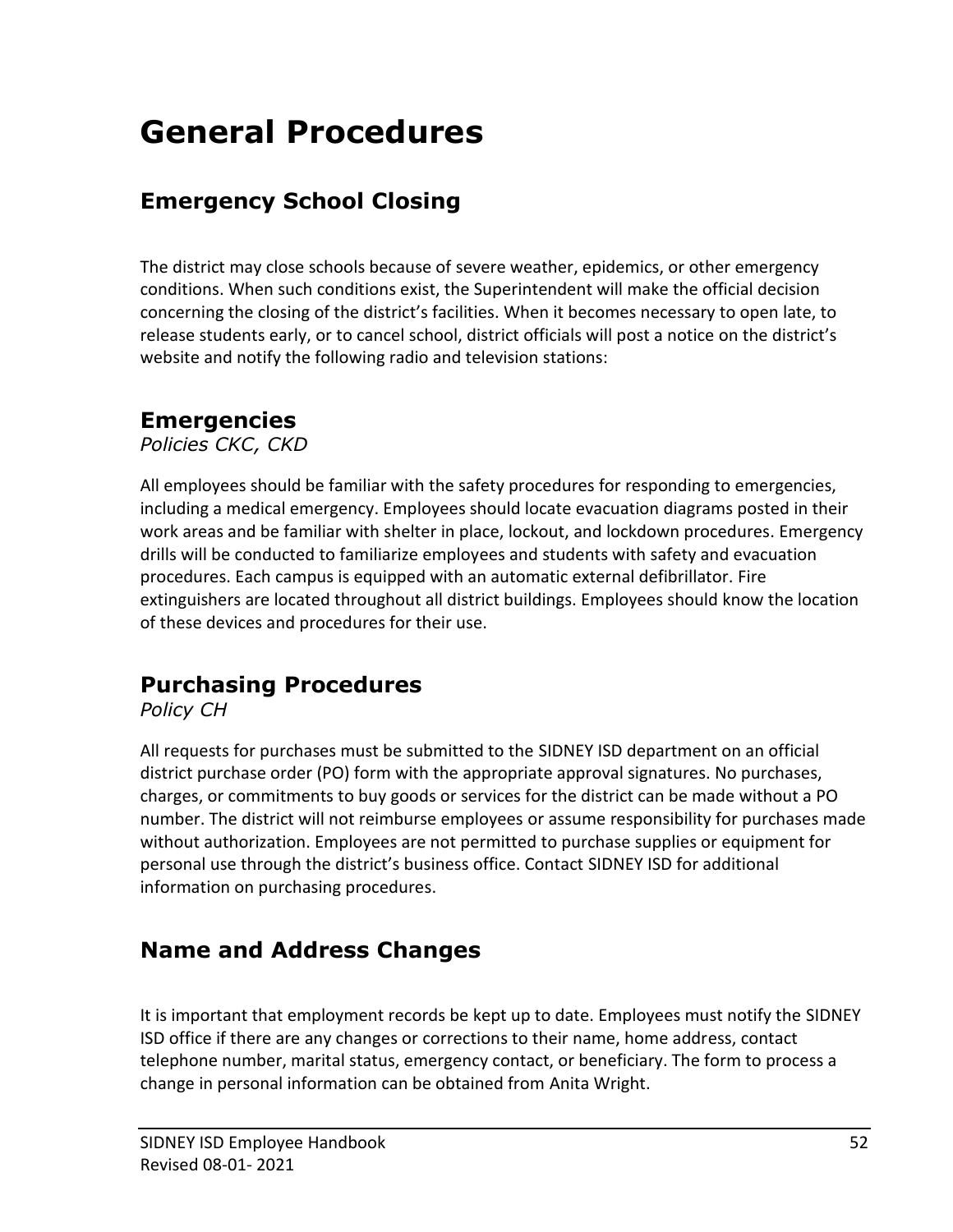### **Personnel Recor**d**s**

#### *Policy DBA, GBA*

Most district records, including personnel records, are public information and must be released upon request. In most cases, an employee's personal email address is confidential and may not be released without the employee's permission.

Employees may choose to have the following personal information withheld:

- Address
- Phone number, including personal cell phone number
- Emergency contact information
- Information that reveals whether they have family members

The choice to not allow public access to this information or change an existing choice may be made at any time by submitting a written request to SIDNEY ISD. New or terminated employees have 14 days after hire or termination to submit a request. Otherwise, personal information may be released to the public until a request to withhold the information is submitted or another exception for release of information under law applies. An employee is responsible for notifying the district if he or she is subject to any exception for disclosure of personal or confidential information.

# **Facility Use**

*Policies DGA, GKD*

Employees who wish to use district facilities after school hours must follow established procedures. SIDNEY ISD is responsible for scheduling the use of facilities after school hours. Contact SIDNEY ISD to request to use school facilities and to obtain information on the fees charged.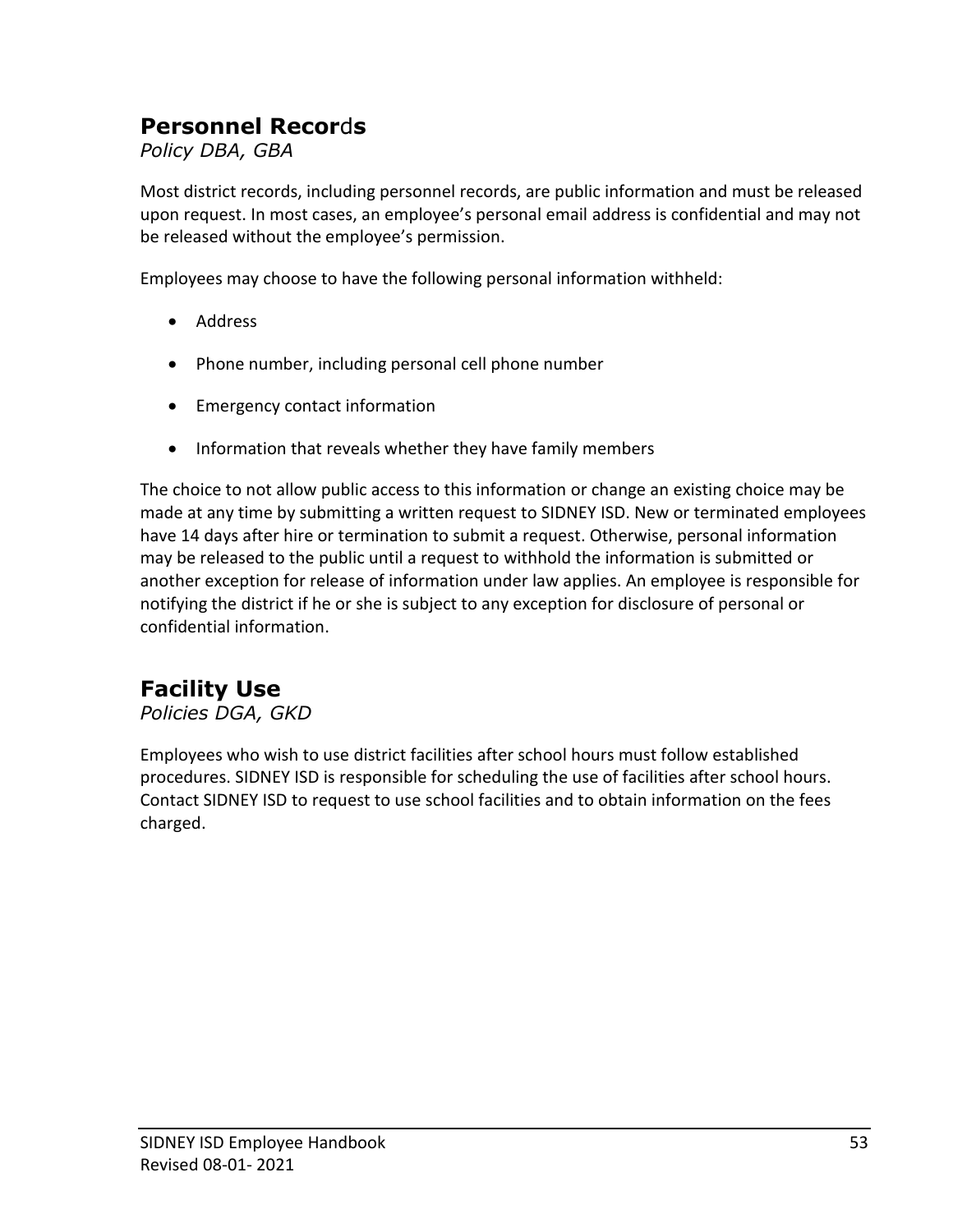# **Termination of Employment**

## **Resignations**

*Policy DFE, DHB*

**Contract Employees.** Contract employees may resign their position without penalty at the end of any school year if written notice is received at least 45 days before the first day of instruction of the following school year. A written notice of resignation should be submitted to the SIDNEY ISD. Contract employees may resign at any other time only with the approval of the superintendent or the board of trustees. Resignation without consent may result in disciplinary action by the State Board for Educator Certification (SBEC).

The principal is required to notify the superintendent of an educator's resignation within seven business days following an alleged incident of misconduct for any of the acts listed in *Reports to Texas Education Agency*. The superintendent will notify SBEC when an employee resigns and there is evidence to indicate that the employee has engaged in such misconduct.

**Noncontract Employees.** Noncontract employees may resign their position at any time. A written notice of resignation should be submitted to SIDNEY ISD at least two weeks prior to the effective date. Employees are encouraged to include the reasons for leaving in the letter of resignation but are not required to do so.

The principal is required to notify the superintendent of a noncertified employee's resignation or termination within seven business days following an alleged incident of misconduct of abuse of a student, or was involved in a romantic relationship with or solicited or engaged in sexual conduct with a student or minor. The superintendent will notify TEA within seven business days of receiving a report from a principal, or of knowing about an employee's resignation or termination following an alleged incident of misconduct described above.

# **Dismissal or Nonrenewal of Contract Employees**

*Policies DF Series, DHB*

Employees on probationary, term, and continuing contracts can be dismissed during the school year according to the procedures outlined in district policies. Employees on probationary or term contracts can be nonrenewed at the end of the contract term. Contract employees dismissed during the school year, suspended without pay, or subject to a reduction in force are entitled to receive notice of the recommended action, an explanation of the charges against them, and an opportunity for a hearing. The timelines and procedures to be followed when a suspension, termination, or nonrenewal occurs will be provided when a written notice is given to an employee.

The principal is required to notify the superintendent of an educator's termination within seven business days following an alleged incident of misconduct for any of the acts listed in Reports to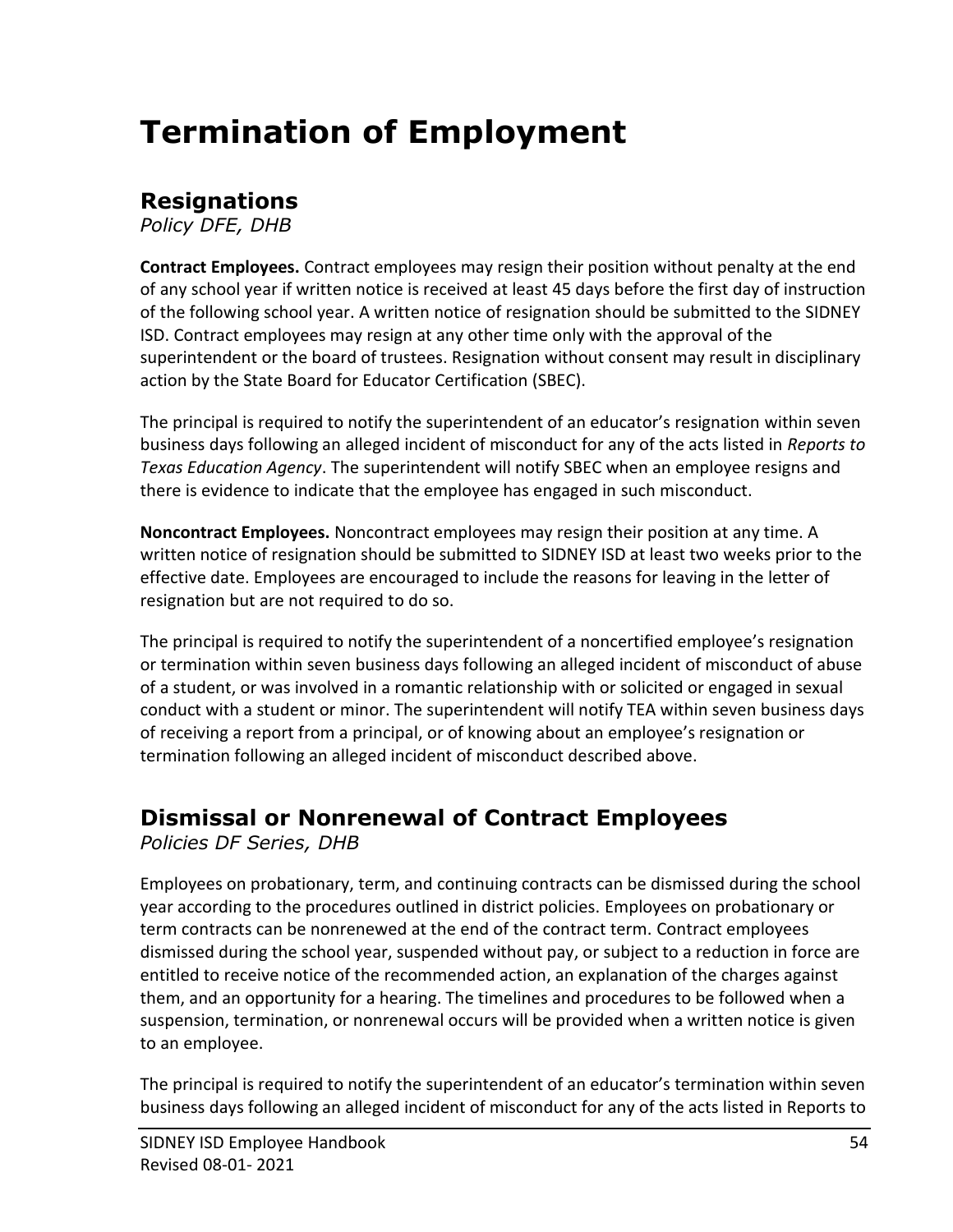Texas Education Agency on page . The superintendent will notify SBEC when an employee is terminated and there is evidence to indicate that the employee has engaged in such misconduct.

Advance notification requirements do not apply when a contract employee is dismissed for failing to obtain or maintain appropriate certification or when the employee's certification is revoked for misconduct. Information on the timelines and procedures can be found in the DF series policies that are provided to employees or are available online.

## **Dismissal of Noncontract Employees**

*Policies DCD, DP*

Noncontract employees are employed at will and may be dismissed without notice, a description of the reasons for dismissal, or a hearing. It is unlawful for the district to dismiss any employee for reasons of race, color, religion, sex, national origin, age, disability, military status, genetic information, any other basis protected by law, or in retaliation for the exercise of certain protected legal rights. Noncontract employees who are dismissed have the right to grieve the termination. The dismissed employee must follow the district process outlined in this handbook when pursuing the grievance. (See *Complaints and Grievances*)

The principal is required to notify the superintendent of a noncertified employee's resignation or termination within seven business days following an alleged incident of misconduct of abuse of a student, or was involved in a romantic relationship with or solicited or engaged in sexual conduct with a student or minor. The superintendent will notify TEA within seven business days of receiving a report from a principal, or knew about an employee's resignation or termination following an alleged incident of misconduct described above.

# **Discharge of Convicted Employees**

*Policy DF*

The district shall discharge any employee who has been convicted of or placed on deferred adjudication community supervision for an offense requiring the registration as a sex offender or convicted of a felony under Title 5 Penal Code if the victim was a minor.

If the offense is more than 30 years before the date the person's employment began or the person satisfied all terms of the court order entered on conviction the requirement to discharge does not apply.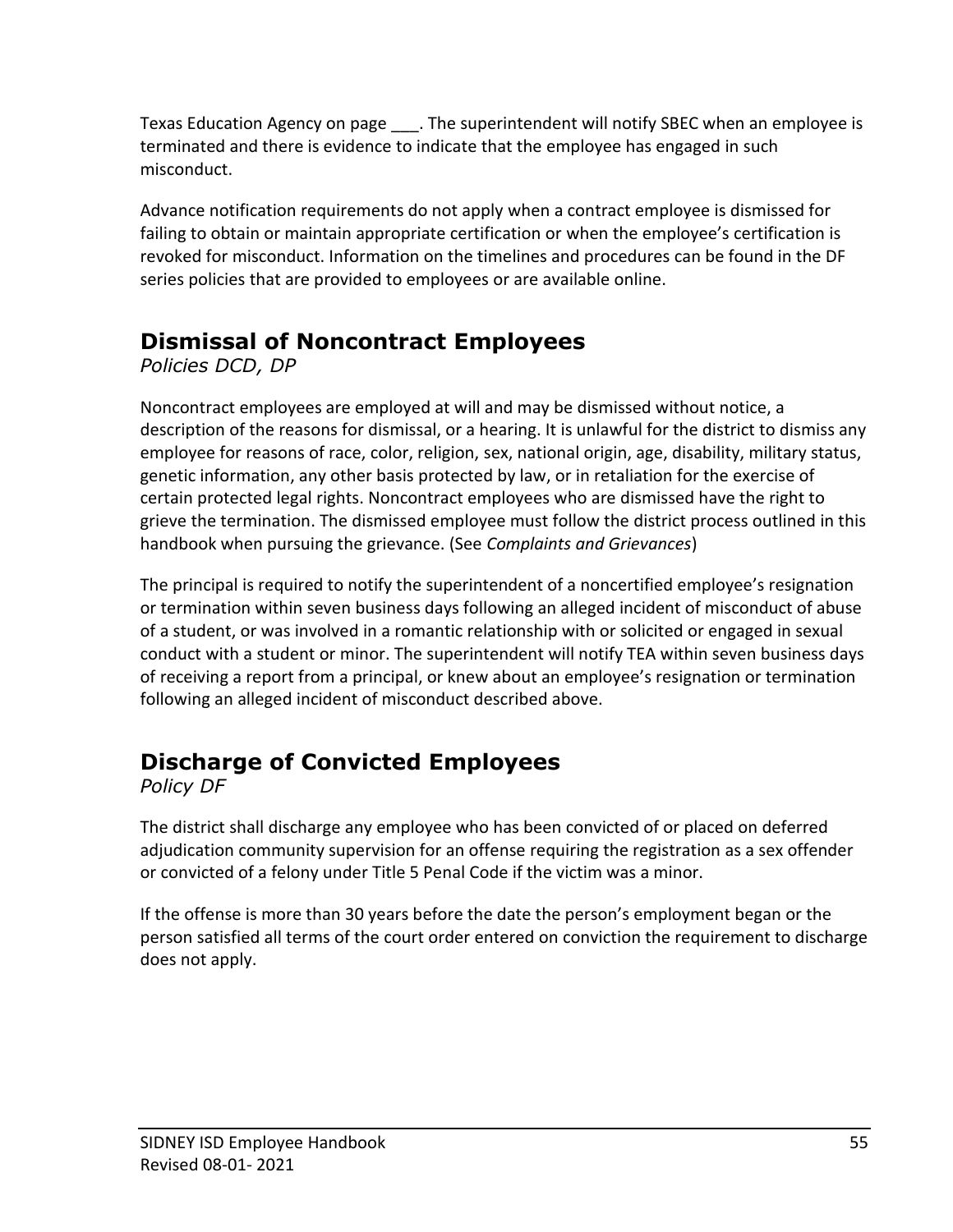### **Exit Interviews and Procedures**

Exit interviews will be scheduled for all employees leaving the district. Information on the continuation of benefits, release of information, and procedures for requesting references will be provided at this time. Separating employees are asked to provide the district with a forwarding address and phone number and complete a questionnaire that provides the district with feedback on his or her employment experience. All district keys, books, property, including intellectual property, and equipment must be returned upon separation from employment.

### **Reports to Texas Education Agency**

*Policies DF, DHB, DHC*

**Certified Employees.** The resignation or termination of a certified employee must be reported to the Division of Investigations at TEA if there is evidence that the employee was involved in any of the following:

- Any form of sexual or physical abuse of a minor, or any other unlawful conduct with a student or a minor
- Soliciting or engaging in sexual contact or a romantic relationship with a student or minor
- The possession, transfer, sale, or distribution of a controlled substance
- The illegal transfer, appropriation, or expenditure of district or school property or funds
- An attempt by fraudulent or unauthorized means to obtain or alter any certificate or permit for the purpose of promotion or additional compensation
- Committing a criminal offense or any part of a criminal offense on district property or at a school-sponsored event.

The reporting requirements above are in addition to the superintendent's ongoing duty to notify TEA when a certified employee or an applicant for certification has a reported criminal history or engaged in conduct violating the assessment security procedures established under TEC §39.0301. "Reported criminal history" means any formal criminal justice system charges and dispositions including arrests, detentions, indictments, criminal information, convictions, deferred adjudications, and probations in any state or federal jurisdiction that is obtained by a means other than the Fingerprint-based Applicant Clearinghouse of Texas (FACT).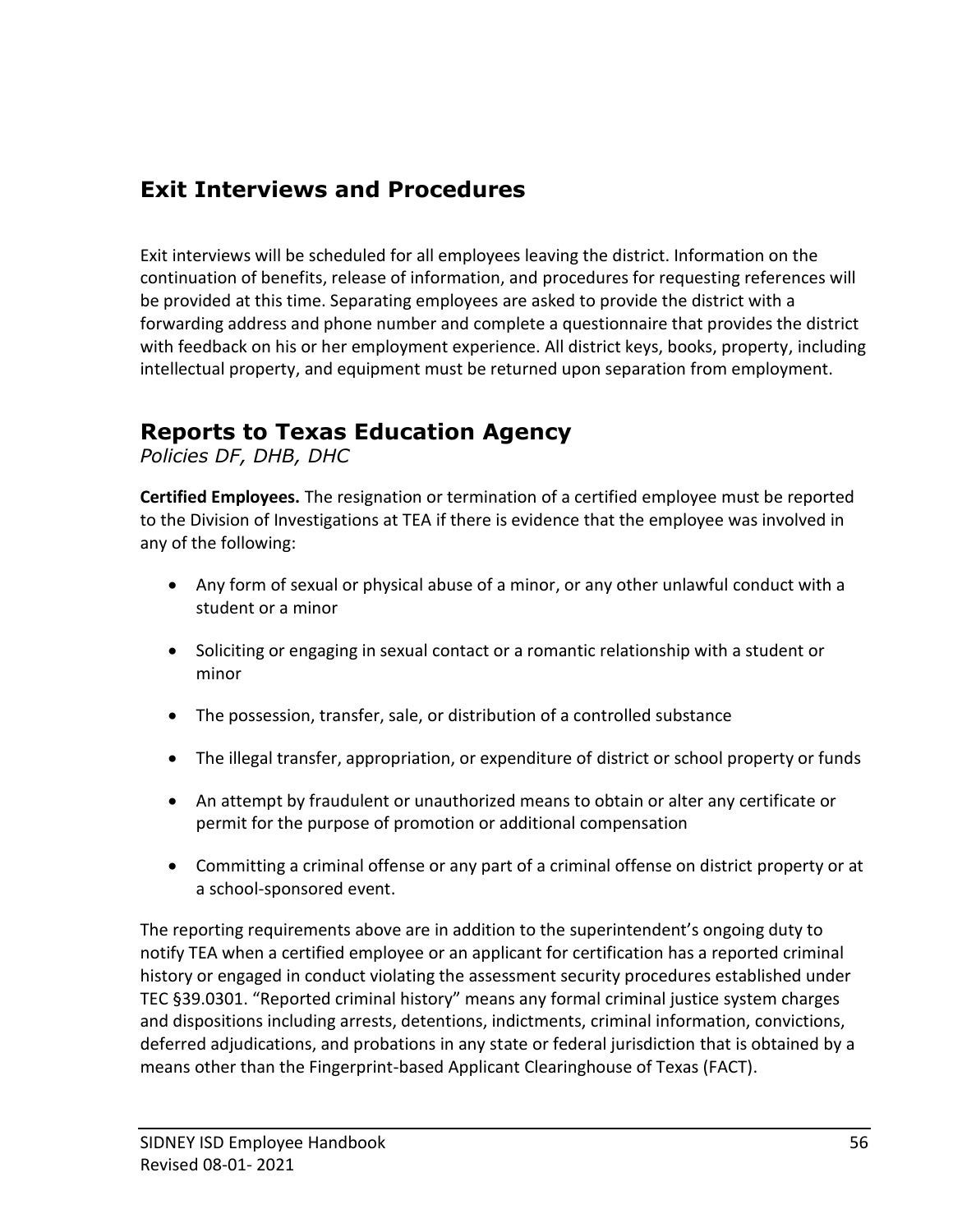**Noncertified Employees.** The voluntary or involuntary separation of a noncertified employee from the District must be reported to the Division of Investigations at TEA by the superintendent if there is evidence the employee abused or otherwise committed an unlawful act with a student or minor, was involved in a romantic relationship with a student or minor, or solicited or engaged in sexual contact with a student or minor.

# **Reports Concerning Court-Ordered Withholding**

The district is required to report the termination of employees that are under court order or writ of withholding for child support or spousal maintenance. Notice of the following must be sent to the support recipient and the court or, in the case of child support, the Texas Attorney General Child Support Division:

- Termination of employment not later than the seventh day after the date of termination
- Employee's last known address
- Name and address of the employee's new employer, if known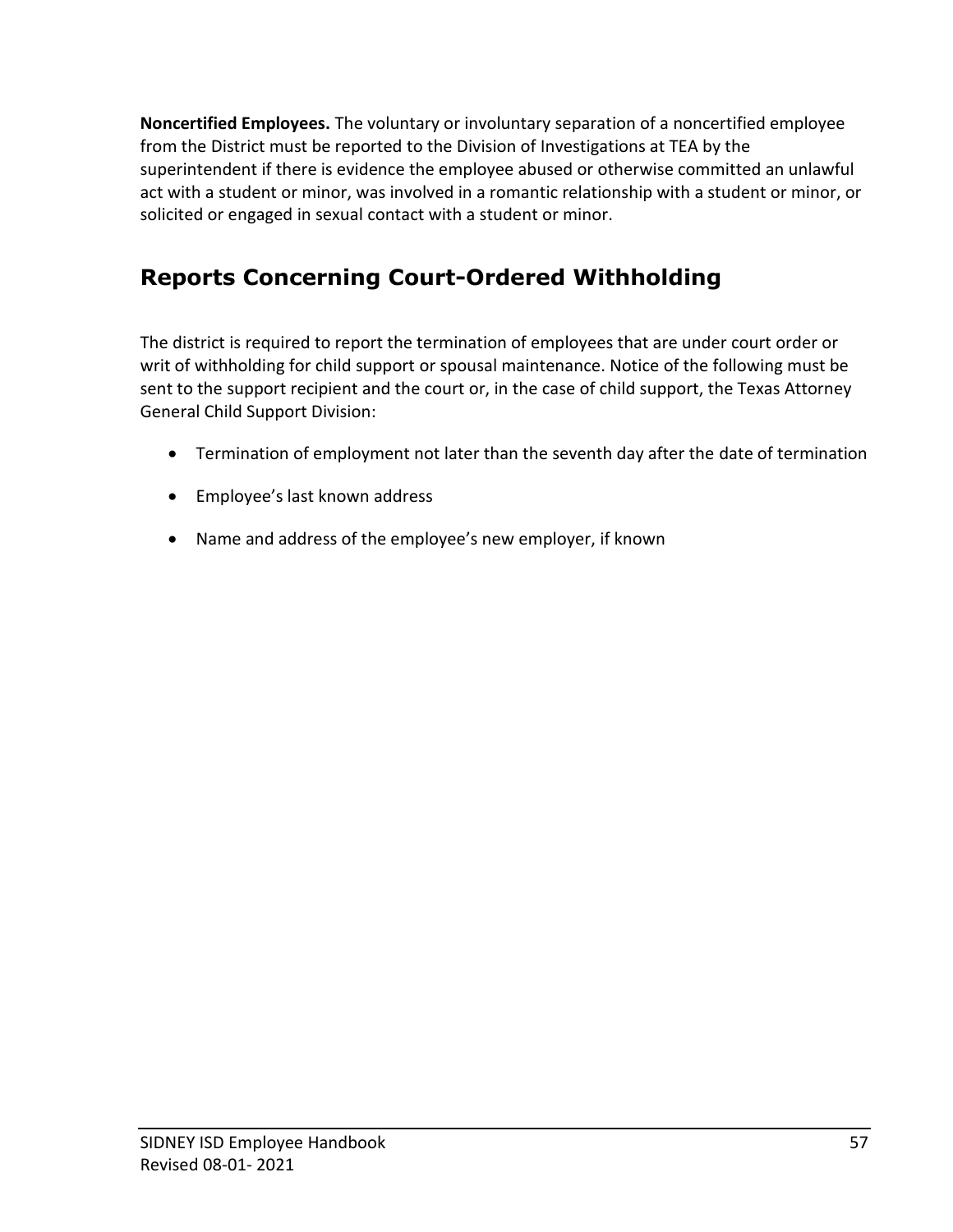# **Student Issues**

### **Equal Educational Opportunities**

*Policies FB, FFH*

In an effort to promote nondiscrimination and as required by law, SIDNEY ISD does not discriminate on the basis of race, color, religion, national origin, age, sex, or disability in providing education services, activities, and programs, including Career and Technical Education (CTE) programs, in accordance with Title VI of the Civil Rights Act of 1964, as amended; Title IX of the Educational Amendments of 1972; and Section 504 of the Rehabilitation Act of 1973, as amended.

Questions or concerns about discrimination of students based on any of the reasons listed above should be directed to the superintendent James Rucker 2548425500 ext 116

### **Student Records**

*Policy FL*

Student records are confidential and are protected from unauthorized inspection or use. Employees should take precautions to maintain the confidentiality of all student records. The following people are the only people who have general access to a student's records:

- Parents: Married, separated, or divorced unless parental rights have been legally terminated and the school has been given a copy of the court order terminating parental rights
- The student: The rights of parents transfer to a student who turns 18 or is enrolled in an institution of post-secondary education. A district is not prohibited from granting the student access to the student's records before this time.
- School officials with legitimate educational interests

The student handbook provides parents and students with detailed information on student records. Parents or students who want to review student records should be directed to the SIDNEY ISD for assistance.

### **Parent and Student Complaints**

*Policy FNG*

In an effort to hear and resolve parent and student complaints in a timely manner and at the lowest administrative level possible, the board has adopted orderly processes for handling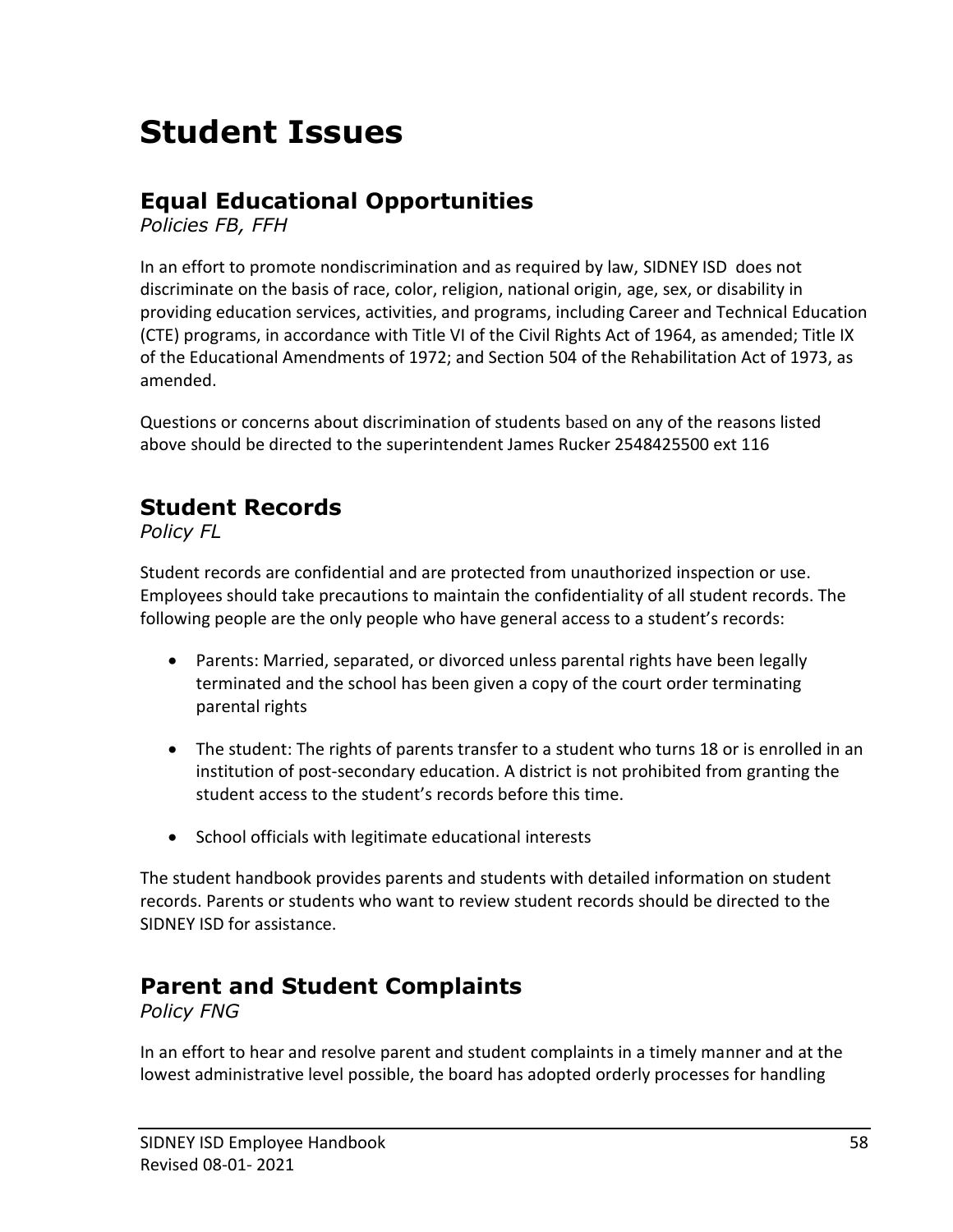complaints on different issues. Any campus office or the superintendent's office can provide parents and students with information on filing a complaint.

Parents are encouraged to discuss problems or complaints with the teacher or the appropriate administrator at any time. Parents and students with complaints that cannot be resolved to their satisfaction should be directed to the campus principal. The formal complaint process provides parents and students with an opportunity to be heard up to the highest level of management if they are dissatisfied with a principal's response.

# **Administering Medication to Students**

*Policy FFAC*

Only designated employees may administer prescription medication, nonprescription medication, and herbal or dietary supplements to students. Exceptions apply to the selfadministration of asthma medication, medication for anaphylaxis (e.g., EpiPen<sup>®</sup>), and medication for diabetes management, if the medication is self-administered in accordance with district policy and procedures. A student who must take any other medication during the school day must bring a written request from his or her parent and the medicine in its original, properly labeled container. Contact the principal or school nurse for information on procedures that must be followed when administering medication to students.

# **Dietary Supplements**

*Policies DH, FFAC*

District employees are prohibited by state law from knowingly selling, marketing, or distributing a dietary supplement that contains performance-enhancing compounds to a student with whom the employee has contact as part of his or her school district duties. In addition, employees may not knowingly endorse or suggest the ingestion, intranasal application, or inhalation of a performance-enhancing dietary supplement to any student.

# **Psychotropic Drugs**

*Policy FFAC*

A psychotropic drug is a substance used in the diagnosis, treatment, or prevention of a disease or as a component of a medication. It is intended to have an altering effect on perception, emotion, or behavior and is commonly described as a mood- or behavior-altering substance.

District employees are prohibited by state law from doing the following:

• Recommending that a student use a psychotropic drug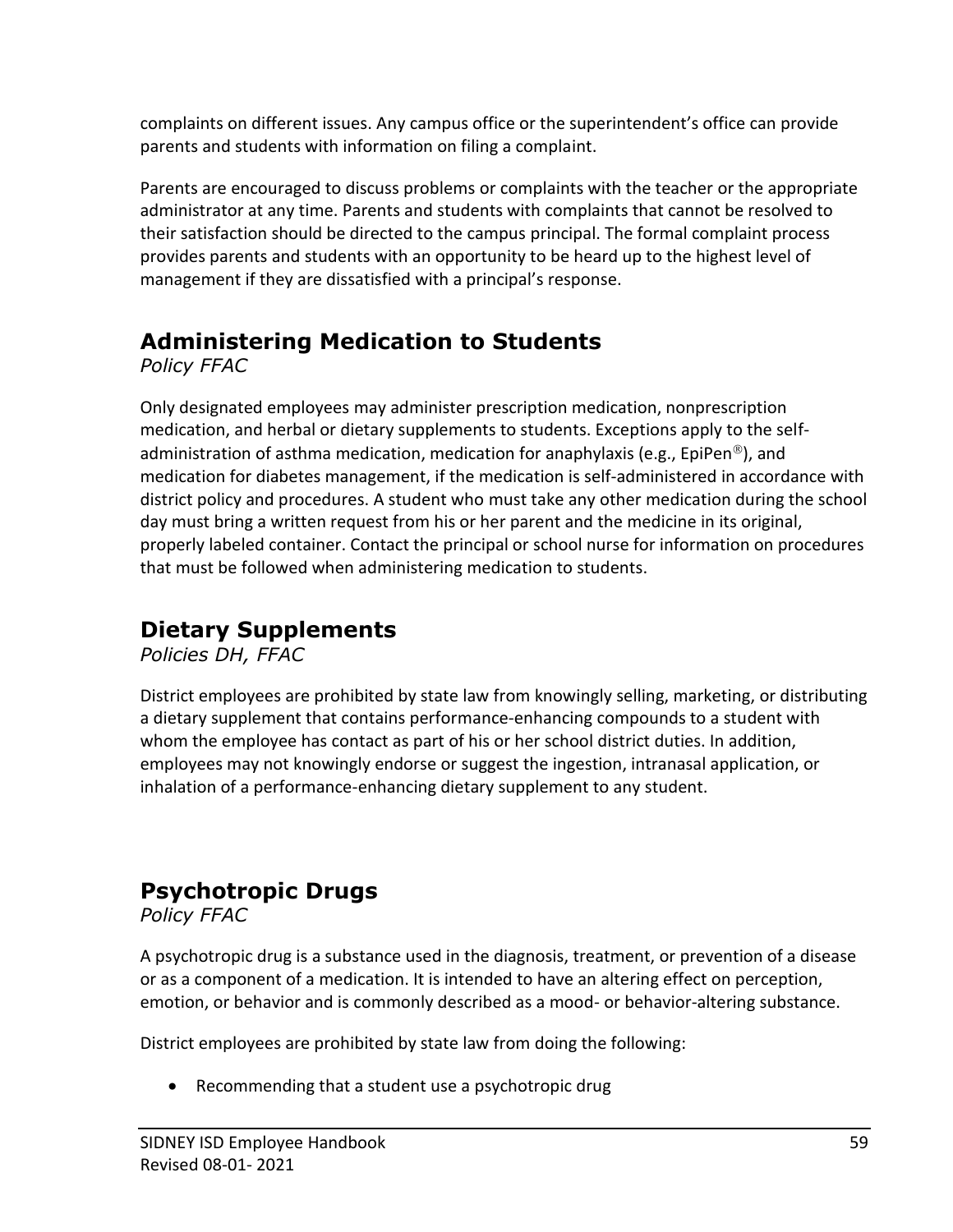- Suggesting a particular diagnosis
- Excluding from class or school-related activity a student whose parent refuses to consent to a psychiatric evaluation or to authorize the administration of a psychotropic drug to a student

### **Student Conduct and Discipline**

*Policies in the FN series and FO series*

Students are expected to follow the classroom rules, campus rules, and rules listed in the Student Handbook and Student Code of Conduct. Teachers and administrators are responsible for taking disciplinary action based on a range of discipline management strategies that have been adopted by the district. Other employees that have concerns about a particular student's conduct should contact the classroom teacher or campus principal.

### **Student Attendance**

*Policy FEB*

Teachers and staff should be familiar with the district's policies and procedures for attendance accounting. These procedures require minor students to have parental consent before they are allowed to leave campus. When absent from school, the student upon returning to school, must bring a note to the front office. These requirements are addressed in campus training and in the student handbook. Contact the campus principal for additional information.

# **Bullying**

*Policy FFI*

Bullying is defined by §TEC 37.0832. All employees are required to report student complaints of bullying, including cyberbullying, to administration The district's policy includes definitions and procedures for reporting and investigating bullying of students and is reprinted below:

*[https://pol.tasb.org/Policy/Download/331?filename=FFI\(LOCAL\).pdf](https://pol.tasb.org/Policy/Download/331?filename=FFI(LOCAL).pdf)*

### **Hazing**

*Policy FNCC*

Students must have prior approval from the principal or designee for any type of "initiation rites" of a school club or organization. While most initiation rites are permissible, engaging in or permitting "hazing" is a criminal offense. Any teacher, administrator, or employee who observes a student engaged in any form of hazing, who has reason to know or suspect that a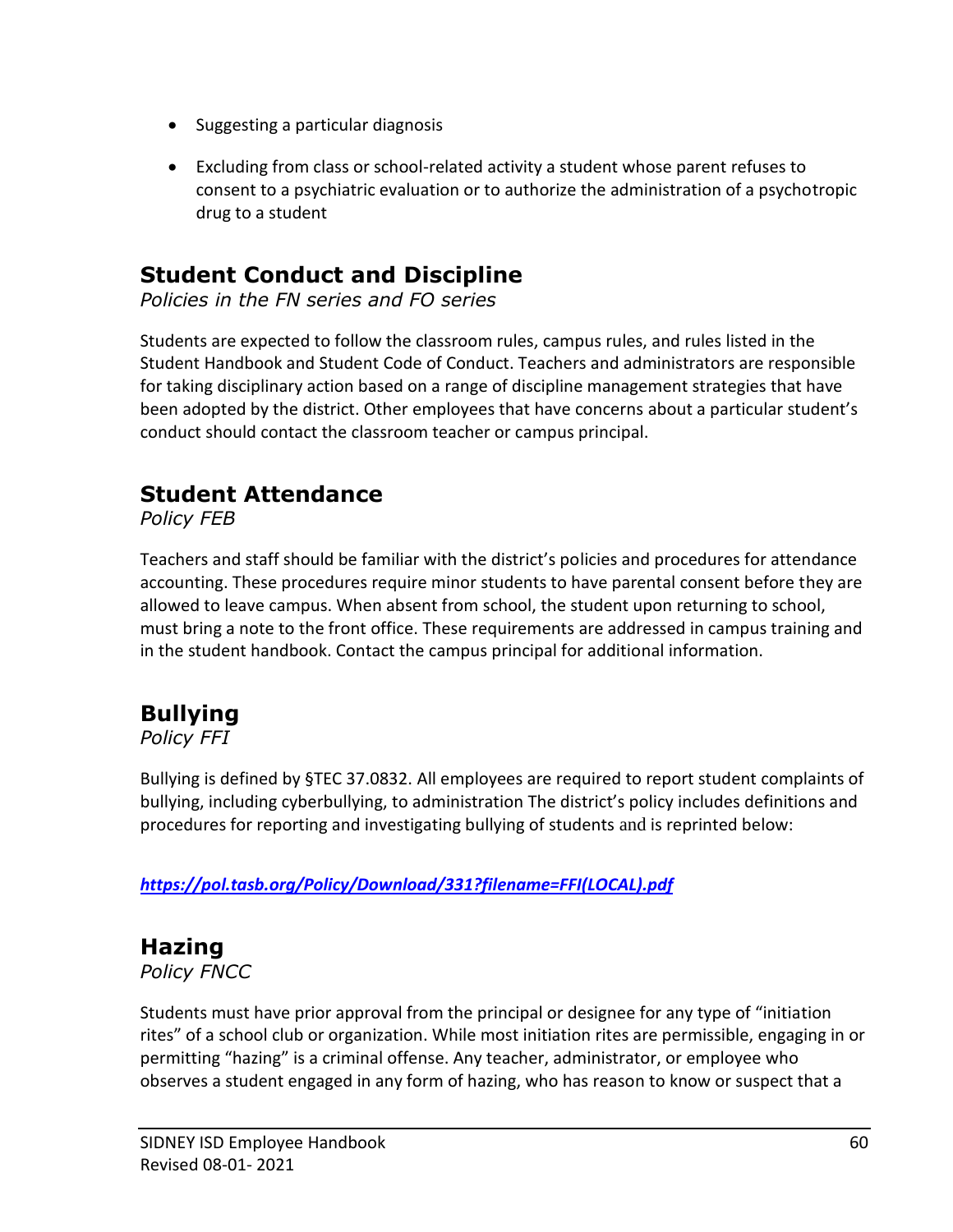student intends to engage in hazing, or has engaged in hazing must report that fact or suspicion to the designated campus administrator.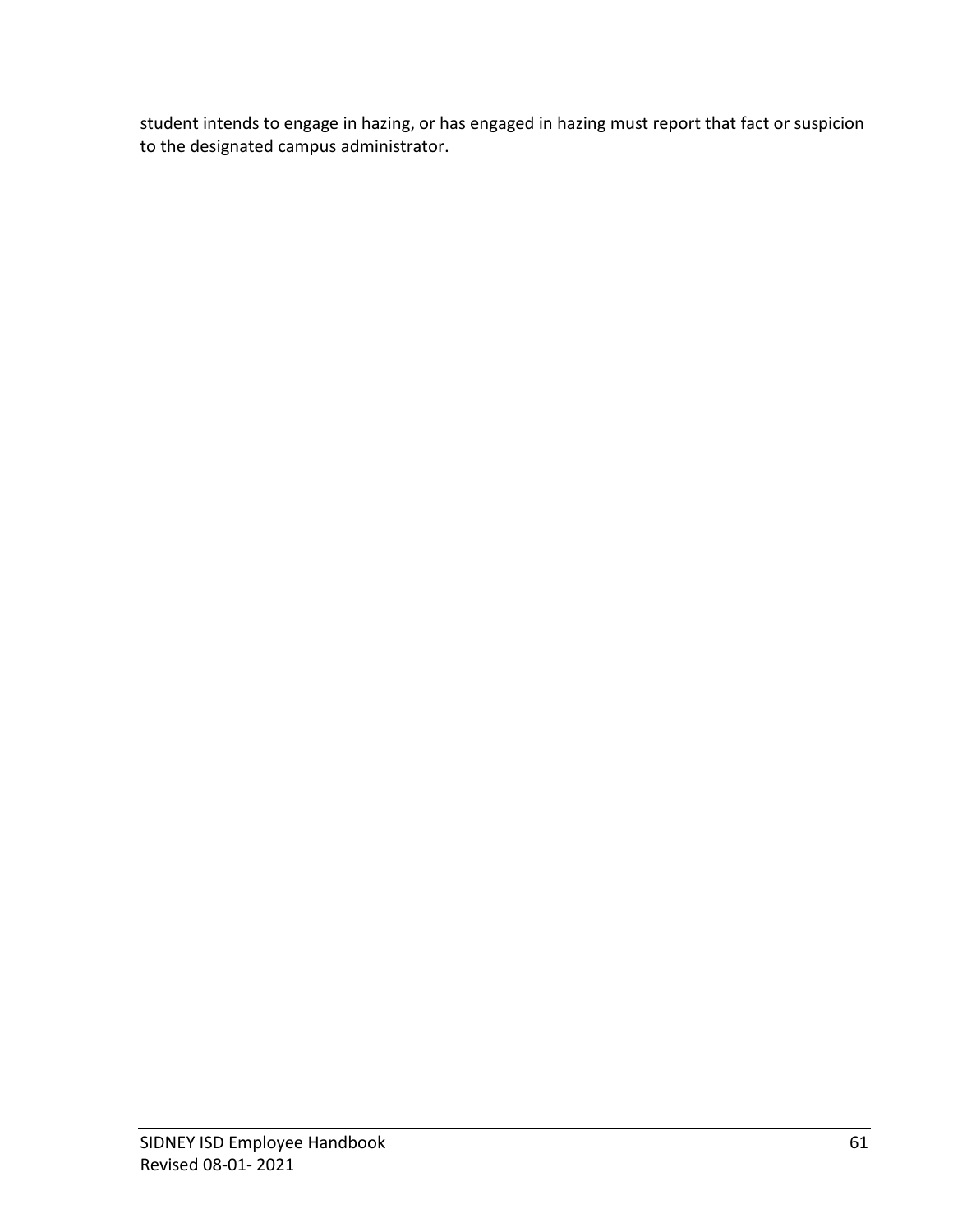# **Index**

Administering medication, 60 Administration, 7 Alcohol and drug abuse prevention, 47 testing, 11 Arrests and convictions, 46 Asbestos management plan, 51 Assault leave, 29 Associations and political activities, 49 At-will employment, 10 Automatic payroll deposits, 16 Background checks, 46 Bad weather closing, 53 Benefits cafeteria plan, 19 health insurance, 18 leave, 21 retirement, 20 supplemental insurance, 19 workers' compensation, 20, 28 Bereavement leave, 29 Board of Trustees information, 6 meeting schedule, 7 members, 6 Breaks, 13 Breast milk, 13 Bullying, 61 Cafeteria plan benefits, 19 Certification health and safety training, 11 maintaining, 10 parent notification, 14 Change of address, 53 Charitable contributions, 50 Child abuse reporting, 39 sexual, 40 Code of ethics, 35

Committees, 15 Compensation, 16 **Complaints** employee, 33 parent and student, 60 Compliance coordinators, 8, 59 Compliance with a subpoena, 30 Conduct and welfare, 34 Conflict of interest, 48 **Contract** employment, 9 noncertified employees, 9 nonrenewal, 55 Copyright materials, 49 Court appearances, 30 Court-ordered withholding, 58 Crime reporting, 40 Criminal history, 46 Dietary supplements, 60 **Directories** helpful contacts, 7 school, 7 Discrimination employee, 38 student, 59 Dismissal contract employees, 55 noncontract employees, 55 District communications, 32 description, 6 information, 6 map, 6 mission statement, 6 Drug abuse prevention, 47 psychotropic, 61 testing, 11 E-cigarettes, 47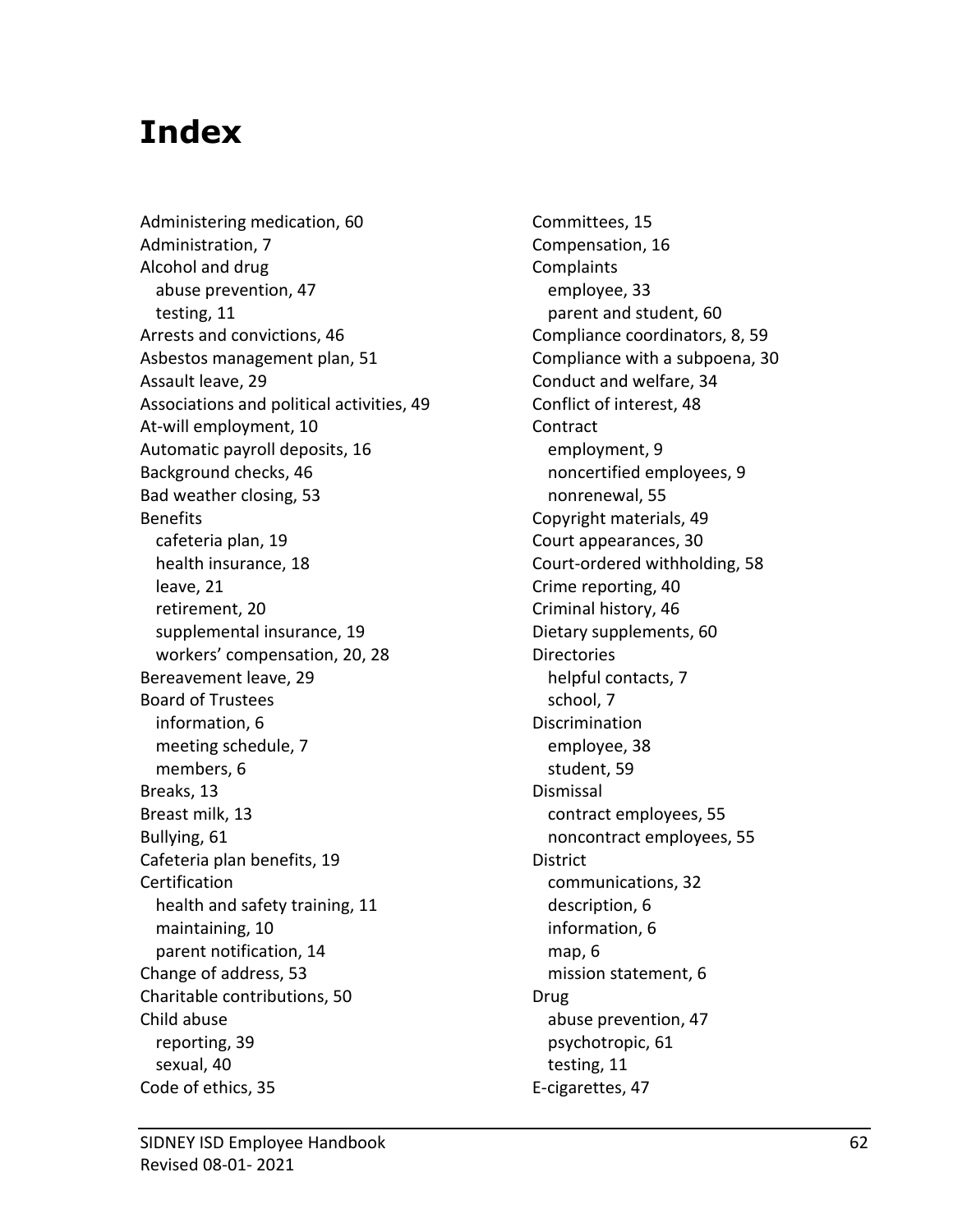Electronic communications, 41, 43 Emergencies, 53 Employee conduct and welfare, 34 involvement, 15 recognition, 32 Employment after retirement, 8 at-will, 10 authorization documents, 10 contract, 9 noncontract, 9 outside, 14 Equal opportunity educational, 59 employment, 8 Every Student Suceeds Act, 14 Exit interviews, 56 Facility use, 54 Family and medical leave, 24 Firearms, 51 Form I-9, 10 Fraud, 48 General procedures, 53 Gifts and favors, 49 Grievances, 33 Harassment, 38 Hazing, 62 Health insurance, 18 Health safety training, 11 Helpful contacts, 7 Insurance health, 18 supplemental, 19 unemployment, 20 Internet use, 41, 43 Job vacancy announcements, 8 Jury duty, 29 Leave assault, 29 bank, 23 bereavement, 29 court appearance, 30 discretionary, 22

extended, 23 family and medical, 24 jury duty, 29 local, 23 medical certification, 22 military, 30 nondiscretionary, 22 peace officers, 31 personal, 22 pool, 23 proration, 23 religious observance, 30 sick, 23 temporary disability, 27 truancy court appearance, 30 workers' compensation, 28 Maltreatment of children, 40 Medications, 60 Military leave, 30 Mission statement, 6 Name and address changes, 53 Nonrenewals, 55 Nursing mothers, 13 Outside employment, 14 Overtime, 17 Parent and student complaints, 60 Parent notification, 14 Paychecks, 16 Payroll automatic deposits, 16 deductions, 17 schedule, 16 Peace officer leave, 31 Performance evaluation, 14 Personal leave, 22 Personnel records, 54 Pest control treatment, 51 Political activities, 49 Possession of firearms and weapons, 51 Psychotropic drugs, 61 Public information, 46 Purchasing procedures, 53 Qualifying exigency, 27 Reassignments, 12